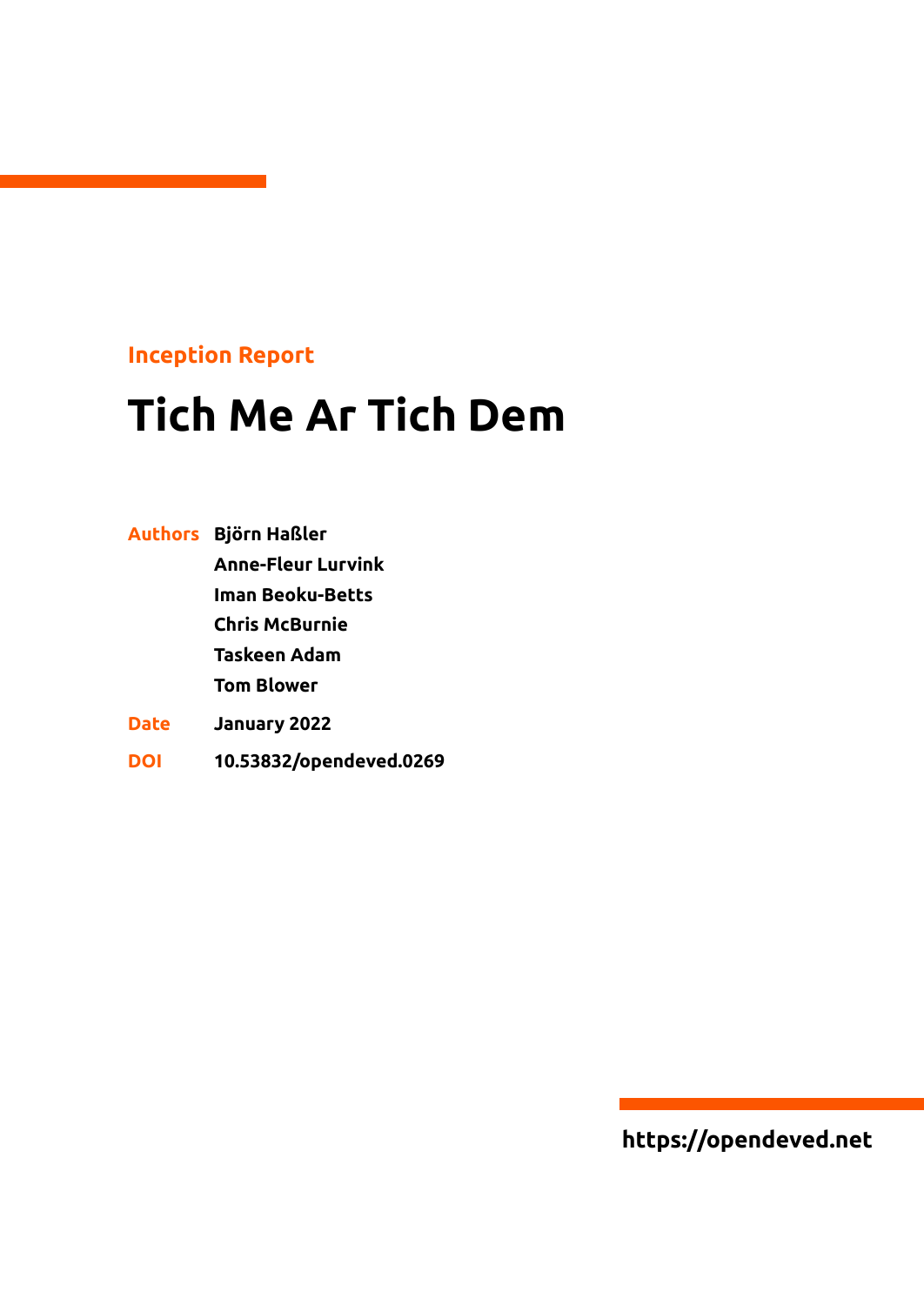# **About this document**

**Recommended** Haßler, B., Lurvink, A.-F., Beoku-Betts, I., McBurnie, C., Adam, **citation** T., & Blower, T. (2022). *Tich Me Ar Tich Dem—Inception Report* (Tich Me Ar Tich Dem Output No. 1). OpenDevEd. <https://doi.org/10.53832/opendeved.0269>. Available from [https://docs.opendeved.net/lib/3RTBA9FR.](https://docs.opendeved.net/lib/3RTBA9FR) Available under Creative Commons [Attribution](https://creativecommons.org/licenses/by/4.0/) 4.0. **Licence** Creative Commons Attribution 4.0 International [https://creativecommons.org/licenses/by/4.0/.](https://creativecommons.org/licenses/by/4.0/) You — dear readers — are free to share (copy and redistribute n) the material in any medium or format) and adapt (remix, transform, and build upon the material) for any purpose, even commercially. You must give appropriate credit, provide a link to the license, and indicate if changes were made. You may do so in any reasonable manner, but not in any way that suggests the licensor endorses you or your use. **Notes** Tich Me Ar Tich Dem is a research programme running from 2022-01-01 to 2023-12-31. The budget for the research programme is approximately USD 650,000. The initial proposal was developed in 2020 and prepared by Björn Haßler and Tom Blower. The goal of OpenDevEd is to enable children in low- and middle-income countries to achieve learning outcomes, using technology in education where effective, and supporting and building local capacity wherever possible in our

implementation and research.

#### **Generously supported by**



مبادرات محمد بن راشد آل مكتوم العالمية Mohammed Bin Rashid Al Maktoum Global Initiatives



Dubai Cares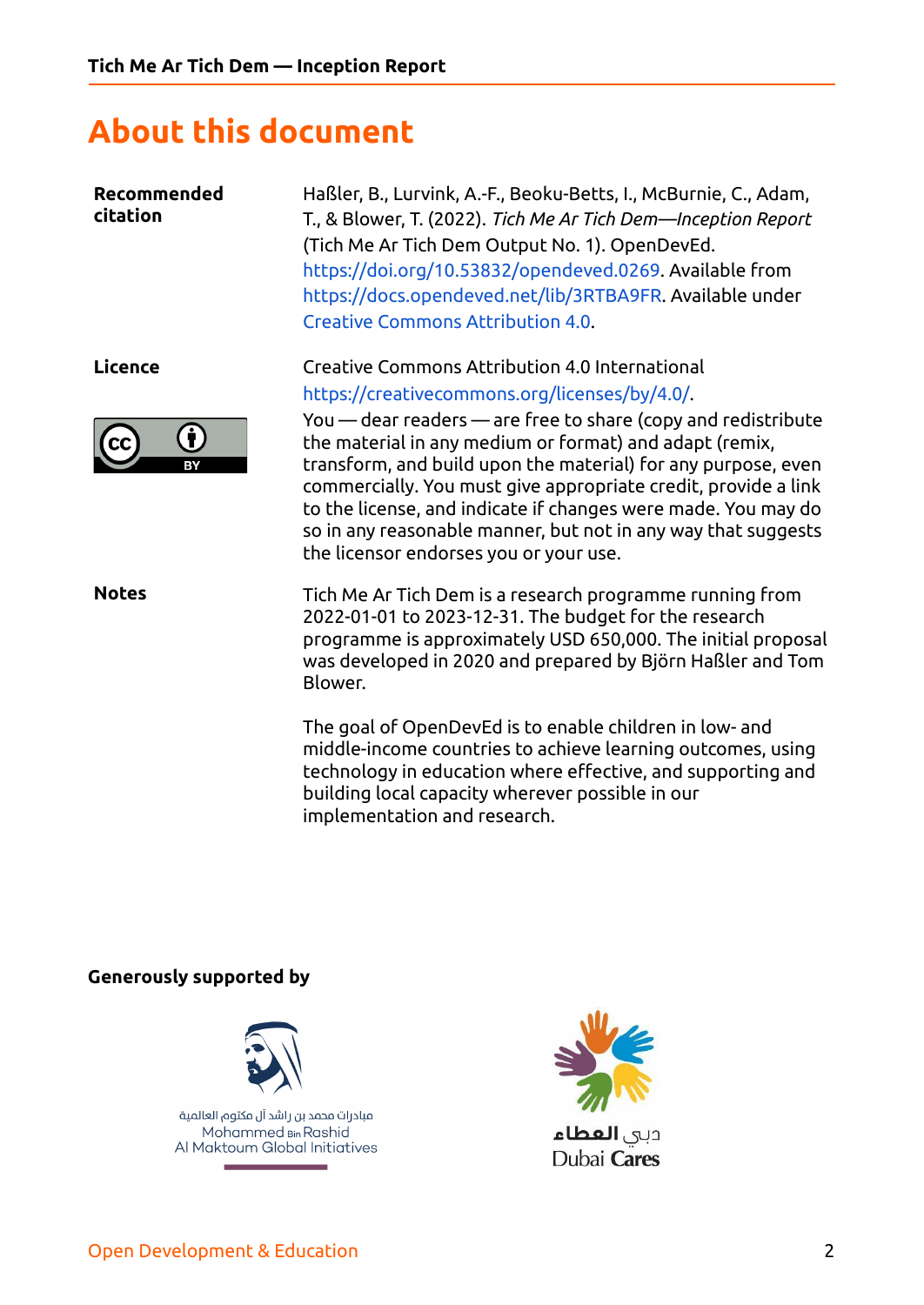# **Contents**

| 1. Introduction                                                                                           | 6  |
|-----------------------------------------------------------------------------------------------------------|----|
| 1. Information about OpenDevEd                                                                            | 6  |
| 1.2. Safeguarding                                                                                         | 7  |
| 2. Programme context                                                                                      | 8  |
| 2.1. Development context of Sierra Leone                                                                  | 8  |
| 2.2. Programme regions                                                                                    | 8  |
| Figure 1. Map of programme implementation areas in red and blue, with<br>programme headquarters in orange | 9  |
| 2.3. Gender analysis                                                                                      | 9  |
| 3. Programme rationale                                                                                    | 10 |
| 3.1. Addressing needs and aims                                                                            | 10 |
| 3.2. Alignment with Sierra Leonean national policy and other actors' initiatives                          | 11 |
| 3.3. Alignment with Sustainable Development Goal 4 targets                                                | 11 |
| 3.4. Application of the INEE minimum standards                                                            | 12 |
| 3.5. Beneficiaries, inclusivity, and equity                                                               | 13 |
| 4. Programme design                                                                                       | 14 |
| 4.1. Research questions                                                                                   | 14 |
| 4.2. Innovation                                                                                           | 15 |
| 4.3. Cross-cutting issues                                                                                 | 15 |
| Figure 2. Cross-cutting issues                                                                            | 16 |
| 4.4. Research design                                                                                      | 17 |
| 4.4.1. Data collection: Phase 1 (September 2021 - April 2022)                                             | 17 |
| 4.4.2. Data collection: Phase 2 (September 2022 – June 2023)                                              | 18 |
| Figure 3. Parameters for the RCT                                                                          | 18 |
| 4.4.3. Quantitative data (baseline / endline):                                                            | 18 |
| 4.4.4. Methodology and system of analysis                                                                 | 19 |
| 4.5. Theory of Change                                                                                     | 19 |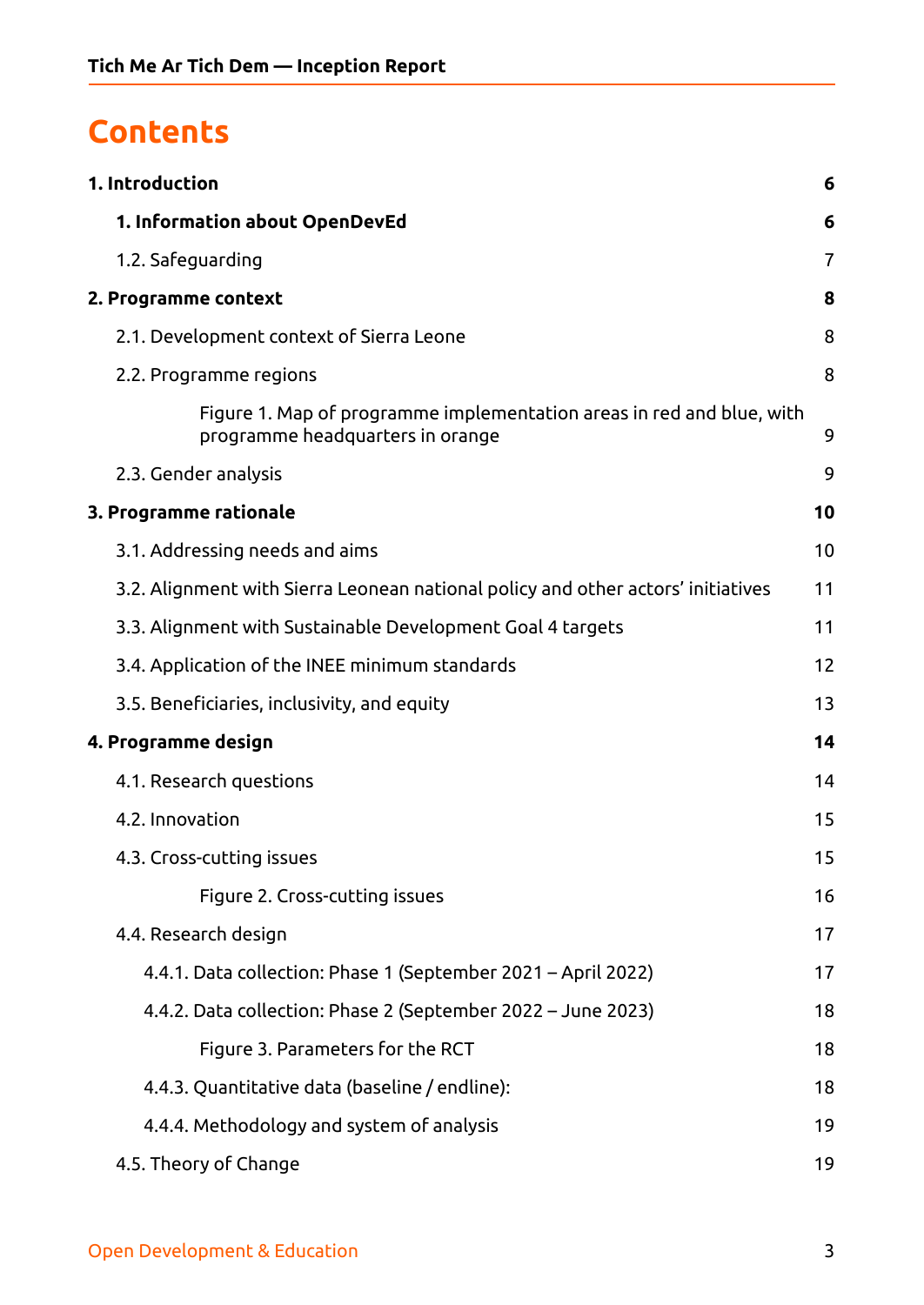| Figure 4. Theory of Change                                   | 21 |
|--------------------------------------------------------------|----|
| 4.5.1. Input                                                 | 22 |
| 4.5.2. Activities                                            | 23 |
| 4.5.3. Output                                                | 23 |
| 4.5.4. Outcomes                                              | 24 |
| 4.5.5. Impact                                                | 24 |
| 4.5.6. Assumptions and potential research limitations        | 26 |
| 4.6. Programme logistics                                     | 27 |
| 4.6.1. Monitoring, Evaluation and Learning (MEL) Plan        | 27 |
| 4.6.2. Risks                                                 | 27 |
| 4.6.3. Stakeholders                                          | 27 |
| 4.6.4. Timeline                                              | 28 |
| 5. Gender strategy                                           | 29 |
| 6. Programme management and partnership structure            | 30 |
| 6.1. Programme management structure                          | 30 |
| Figure 5. Programme management structure                     | 30 |
| 6.2. Partnerships                                            | 30 |
| 7. Sustainability                                            | 32 |
| 8. Programme communication and dissemination                 | 33 |
| 9. Programme advocacy strategy                               | 34 |
| 10. Annexe A: Partner safeguarding policies and procedures   | 35 |
| 11. Annexe B: Monitoring, evaluation and learning (MEL) plan | 36 |
| 11.1. MEL Plan narrative                                     | 36 |
| 11.1.1. MEL rationale                                        | 36 |
| 11.1.2. Externalities and mitigation                         | 36 |
| 11.1.3. Learning questions                                   | 36 |
| 11.1.4. Learning capture, dissemination, and use             | 37 |
| 11.2. MEL plan table                                         | 38 |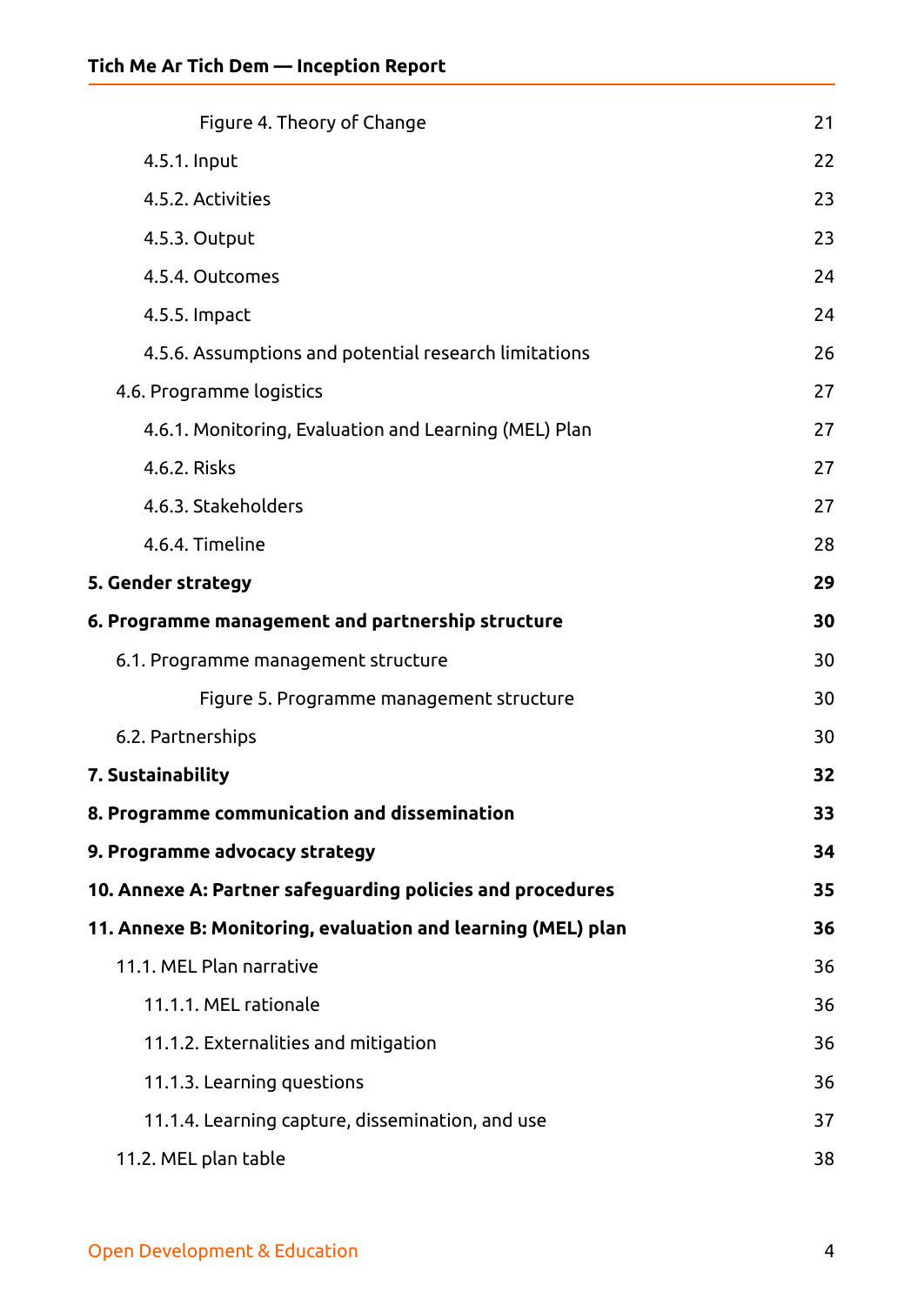| <b>12. Annexe C: Risk matrix</b>                | 43 |
|-------------------------------------------------|----|
| 13. Annexe D: Gantt chart                       | 45 |
| 14. Annexe E: Communication and visibility plan | 47 |
| 15. Annexe F: Budget                            | 48 |
| 16. Bibliography                                | 49 |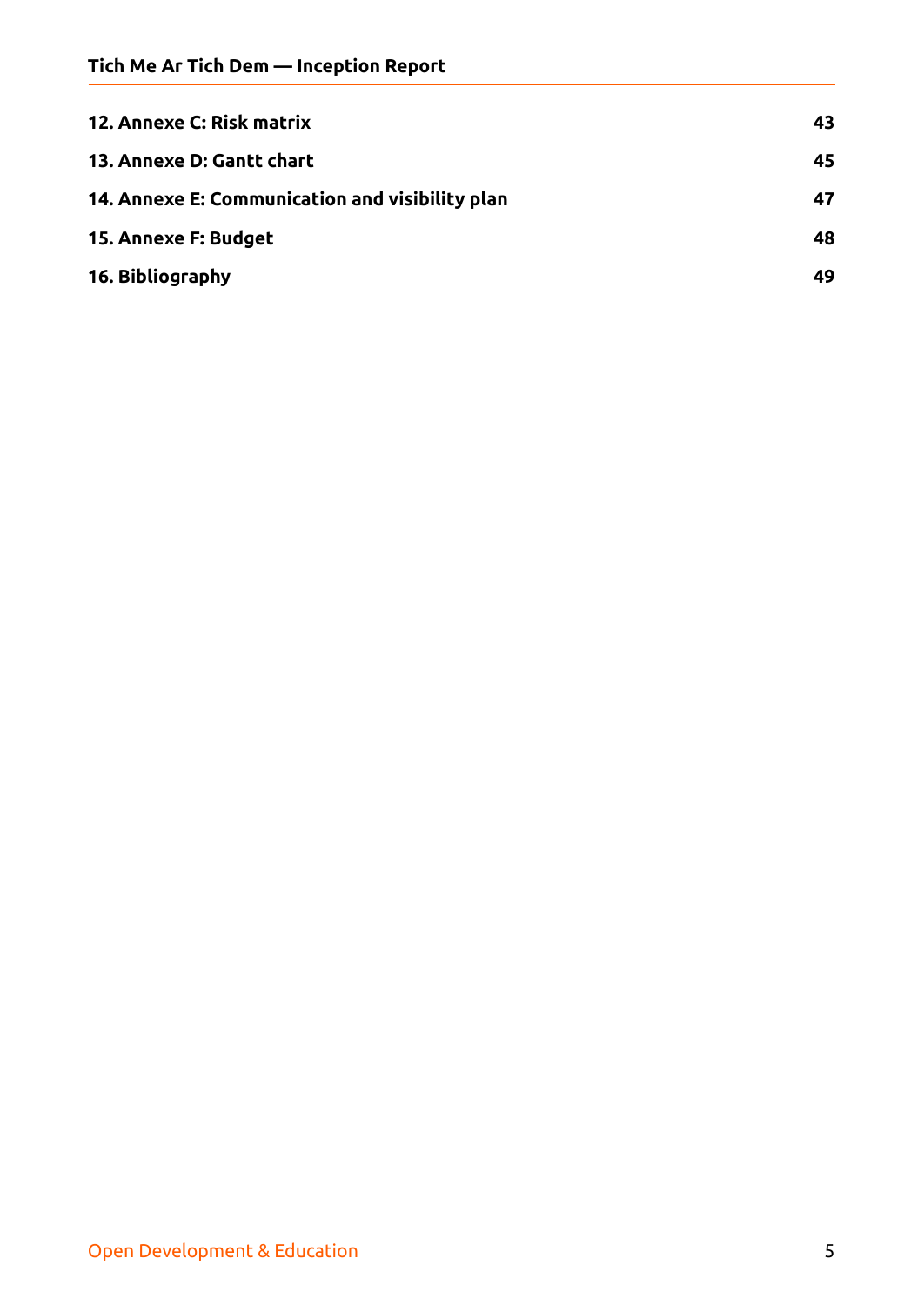# <span id="page-5-0"></span>**1. Introduction**

| <b>Programme summary</b>                  |                                                                                                                                                                                                                                                                                       |  |  |  |  |  |
|-------------------------------------------|---------------------------------------------------------------------------------------------------------------------------------------------------------------------------------------------------------------------------------------------------------------------------------------|--|--|--|--|--|
| Programme name                            | Tich Mi Ar Tich Dem (Teach Me To Teach Them)                                                                                                                                                                                                                                          |  |  |  |  |  |
| <b>Programme location(s)</b>              | Freetown, Bombali District, and Tonkolili District, Sierra<br>Leone                                                                                                                                                                                                                   |  |  |  |  |  |
| <b>Programme start date</b>               | 1st December 2021                                                                                                                                                                                                                                                                     |  |  |  |  |  |
| <b>Programme duration</b>                 | 24 months                                                                                                                                                                                                                                                                             |  |  |  |  |  |
| Key expected outcomes of<br>the programme | Improved learning outcomes for students.<br>A better understanding of teacher professional<br>development in crisis — and crisis<br>vulnerable — contexts, and the specific relation<br>between teacher professional development and student<br>learning outcomes in crisis contexts. |  |  |  |  |  |

## <span id="page-5-1"></span>**1. Information about OpenDevEd**

Started initially in 2009 and incorporated as a limited company in 2014, Open Development and Education Limited (OpenDevEd) is an agile and adaptive consultancy with a multinational staff spread across Europe, the Middle East, Africa, Latin America, and the Caribbean. We specialise in:

- Rigorous education research (systemic mixed-methods research; design-based implementation research; and participatory research);
- Use of technology in education systems (including technology-enhanced education, strategy development, and evaluation);
- Teacher professional development (programme development; implementation; decentralised and value for money approaches; and monitoring and evaluation);
- Efficient education programming (strategy, design, and implementation; participatory and user-centred processes; capacity building; and actionable monitoring, evaluation, and learning systems).

In 2019, OpenDevEd became one of the founding members of the EdTech Hub, a consortium funded by the UK Government, the World Bank, and the Bill and Melinda Gates Foundation (BMGF). With the aim of increasing the use of evidence to inform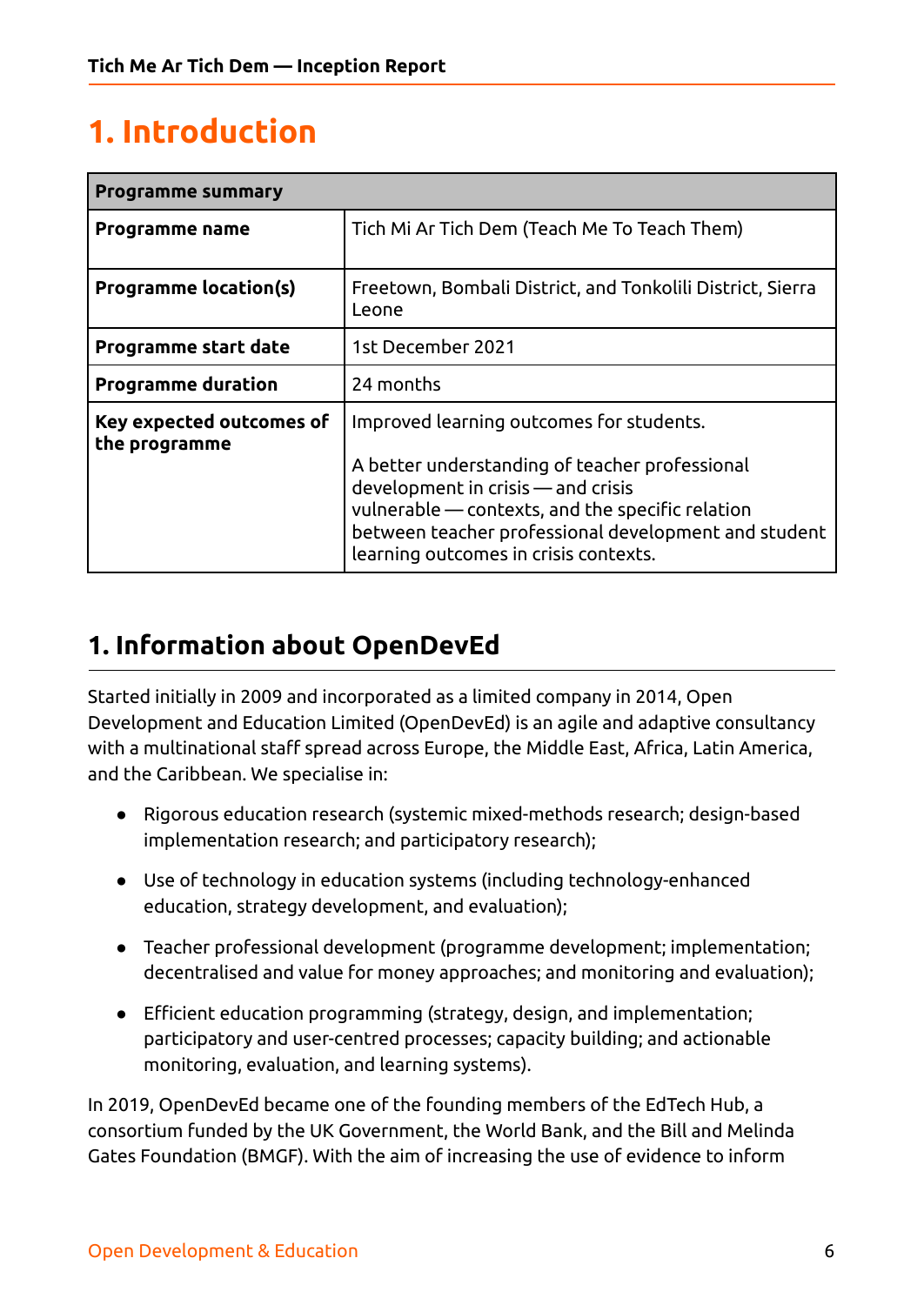decision-making regarding the most appropriate and effective uses of technology to improve learning, the Hub focuses on learners in lower- and middle-income countries. OpenDevEd staff are heavily involved in the Hub's engagement and innovation spheres, and are at present driving the forefront of the Hub's work in Sierra Leone, one of its six target countries.

Elsewhere, OpenDevEd works with private-sector organisations, national and international governmental organisations, third-sector and charitable organisations, and individual educational establishments to drive learning outcomes regardless of gender, disability, or socioeconomic status. We have worked in a broad range of countries across Africa, Asia, and North America.

# <span id="page-6-0"></span>**1.2. Safeguarding**

OpenDevEd has a number of documents and policies designed for the protection of participants in its research, its staff, and its subcontractors:

- 101 General Code of Conduct
- 103 Modern Slavery Guidelines
- 104 Safeguarding Policy
- 106 Whistleblowing Policy

These policies contribute to a working research environment in which concerns are raised and dealt with at the soonest possible opportunity. Care was taken to ensure the protection of at-risk individuals and appropriate action in response to any breach of the regulations.

Within the context of Tich Mi Ar Tich Dem, due diligence will be undertaken to ensure that providers of goods and services meet the rigorous requirements of these policies needed to undertake this research. This responsibility is contractually enforced for all staff and subcontractors. Voluntary, informed consent for all participants will be used. Information about participation in the programme will be given in both English and Krio (including on contacts to raise any concerns around safeguarding), and participants will be free to withdraw at any stage for any reason. Any concerns or allegations will be treated confidentially and with the utmost seriousness; where necessary, local authorities or law enforcement will be informed and cooperated with fully.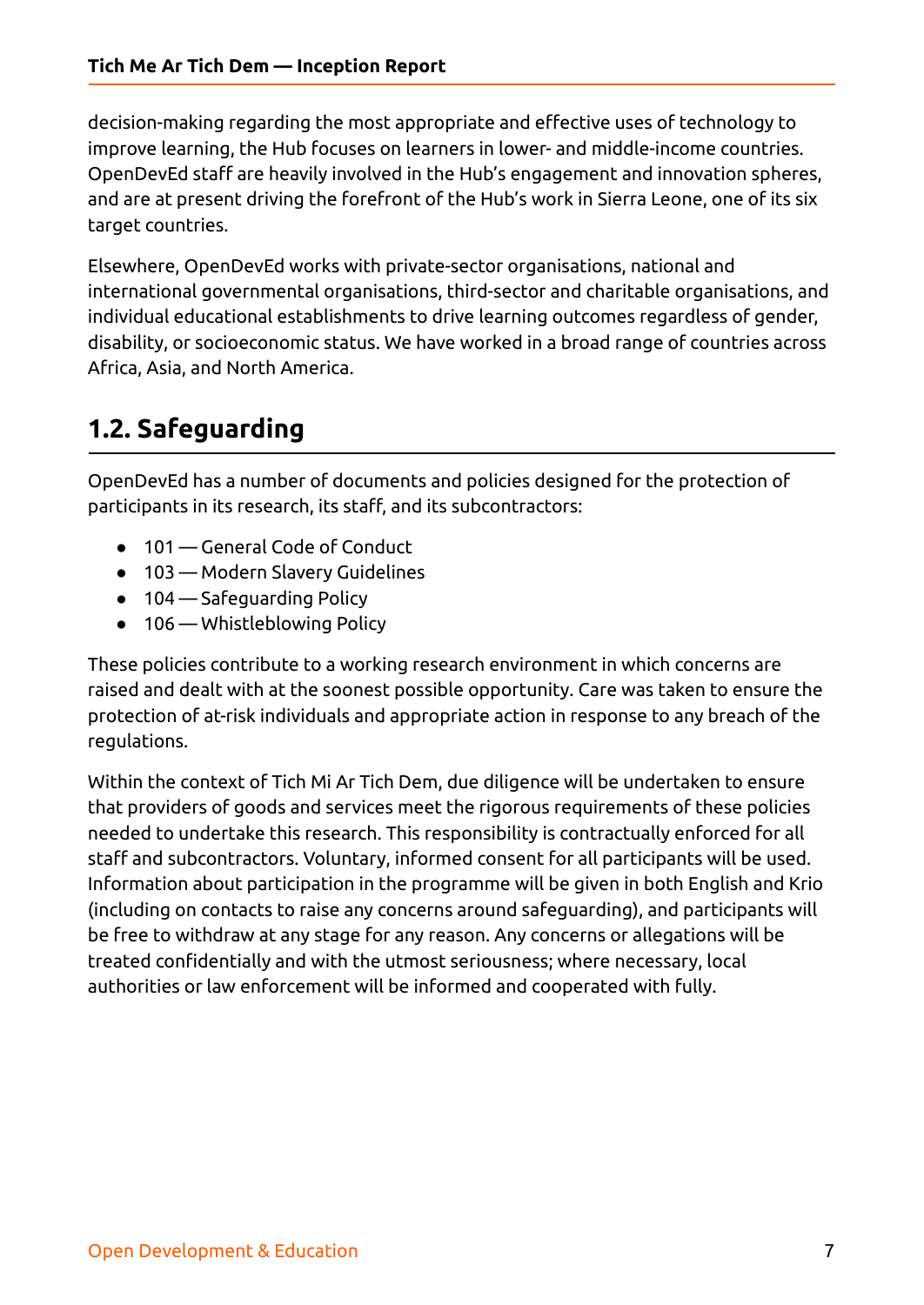# <span id="page-7-0"></span>**2. Programme context**

## <span id="page-7-1"></span>**2.1. Development context of Sierra Leone**

Sierra Leone is a West African country of just over eight million people, bordered by Guinea and Liberia, with a per capita GDP of \$527 in 2019 (⇡[World](https://ref.opendeved.net/zo/zg/2129771/7/C7JAZE66/World%20Bank,%202021?src=2129771:3RTBA9FR) Bank, 2021). The country is recovering from multiple crises: a civil war, landslides, the Ebola crisis and the COVID-19 pandemic. With the introduction of Free Quality School Education in 2018, these emergencies have aggravated the learning crisis that Sierra Leone's education system already faces. While the primary school enrolment rate rose to 139% in 2019, children only receive an average of 4.5 learning-adjusted years of schooling by age 18 (⇡[UIS,2019;](https://ref.opendeved.net/zo/zg/2129771/7/745JE8XZ/UIS,2019?src=2129771:3RTBA9FR) ⇡World [Bank,2018\)](https://ref.opendeved.net/zo/zg/2129771/7/V6N4LNEI/World%20Bank,2018?src=2129771:3RTBA9FR). In such crisis contexts, teachers are pressured to deliver quality education and socio-emotional support to students.

However, levels of unqualified teachers, particularly at a primary level, are high (⇡[Mackintosh,](https://ref.opendeved.net/zo/zg/2129771/7/NVEG4QQ7/Mackintosh,%20et%20al.,%202020?src=2129771:3RTBA9FR) et al., 2020). In the latest education sector plan, the government highlighted a need to identify the most effective way to deliver in-service TPD (*îMOEST*, [2017\)](https://ref.opendeved.net/zo/zg/2129771/7/L3KM6UKJ/MOEST,%202017?src=2129771:3RTBA9FR). The plan critiqued previous efforts as 'one-off and of short duration, disjointed and uncoordinated' (*<u>NOEST, 2017</u>)*. Teachers in rural areas struggle to access TPD opportunities due to their distance from teacher training colleges, a limited understanding of English language courses and the absence of school-based communities of practice (⇡Crisp et [al.,2017;](https://ref.opendeved.net/zo/zg/2129771/7/4ZWNMP4P/Crisp%20et%20al.,2017?src=2129771:3RTBA9FR) ⇡[Kamara,2020;](https://ref.opendeved.net/zo/zg/2129771/7/2SLNN2ZL/Kamara,2020?src=2129771:3RTBA9FR) ⇡Ibn [Junaid](https://ref.opendeved.net/zo/zg/2129771/7/AGCBZMKU/Ibn%20Junaid%20et%20al.,%202016?src=2129771:3RTBA9FR) et al., 2016).

## <span id="page-7-2"></span>**2.2. Programme regions**

The programme's research will focus on government-run primary schools in Bombali District (Figure 1, in blue) and Tonkolili district (Figure 1, in red). The programme will be headquartered in Sierra Leone's capital, Freetown, in the Western Area Urban District (Figure 1, in orange).

Bombali and Tonkolili Districts cover the northern-central part of the country, with a combined population of just over 1.1 million people in 2015 [REF]. Though diverse, the Temne and Limba peoples are the most prevalent ethnic groups, and the population is predominantly Muslim. Though some heavy industries (such as construction and mining) are present, the majority of the population are engaged in the agricultural sector. In Bombali in particular, a former rebel stronghold during the 11-year civil war, the provision and maintenance of key infrastructure such as roads, electricity, and water is further behind other areas of the country. Both districts contain a large number of primary schools, ranging from inner-city schools to schools in deep rural areas without road access. It is these conditions that form a backdrop for the already aforementioned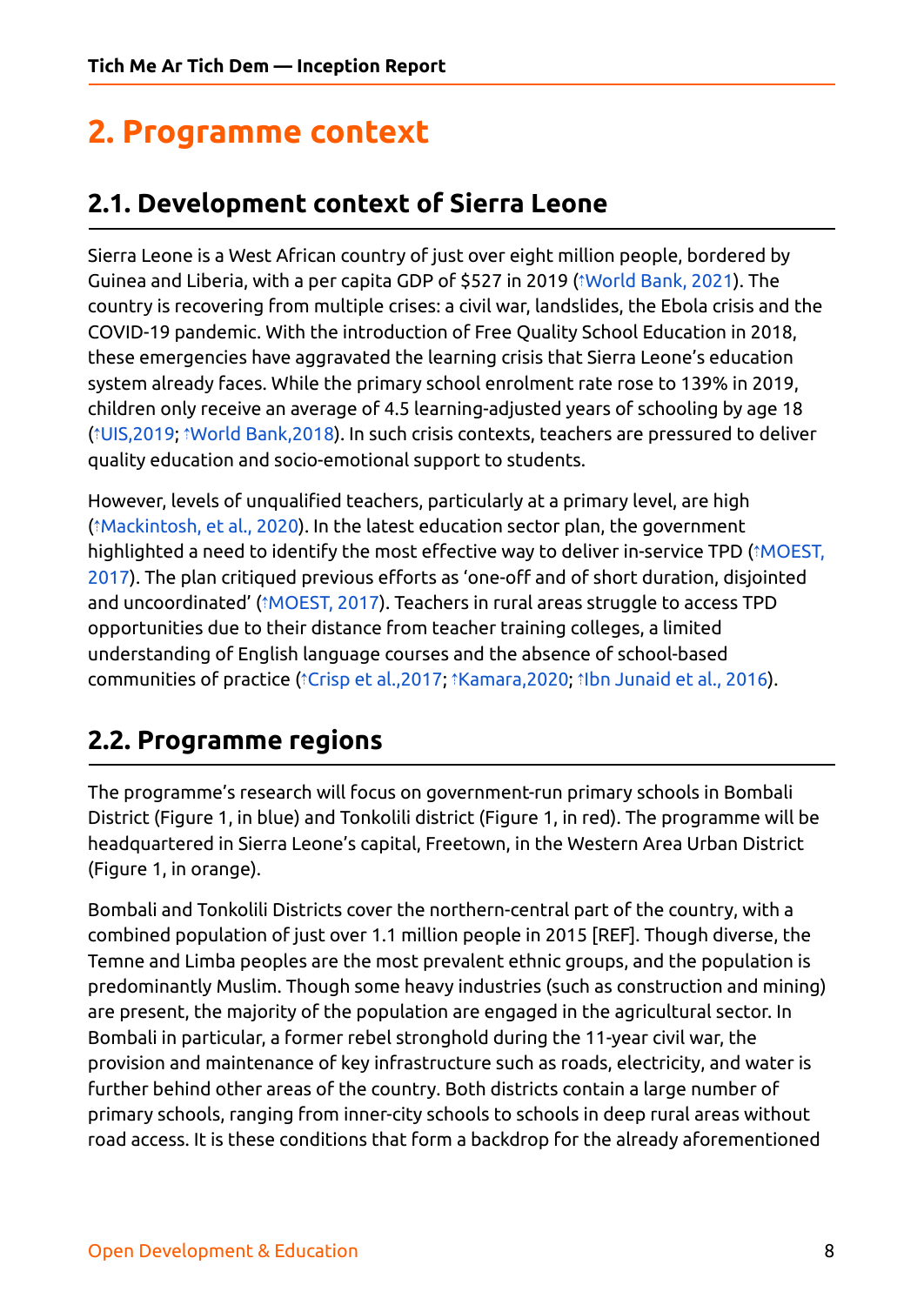education crisis exacerbated by the civil war, Ebola, environmental crises, and now COVID-19.

<span id="page-8-1"></span><span id="page-8-0"></span>**Figure 1.** *Map of programme implementation areas in red and blue, with programme headquarters in orange*



## **2.3. Gender analysis**

In Sierra Leone, gender parity indexing shows that at pre-primary and primary level, girls have a slight advantage over boys in terms of access to education, though this trend begins to reverse in post-primary environments (⇡[UNICEF,](https://ref.opendeved.net/zo/zg/2129771/7/F3TVHD2G/UNICEF,%202020?src=2129771:3RTBA9FR) 2020). However, gender disparities are even greater among teaching staff. Evidence indicates that women are significantly underrepresented as a proportion of the teaching workforce in all schools, particularly government-run ones. Outside the comparatively wealthy Western Area surrounding Freetown, the number of female teachers amounts to only 25% of the teaching workforce in government-run schools (⇡[Mackintosh,](https://ref.opendeved.net/zo/zg/2129771/7/NVEG4QQ7/Mackintosh,%20et%20al.,%202020?src=2129771:3RTBA9FR) et al., 2020), and as low as 17% in rural areas where schools are located more than 15 km from a major population centre (⇡[Mackintosh,](https://ref.opendeved.net/zo/zg/2129771/7/KY2Y4AEB/Mackintosh,%20et%20al.,%202020?src=2129771:3RTBA9FR) et al., 2020). This trend is apparent from pre-service training records: only 28% of Higher Teaching Certificate and 25% of Bachelor of Education students are female, and dropout from teacher training colleges (TTCs) is higher among female trainee teachers than among males (⇡[Mackintosh,](https://ref.opendeved.net/zo/zg/2129771/7/KY2Y4AEB/Mackintosh,%20et%20al.,%202020?src=2129771:3RTBA9FR) et al., 2020). In a country where 36% of primary teachers have no formal qualifications, the gender divide is thrown into even sharper relief (⇡[Mackintosh,](https://ref.opendeved.net/zo/zg/2129771/7/NVEG4QQ7/Mackintosh,%20et%20al.,%202020?src=2129771:3RTBA9FR) et al., 2020) [p.30\)](https://ref.opendeved.net/zo/zg/2129771/7/NVEG4QQ7/ibid.,%20p.30?src=2129771:3RTBA9FR).

From this data, it is evident that training better suited to female teachers and education staff could address this imbalance, particularly in deep-rural areas where access to TTCs is comparatively limited and the chance of dropout from formal educational qualification higher.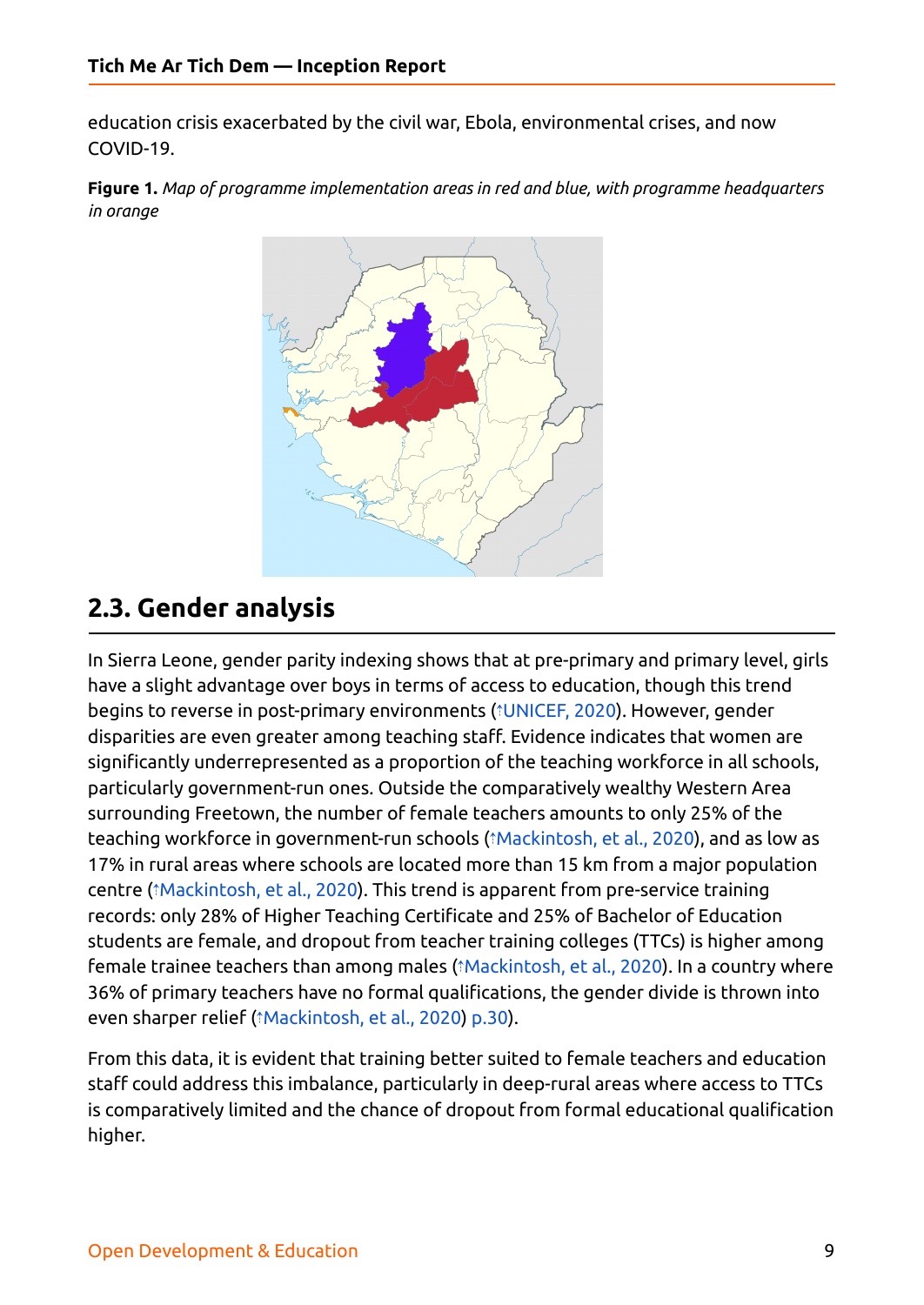# <span id="page-9-0"></span>**3. Programme rationale**

### <span id="page-9-1"></span>**3.1. Addressing needs and aims**

Our research addresses the Sierra Leonean government's need to optimise and validate an effective model for in-service TPD. As noted, a distributed TPD model is favoured (building on the World Bank's Free Education project and the Sierra Leone Education Attendance Monitoring System (SLEAMS), using a 'one-tablet-per-school' (OTPS) model). Evidence indicates that this low-tech approach to TPD can improve learning outcomes in emergencies (⇡[Haßler,](https://ref.opendeved.net/zo/zg/2129771/7/SC8FTPC4/Ha%C3%9Fler,%20et%20al.,%202019?src=2129771:3RTBA9FR) et al., 2019). In contrast, COVID-19 interventions that focus on 'remote learning for children' are catastrophically failing (⇡[Asadullah,](https://ref.opendeved.net/zo/zg/2129771/7/DL2YWCN7/Asadullah,%202020?src=2129771:3RTBA9FR) 2020; ⇡[Asanov,](https://ref.opendeved.net/zo/zg/2129771/7/SZ37A924/Asanov,%20et%20al.,%202020?src=2129771:3RTBA9FR) et al., [2020;](https://ref.opendeved.net/zo/zg/2129771/7/SZ37A924/Asanov,%20et%20al.,%202020?src=2129771:3RTBA9FR) ⇡[BRAC,](https://ref.opendeved.net/zo/zg/2129771/7/DQK5I79P/BRAC,%202020?src=2129771:3RTBA9FR) 2020; ⇡Le [Nestour,](https://ref.opendeved.net/zo/zg/2129771/7/EC2R6KUT/Le%20Nestour,%20et%20al.,%202020?src=2129771:3RTBA9FR) et al., 2020; ⇡[Uwezo](https://ref.opendeved.net/zo/zg/2129771/7/LRBK4LWS/Uwezo%20Kenya,%202020?src=2129771:3RTBA9FR) Kenya, 2020). Our research provides crucial and timely evidence to shore up current government plans for a scalable, effective TPD intervention.

Our research identifies whether this TPD model addresses the needs of rural / disadvantaged teachers. Our study focuses on a sample of teachers and students from schools in rural / semi-rural areas to understand whether and how school-based TPD initiatives promote student learning (as an alternative to traditional centralised and cascade models). Such traditional models are severely disrupted by COVID-19, highlighting our study's relevance to education continuity in emergencies. As such, our research addresses three key gaps that currently exist in the literature surrounding TPD in emergency contexts in the following ways:

- **Research gap #1: Examining learning outcomes.** Our study explicitly focuses on the relationship between TPD and student learning outcomes, examining student learning in rural and semi-rural schools rather than teacher performance in teacher training colleges. Our research uses an explanatory mixed-methods design that goes beyond the limited approaches of previous studies, and evaluates both foundational and socio-emotional outcomes that are critical to learning in emergencies (including COVID-19: ⇡[Uwezo](https://ref.opendeved.net/zo/zg/2129771/7/LRBK4LWS/Uwezo%20Kenya,%202020?src=2129771:3RTBA9FR) Kenya, 2020).
- **Research gap #2: Examining the conceptualisation of TPD.** Our study investigates the relative importance of different components of the education system (TPD; teacher monitoring and accountability; books etc.), as well as different aspects of TPD (Teacher Group Meetings; facilitators; TPD materials etc.). Our research builds on the work of *¡Piper et al. [\(2018\)](https://ref.opendeved.net/zo/zg/2129771/7/3IIW96ZB/Piper%20et%20al.%20(2018)?src=2129771:3RTBA9FR)*, who analysed different elements of a multipronged TPD intervention in Kenya. However, while Piper et al. investigated a major, multi-million dollar, donor-funded TPD initiative, our research examines a significantly lower-cost TPD programme in a multi-emergency context.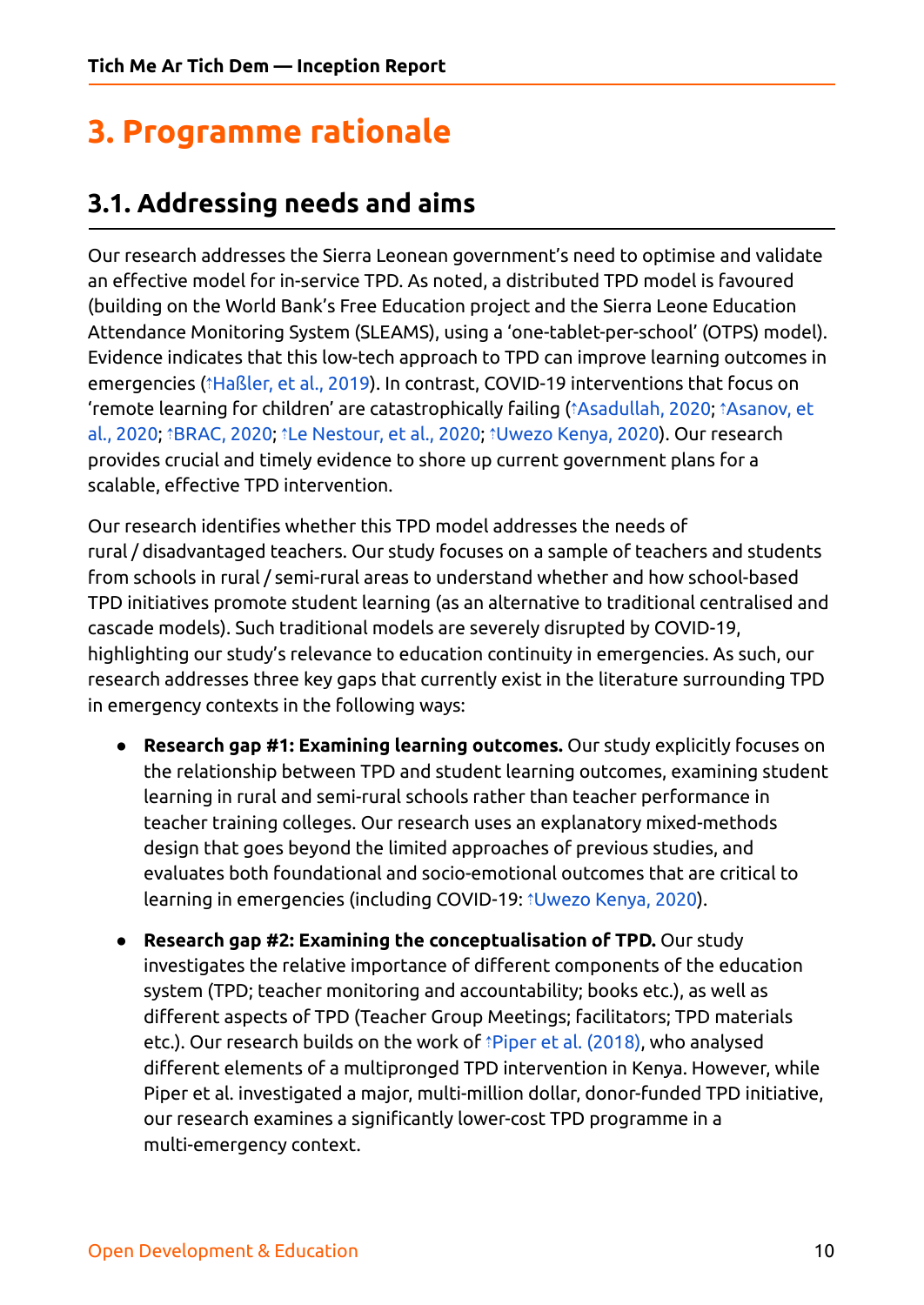- **Research gap #3: Examining the definition of 'emergency'.** Our research focuses on Sierra Leone, where the population has experienced multiple, overlapping forms of emergency (including COVID-19):
	- Schools in Bombali, where communities lack access to secure water facilities, witnessed the destruction of civil war and suffered significant loss of life during the Ebola crisis (⇡[UNOCHA,](https://ref.opendeved.net/zo/zg/2129771/7/AIKESIRX/UNOCHA,%202015?src=2129771:3RTBA9FR) 2015; ⇡[WHO,](https://ref.opendeved.net/zo/zg/2129771/7/V76BPIA7/WHO,%202016?src=2129771:3RTBA9FR) 2016);
	- Schools in Tonkolili where communities struggle to recover from civil war, exhibit a high level (74%) of food insecurity, lack access to clean water, and saw a high number of Ebola cases (⇡[UNOCHA,](https://ref.opendeved.net/zo/zg/2129771/7/B9W6JXTW/UNOCHA,%202015?src=2129771:3RTBA9FR) 2015).

Our study fills the gap in the EiE evidence base on how to improve learning outcomes (via TPD, at scale) despite such contextual pressures.

# <span id="page-10-0"></span>**3.2. Alignment with Sierra Leonean national policy and other actors' initiatives**

The Ministry of Basic and Senior Secondary Education (MBSSE) and the Teaching Service Commission (TSC) are working with multiple partners to address these challenges. Under the World Bank's Free Education project, the MBSSE and TSC have partnered with EdTech Hub to develop a technology-supported, school-based TPD programme. As part of this programme, one teacher-facilitator in all government- and government-assisted schools will receive a tablet with preloaded materials — including structured session plans, videos, audio materials — to facilitate teacher group meetings. Importantly, the programme will focus on improving teacher practices with the aim of increasing primary-level learning outcomes in literacy and numeracy. Now, the government and the broader development community need to understand the effectiveness of such a TPD programme.

# <span id="page-10-1"></span>**3.3. Alignment with Sustainable Development Goal 4 targets**

As a programme seeking to enhance and contribute to the international research body of evidence on education in crisis-vulnerable and crisis-affected contexts, our research aligns well with several of the SDG4 outcome targets and means of implementation (⇡[UNESCO,](https://ref.opendeved.net/zo/zg/2129771/7/922GAFMZ/UNESCO,%202017?src=2129771:3RTBA9FR) 2017):

● **Universal primary and secondary education.** Our research aims to support the provision of quality education at a primary level, increasing the likelihood of transitioning to secondary education, and helping the MBSSE to continue its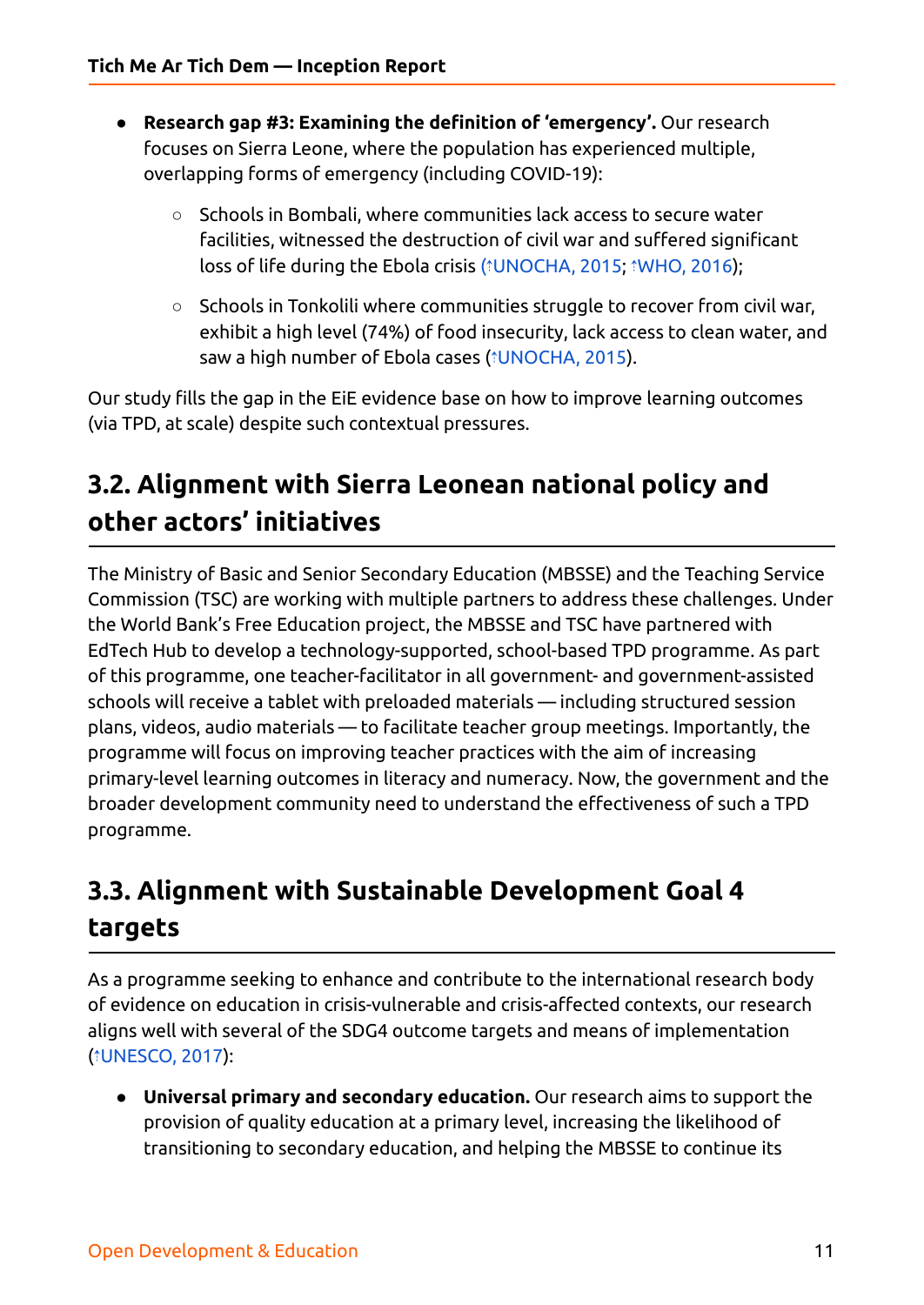programme of free universal basic education without large bottlenecks of under-skilled students stuck in primary education.

- **Universal youth literacy and numeracy.** Literacy and numeracy are two of the three key measures of learning outcomes of this research, with significant resources dedicated to capturing and analysing quantitative data.
- **Teachers and educators.** Skilled, motivated teachers are key to achieving the SDG 4 targets. Our research focuses on teacher professional development in comparatively disadvantaged, crisis-vulnerable regions of Sierra Leone. Teachers are the primary active participants in the study, and are its primary source of feedback.

## <span id="page-11-0"></span>**3.4. Application of the INEE minimum standards**

Whatever form a research project of this nature would take, several of the INEE core Foundational Standards (Domain One) are applicable:

- **Community participation.** The community is considered as key stakeholders in children's education. Though they are not the primary focus participants of this research, families, and community members will be informed of the nature of the research, and the process of enrolling and withdrawing from the study. Furthermore, these stakeholders will be targeted as part of national-level results dissemination.
- **Coordination.** We will maintain strong contact networks and communicate regularly with stakeholders and other actors in the area. Issues and challenges will be raised and worked on with relevant individuals and entities as they arise.
- **Analysis.** Monitoring and evaluation will be systematic and impartial, taking into account the cultural and gender-based dimensions to assessment. Analysis and results will be conducted thoroughly and disseminated widely as global public goods through a variety of forums.

Minimum Standards under Domain Three (Teaching and Learning) have also been taken into account, particularly Standards 2, 3, and 4.

- **Standard 2 — Teacher Professional Development and Support.** Effort will be taken to identify appropriate staff to act as facilitators for the TPD that will take place, with participation open to all teachers dependent upon their needs. Content will be aligned with that approved by the Teaching Service Commission, and will be appropriate to the learning context in which it is delivered.
- **Standard 3 — Instruction and Learning Processes.** TPD content is focused on building teacher competence, delivering teaching that is relevant and inclusive.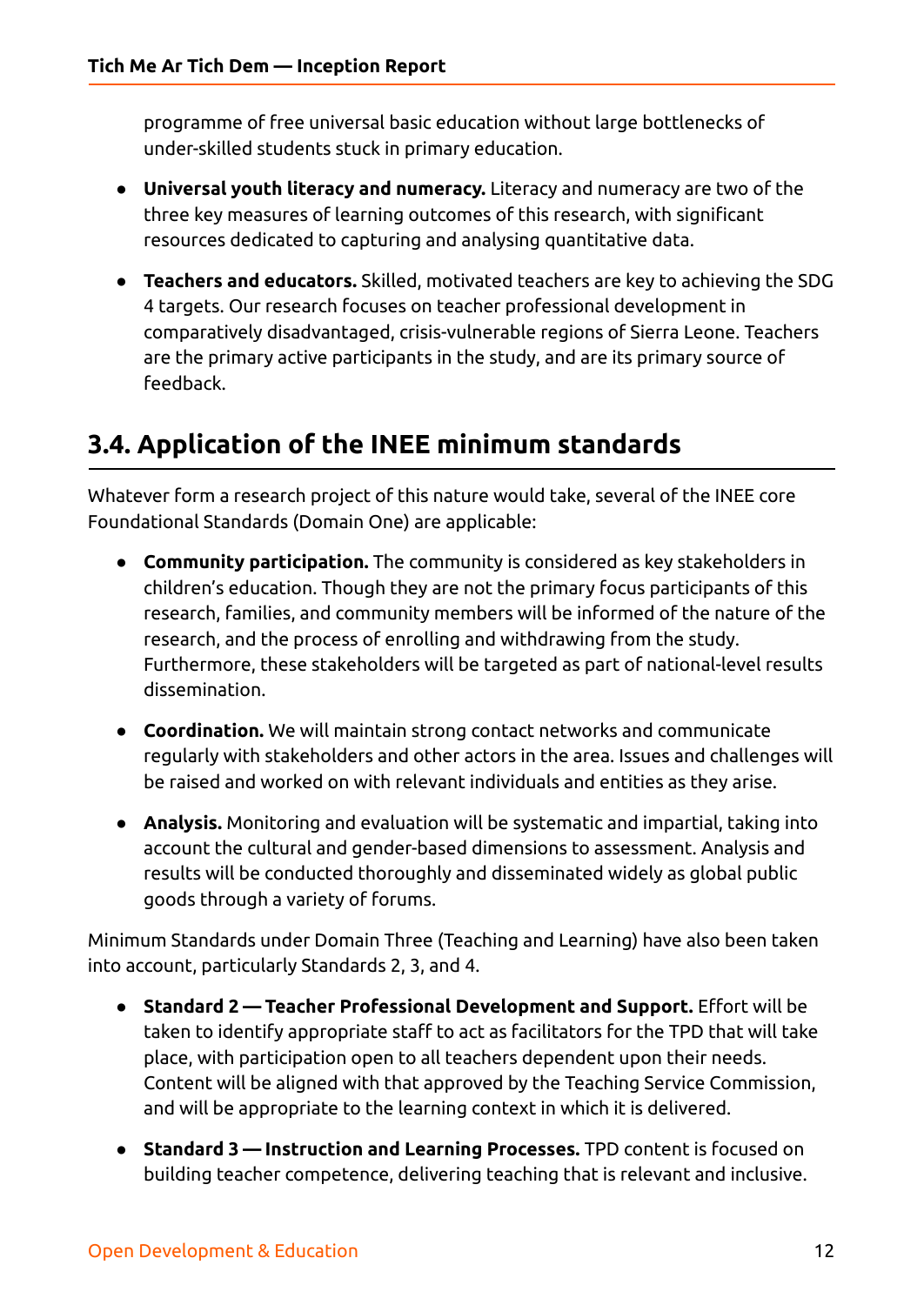Research methods are used which take account of the different learning needs of primary students. Parents and the community are informed of the nature of the research and the TPD being implemented.

● **Standard 4 — Assessment of Learning Outcomes.** Measures of assessment focus on core competencies of literacy and numeracy, as well as socio-emotional and mental health (SEMH). Our research methodology is systematic, impartial, and replicable.

## <span id="page-12-0"></span>**3.5. Beneficiaries, inclusivity, and equity**

The primary beneficiaries of this research programme in Sierra Leone are the government of Sierra Leone and Sierra Leonean education researchers. National-level stakeholders (MBSSE, TSC, and the Directorate of Science, Technology and Innovation; DSTI) therefore are the primary beneficiaries of the programme, as the research outputs will serve to inform the delivery of decentralised teacher training initiatives, and direct priorities for external donor funding. Internationally, the primary beneficiaries of this research programme are policymakers, donors, and education researchers.

As the research programme improves the delivery of a TPD intervention, teachers will benefit from those improvements. Because the TPD should improve the quality of teaching, students are indirect beneficiaries. In the longer term, the research insights indirectly benefit students and their families through improved learning outcomes in literacy, numeracy, and SEMH.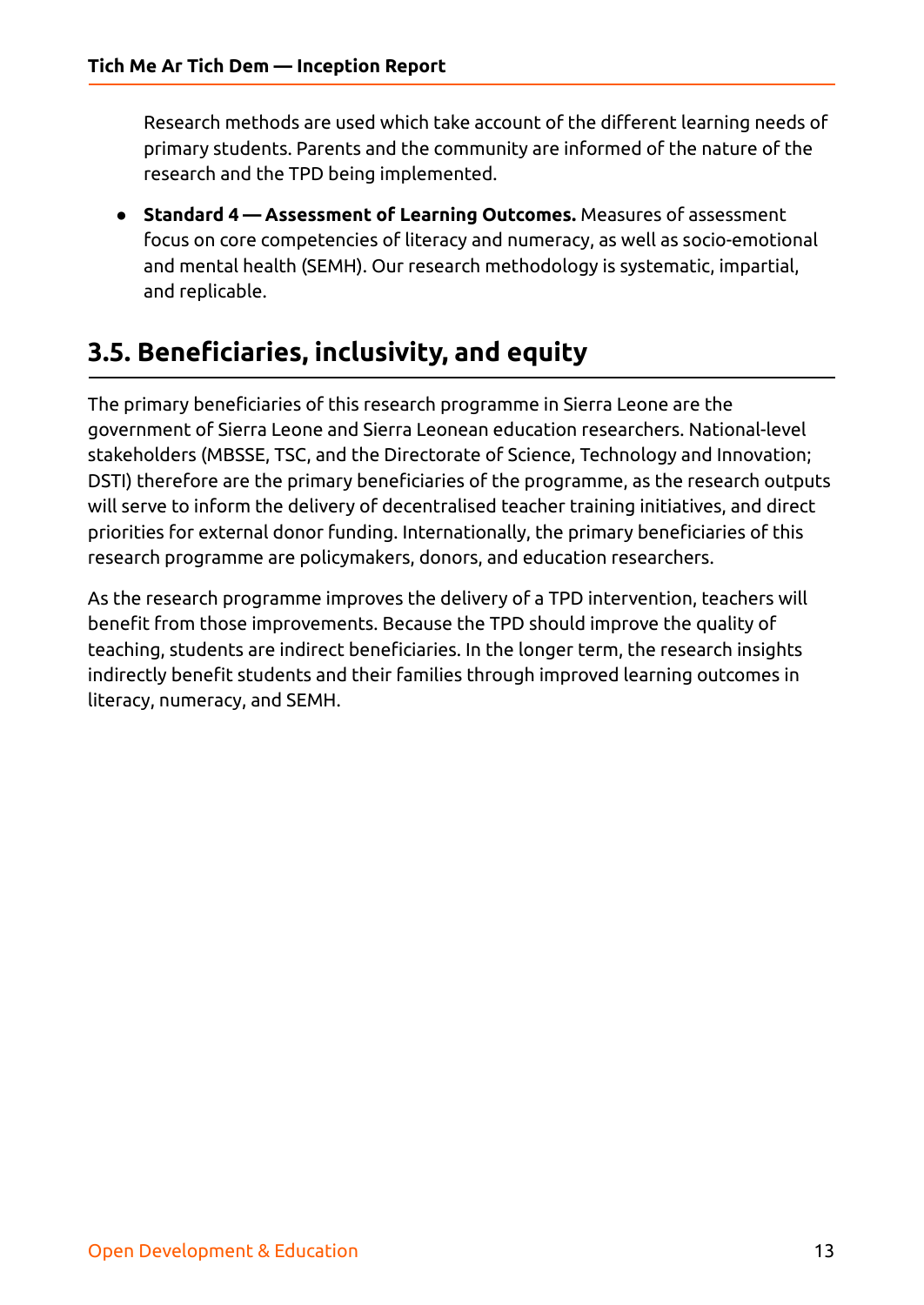# <span id="page-13-0"></span>**4. Programme design**

## <span id="page-13-1"></span>**4.1. Research questions**

Our first objective is to determine which components of the distributed TPD model make the most significant contributions to students' learning outcomes (RQ1). This supports the MBSSE to develop an effective TPD programme, ensuring that teachers in remote / rural areas can build skills to improve student learning in emergencies. This objective also addresses TPD-research gaps, including cost factors, broader systemic issues, and ability for programmes to reach rural / remote areas (Research Gap #2).

#### **RQ1. What are the most important factors (within TPD) contributing to student outcomes?**

RQ1 is investigated through sub-questions at three different levels: systemic (RQ1-A), school / facilitator (RQ1-B) and teacher (RQ1-C).

#### **RQ1-A. What are the systemic enablers and barriers to effective school-based TPD in emergency contexts?**

RQ1-A examines the national- and community-level factors, including policy, impacting TPD in emergency contexts. This addresses the need for a more holistic definition of emergency contexts in TPD research (Research Gap #3). We consider how such factors affect school operation, school resourcing (including TLMs), and wider factors such as teacher progression.

#### **RQ1-B. What are the key enablers and barriers for making school-based facilitators and headteachers effective?**

RQ1-B examines school-based factors, including the crucial role of facilitators, selection of peer facilitators and the role of headteachers.

#### **RQ1-C. What are the key enablers and barriers for teacher learning?**

RQ1-C considers teacher-level factors related to TPD structure, for instance in Teacher Group Meetings (TGMs), the use of TPD programme materials, activities undertaken on the one-tablet-per-school provided by SLEAMS, shared lesson planning and peer observation. RQ1-C also considers socio-emotional factors for teachers (e.g. motivation).

Overall, RQ1 synthesises these sub-questions into an evidence-based TPD-blueprint. Our research ultimately points to the most effective combination of TPD-factors for rural / resource-constrained schools; and importantly, which factors contribute most meaningfully to teacher resilience in the face of crisis. Key factors likely include TGMs, printed teacher-materials, facilitator support (phone / WhatsApp), strategic tablet-use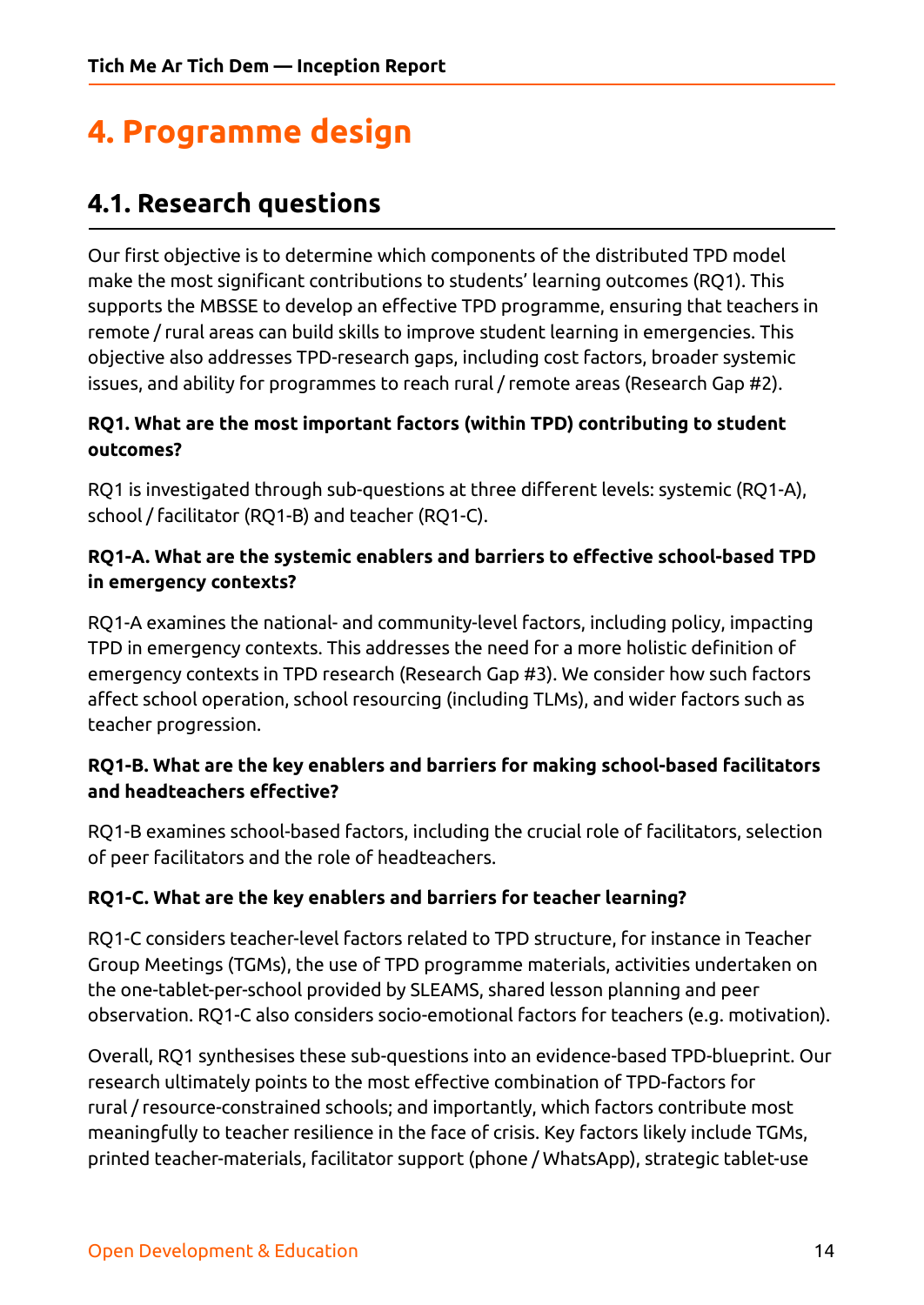(videos of classroom practice; monitoring). We explore initial answers to RQ1 during Phase 1 (DBIR) with 10 schools; in Phase 2, these are confirmed (mixed-methods / RCT).

Our second objective is to determine, at scale, the causal impact of the TPD programme on students' learning (RQ2). This objective addresses the lack of high-quality, quantitative evidence on the impact of TPD on students' learning outcomes, particularly for students in rural / resource-constrained areas (Research Gap #1).

#### **RQ2. To what extent does a distributed TPD programme impact primary school students' learning outcomes in emergency contexts?**

RQ2 evaluates the impact of the TPD programme on students' learning outcomes in 70 treatment schools, compared to 70 control schools. RQ2 is directly addressed in Phase 2.

Overall, school-based TPD models present an alternative to centralised / cascade models; school-based models have the potential for higher effectiveness in terms of student learning *in addition to* resilience against prolonged crisis conditions. Our evaluation of such TPD models offers crucial evidence informing policy and practice in Sierra Leone; it has the potential to influence TPD practice in a large range of resource-constrained, crisis-vulnerable EiE situations.

# <span id="page-14-0"></span>**4.2. Innovation**

The nature of the decentralised TPD model being investigated is highly innovative. Turning away from the more traditional cascade-style model, relying on imported expert knowledge, the decentralised, distributed TPD model under examination offers fertile new ground for researchers into its effectiveness and sustainability.

Secondly, the proposed research takes an innovative approach in the use of Design-Based Implementation Research (DBIR). An iterative research approach notable for its agile response to situational factors and change and for informing scale-up of interventions, DBIR is an ideal tool for informing contextually appropriate research at scale and providing actionable insights for decision makers.

Thirdly, the proposed research combines DBIR with traditional mixed-methods research, utilising a framework known as systemic mixed-methods research ⇡[Haßler,](https://ref.opendeved.net/zo/zg/2129771/7/HT9D5C8E/Ha%C3%9Fler,%20et%20al.,%202021?src=2129771:3RTBA9FR) et al. (2021).

# <span id="page-14-1"></span>**4.3. Cross-cutting issues**

A number of cross-cutting issues affect the research, which have consequently been factored into the design of the programme as a high-quality piece of research.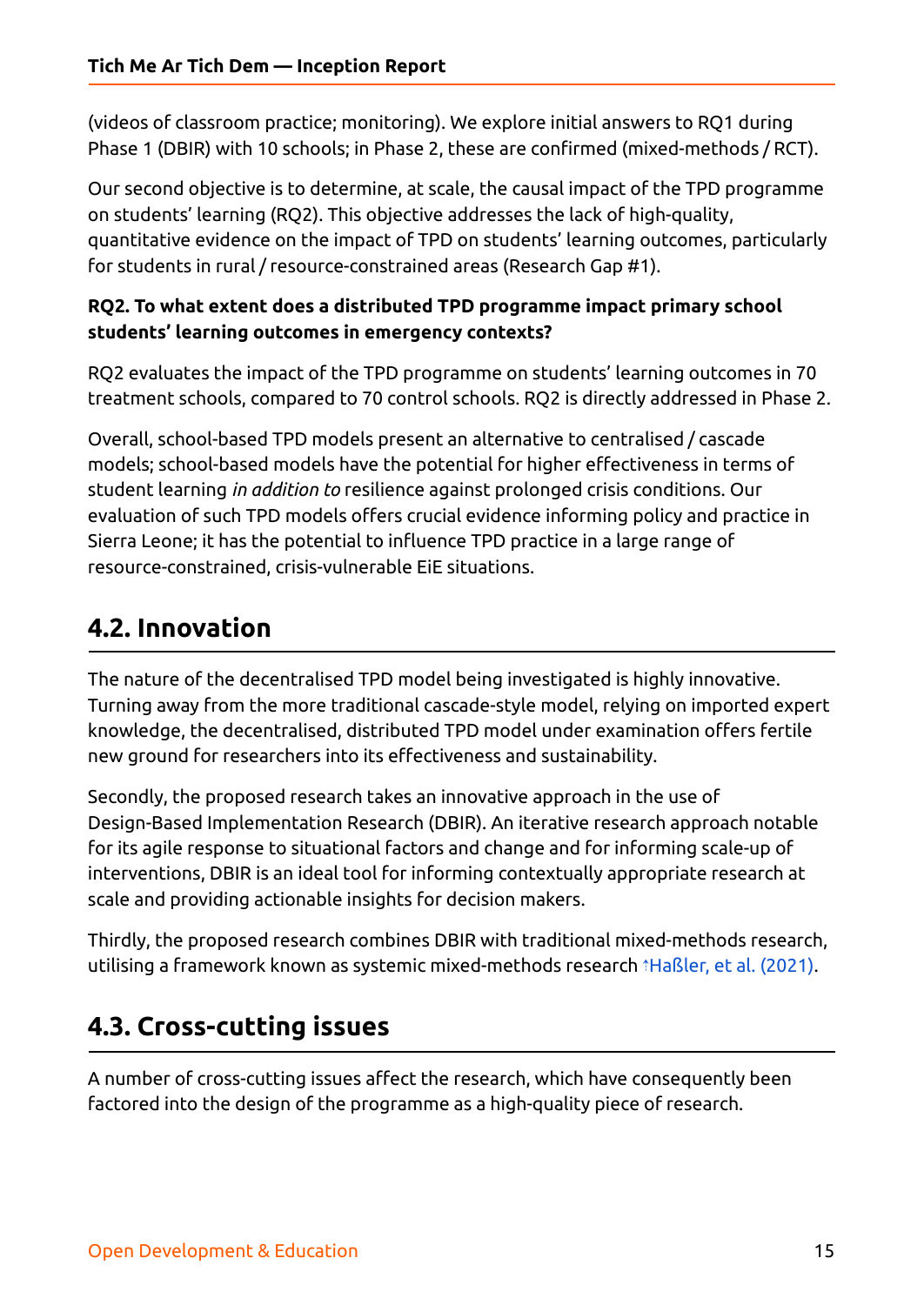#### <span id="page-15-0"></span>**Figure 2.** *Cross-cutting issues*

| Area                | <b>Objective</b>                                                                            | <b>Activities &amp; tracking</b>                                                                                                                                                                                                                                                                         |
|---------------------|---------------------------------------------------------------------------------------------|----------------------------------------------------------------------------------------------------------------------------------------------------------------------------------------------------------------------------------------------------------------------------------------------------------|
| Equity              | Ensure parity and prevent<br>discrimination on any<br>grounds (sex, race, religion<br>etc.) | Recording signatories to the<br>$\bullet$<br>Code of Conduct and<br>safeguarding policies<br>Recording and swift action<br>on any reported violations                                                                                                                                                    |
| Health <sup>1</sup> | Prevent health risks to<br>participants and staff,<br>particularly that of COVID-19         | Strict isolation protocols for<br>$\bullet$<br>any staff displaying<br>symptoms / in contact with<br>symptomatic people<br>Standard protocols with<br>regard to COVID-19 (masks,<br>handwashing, sanitising, and<br>social distancing)<br>Due diligence on all hired<br>drivers                          |
| Inclusion $2$       | Remove barriers to<br>participation in the research<br>programme                            | Work collaboratively with<br>$\bullet$<br>participants to understand<br>their needs and<br>community-based<br>problem-solving approaches<br>Communications in local<br>$\bullet$<br>media regarding the<br>research<br>Gender-mixed research<br>teams<br>Instructions and consent in<br>English and Krio |
|                     | Environment Prevent unnecessary waste,<br>emissions, or other damage<br>to the environment  | Noting & limiting budgets for<br>$\bullet$<br>paper-based stationeries<br>Ensuring record-keeping is as<br>close to fully electronic as<br>possible<br>Monitoring office waste<br>production<br>Logging (and limiting, where<br>$\bullet$<br>possible) kilometres driven                                 |

<sup>1</sup> See also Risk matrix (Annexe C)

 $2$  For more gender-specific points, see Section 9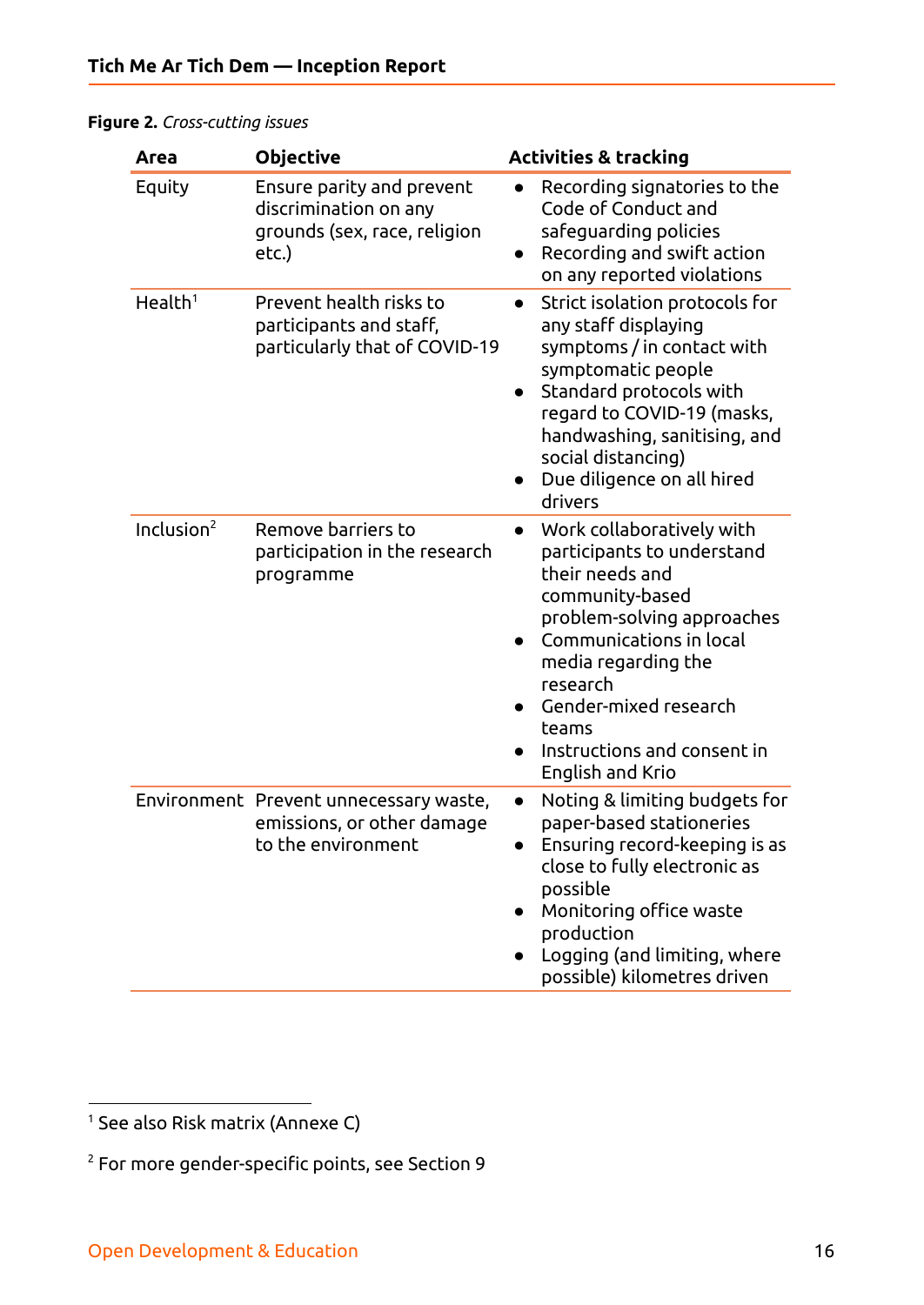## <span id="page-16-0"></span>**4.4. Research design**

Our study uses a two-phase, sequential, mixed-methods design (systemic mixed-methods research[:](https://ref.opendeved.net/zo/zg/2129771/7/EJPU329W/Creswell%20&%20Creswell,%202017?src=2129771:3RTBA9FR) *î*[Haßler,](https://ref.opendeved.net/zo/zg/2129771/7/HT9D5C8E/Ha%C3%9Fler,%20et%20al.,%202021?src=2129771:3RTBA9FR) et al., 2021; building on mixed-methods approaches: ⇡Creswell & [Creswell,](https://ref.opendeved.net/zo/zg/2129771/7/EJPU329W/Creswell%20&%20Creswell,%202017?src=2129771:3RTBA9FR) 2017; ⇡[Tashakkori](https://ref.opendeved.net/zo/zg/2129771/7/DYMUFPI7/Tashakkori%20&%20Teddlie,%201998?src=2129771:3RTBA9FR) & Teddlie, 1998; ⇡[Bamberger,](https://ref.opendeved.net/zo/zg/2129771/7/47GR9E3C/Bamberger,%202012?src=2129771:3RTBA9FR) 2012; ⇡[Teddlie](https://ref.opendeved.net/zo/zg/2129771/7/WW5RDP97/Teddlie%20&%20Tashakkori,%202009?src=2129771:3RTBA9FR) & [Tashakkori,](https://ref.opendeved.net/zo/zg/2129771/7/WW5RDP97/Teddlie%20&%20Tashakkori,%202009?src=2129771:3RTBA9FR) 2009, ⇡[2003](https://ref.opendeved.net/zo/zg/2129771/7/42PBFYSZ/2003?src=2129771:3RTBA9FR); ⇡[Teddlie](https://ref.opendeved.net/zo/zg/2129771/7/WGBILE5I/Teddlie%20&%20Yu,%202007?src=2129771:3RTBA9FR) & Yu, 2007). The mixed-methods design takes place over 28 months with participation from 150 schools in Bombali / Tonkolili districts (Sierra Leone) across two phases (Phase 1: 10 schools; Phase 2: 70+70). We investigate the relationship between TPD and student learning outcomes (foundational and socio-emotional and mental health (SEMH). SEMH is key to resilience in crisis-vulnerable contexts.

#### <span id="page-16-1"></span>**4.4.1. Data collection: Phase 1 (September 2021 – April 2022)**

Phase 1 employs design-based implementation research (DBIR; ⇡[Penuel,](https://ref.opendeved.net/zo/zg/2129771/7/9MT6Q4IT/Penuel,%20et%20al.,%202011?src=2129771:3RTBA9FR) et al., 2011) in 10 schools. DBIR is a systematic method for refining interventions for later effective, contextually appropriate, large-scale roll-out (Phase 2). We research collaboratively with school-based facilitators, headteachers, teachers, and students identifying needs and community-based, problem-solving approaches through a process of iterative, grounded inquiry.

- Peer facilitators in test-group schools use scripted, printed TPD materials, the 'one-tablet-per-school' to engage teachers in school-based TPD (total cost ~\$10 per teacher per year. These facilitators receive a short briefing event and light-touch ongoing remote support.
- Data collected explores which programme elements contribute to learning gains, are unnecessary, or whether and how they can be strengthened.
- Phase 1 data is collected by the programme researchers, in several cycles, and analysed immediately. Results are utilised to optimise the TPD programme implementation and refine research instruments.

Qualitative data types which will be collected:

- Video-recorded observations of teacher and students (lessons) and facilitators and teachers (teacher group meetings — TGMs);
- Audio-recorded semi-structured interviews (facilitators, headteachers, and teachers) investigating perceptions of the programme and change induced by the programme;
- Reflective portfolios and structured self-assessment (facilitators, headteachers, and teachers);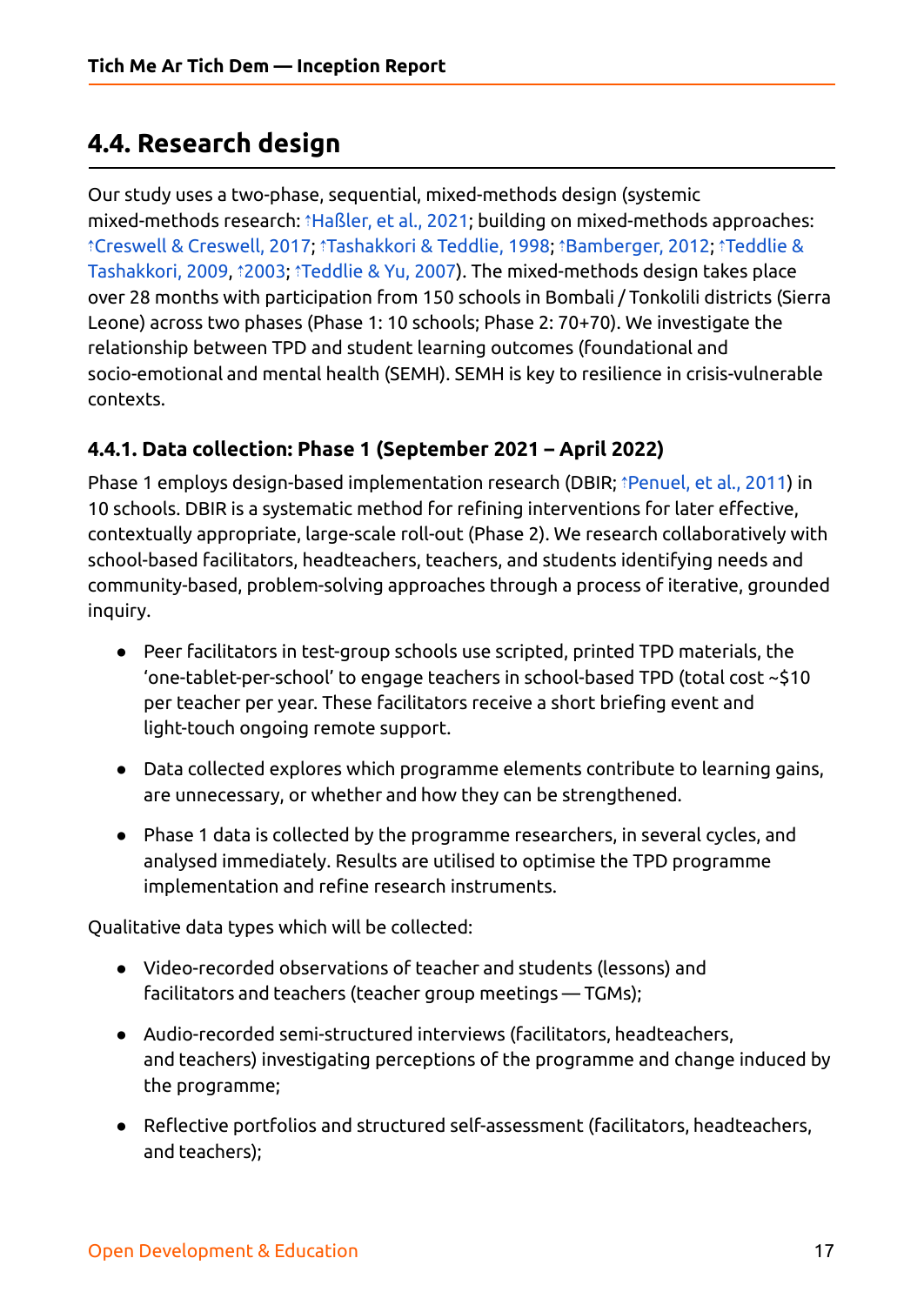● Focus groups (teachers and students).

Additionally, piloting of Phase 2 instruments is undertaken, assessing validity, robustness and reliability (a process relying on good psychometric properties; scalability; accounting for age / achievement variance of same-grade students; and strong situational contextualisation).

#### <span id="page-17-0"></span>**4.4.2. Data collection: Phase 2 (September 2022 – June 2023)**

Implementation partners scale the improved TPD programme to 70 schools, in which Phase 2 data is collected. Our research now evaluates whether the TPD programme works at scale.

- Enabling causal inference, Phase 2 implements a clustered Randomised Control Trial (RCT) in 140 schools (⇡Dong & [Maynard,](https://ref.opendeved.net/zo/zg/2129771/7/D6B2YWIC/Dong%20&%20Maynard,%202013?src=2129771:3RTBA9FR) 2013: CRA2; 70 treatment / 70 control schools), with baseline and endline measurements during the course of one school year, together with qualitative data collection.
- We measure impact of TPD on teacher performance and foundational and SEMH outcomes for students (primary schools, all pupils in Grade 6; est. 5,700 pupils total).
- Standardised validated tests are used (Uwezo, †Plaut & [Jamieson-Eberhardt,](https://ref.opendeved.net/zo/zg/2129771/7/7XH66MAB/Plaut%20&%20Jamieson-Eberhardt,%202015?src=2129771:3RTBA9FR) [2015\)](https://ref.opendeved.net/zo/zg/2129771/7/7XH66MAB/Plaut%20&%20Jamieson-Eberhardt,%202015?src=2129771:3RTBA9FR). Data is collected by 5 researchers plus 24 enumerators.

Our design has an estimated minimum detectable effect size of 0.12 (⇡[McEwan,](https://ref.opendeved.net/zo/zg/2129771/7/8IGI2G66/McEwan,%202015?src=2129771:3RTBA9FR) 2015; ⇡[MBSSE,](https://ref.opendeved.net/zo/zg/2129771/7/XBP2R2XI/MBSSE,%202019?src=2129771:3RTBA9FR) 2019) with ICC= 0.2 (estimate: ⇡Hedges & [Hedberg,](https://ref.opendeved.net/zo/zg/2129771/7/F8TWE7SI/Hedges%20&%20Hedberg,%202007?src=2129771:3RTBA9FR) 2007; ⇡Hale et al., [2014\)](https://ref.opendeved.net/zo/zg/2129771/7/LGNT6S8W/Hale%20et%20al.,%202014?src=2129771:3RTBA9FR).

| <b>Parameter</b>               | <b>Value</b> |
|--------------------------------|--------------|
| minimum detectable effect size | 0.12         |
| ICC                            | 0.2          |
| alpha                          | 0.05         |
| power                          | 90%          |
| average cluster-size           | 40           |
| number of pupils / school      | 247          |
| number of pupils tested        | 40           |
| number of clusters / arm       | 70           |

<span id="page-17-1"></span>**Figure 3.** *Parameters for the RCT*

#### <span id="page-17-2"></span>**4.4.3. Quantitative data (baseline / endline):**

● Uwezo student literacy (print recognition, phonemic awareness, oral fluency; reading / listening comprehension);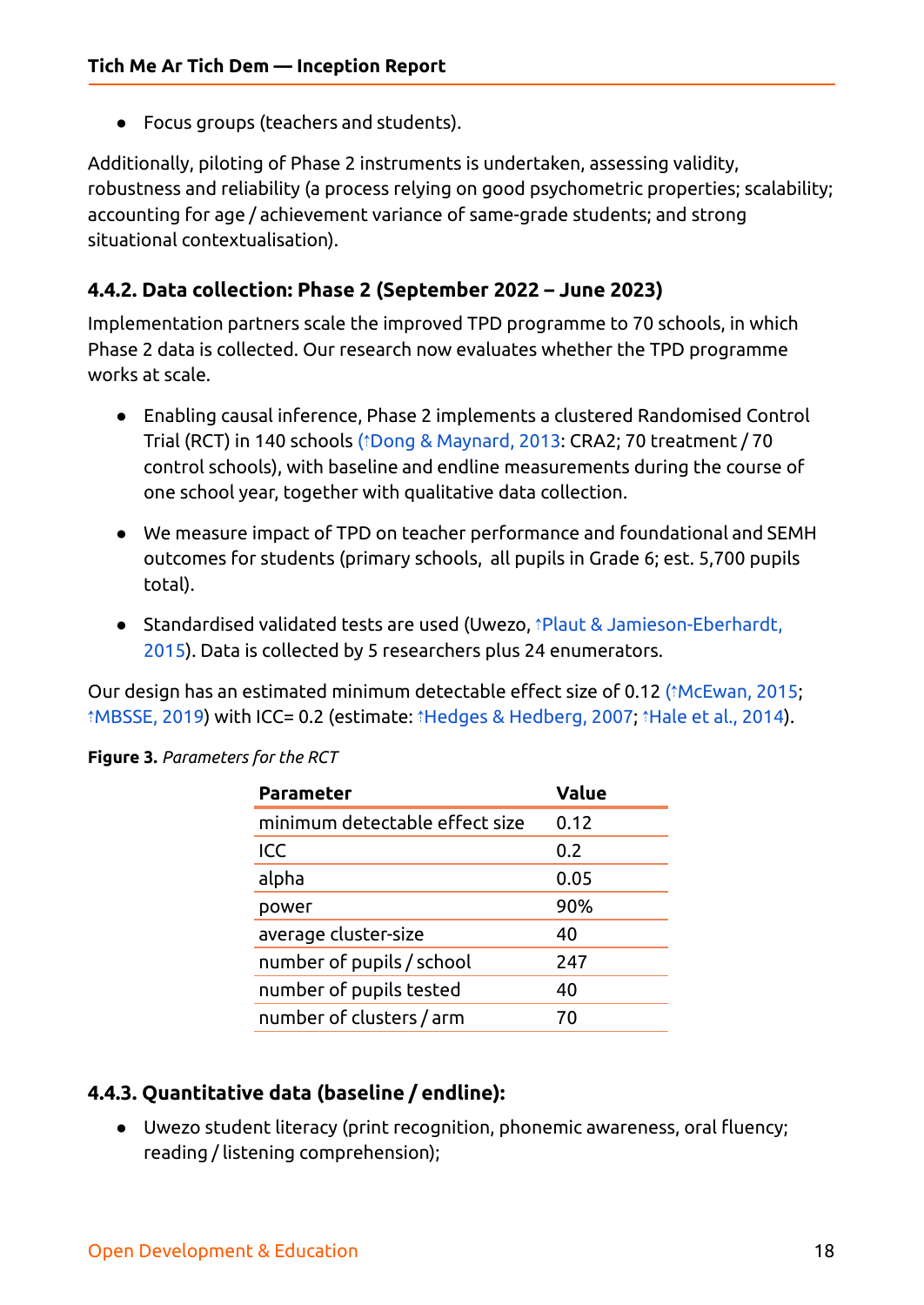- Uwezo student numeracy (number identification, quantity discrimination, addition, subtraction, multiplication, fractions; adapted: *<u>Acer, [2015,](https://ref.opendeved.net/zo/zg/2129771/7/SCAL75HT/Acer,%202015?src=2129771:3RTBA9FR) ¡[PAL](https://ref.opendeved.net/zo/zg/2129771/7/3K8HUV3T/PAL%20Network,%202020?src=2129771:3RTBA9FR)</u>* [Network,](https://ref.opendeved.net/zo/zg/2129771/7/3K8HUV3T/PAL%20Network,%202020?src=2129771:3RTBA9FR) 2020);
- Student SEMH: assessed using adaptations of tests (KIDSCREEN; ⇡[Ravens-Sieberer](https://ref.opendeved.net/zo/zg/2129771/7/AIRB5JEP/Ravens-Sieberer%20et%20al.,%202005?src=2129771:3RTBA9FR) et al., [2005](https://ref.opendeved.net/zo/zg/2129771/7/AIRB5JEP/Ravens-Sieberer%20et%20al.,%202005?src=2129771:3RTBA9FR); etc.);
- Pre-/post-training questionnaires charting teacher / facilitator development in attitudes and views, as well as reflective understanding of interactive pedagogy.

#### <span id="page-18-0"></span>**4.4.4. Methodology and system of analysis**

Quantitative data is analysed using robust statistical techniques such as factor analysis, multivariate regression, multilevel modelling, hierarchical linear modelling, econometric analysis (value-for-money) among others, while adjusting for clustering in the data. While measuring the impact of the TPD programme on students' foundational and SEMH outcomes, we control for other school-, teacher-, student-level factors (e.g. gender, location, language, household income level, prior student attainment, existing teacher feedback/school type, etc.; *†*[Piper](https://ref.opendeved.net/zo/zg/2129771/7/XJR35PXI/Piper%20et%20al.,%202014?src=2129771:3RTBA9FR) et al., 2014).

Learners may sometimes remain home due to COVID-19 thus children in school time and at home will need to be disaggregated (using SLEAMS). To ensure minimum attrition, we set-up robust process monitoring mechanisms between the baseline and the endline sample and revisit sample-size calculations. We follow a stratified random-sampling approach before undertaking clustered, randomised assignment of the treatment.

Qualitative analysis uses cross-sectional indexing, relationships between themes, discrepancies and counterexamples, groundedness, empirical anchorage, cross-team collaborative reliability checks; constant comparison, sentimental analysis, triangulation (internal / external validity, inference; ⇡[Adelman,](https://ref.opendeved.net/zo/zg/2129771/7/9LXEUU2G/Adelman,%202011?src=2129771:3RTBA9FR) 2011; ⇡[Groenwold](https://ref.opendeved.net/zo/zg/2129771/7/J5YNSL5W/Groenwold%20et%20al.2014?src=2129771:3RTBA9FR) et al.2014; ⇡[Iacus](https://ref.opendeved.net/zo/zg/2129771/7/QSHBGGL8/Iacus%20et%20al.,%202012?src=2129771:3RTBA9FR) et al., [2012;](https://ref.opendeved.net/zo/zg/2129771/7/QSHBGGL8/Iacus%20et%20al.,%202012?src=2129771:3RTBA9FR) ⇡[Mason,](https://ref.opendeved.net/zo/zg/2129771/7/S3AYR6UI/Mason,%202002?src=2129771:3RTBA9FR) 2002; ⇡[Silverman,](https://ref.opendeved.net/zo/zg/2129771/7/FDLAJLIG/Silverman,%202015?src=2129771:3RTBA9FR) 2015; ⇡Glaser & [Strauss,](https://ref.opendeved.net/zo/zg/2129771/7/V92QNPMR/Glaser%20&%20Strauss,%201967?src=2129771:3RTBA9FR) 1967; ⇡[Larsson,](https://ref.opendeved.net/zo/zg/2129771/7/I58LVFZB/Larsson,%201998?src=2129771:3RTBA9FR) 1998). Classroom observation is structured by pedagogical approaches (including 'dialogic moves'; ⇡[Vrikki](https://ref.opendeved.net/zo/zg/2129771/7/TJGPVXL7/Vrikki%20et%20al.,%202019?src=2129771:3RTBA9FR) et al., 2019). Analysis is sensitive to equity, gender, inclusion / SEND and language (including site differences via non-language-specific tests). Software includes Open Data Kit, Stata, SPSS-AMOS and ATLAS.ti-Cloud.

## <span id="page-18-1"></span>**4.5. Theory of Change**

The 'intervention-level' Theory of Change (ToC) posits that

**if** a scalable, distributed, school-based, crisis-enabled open teacher professional development model for TPD is used,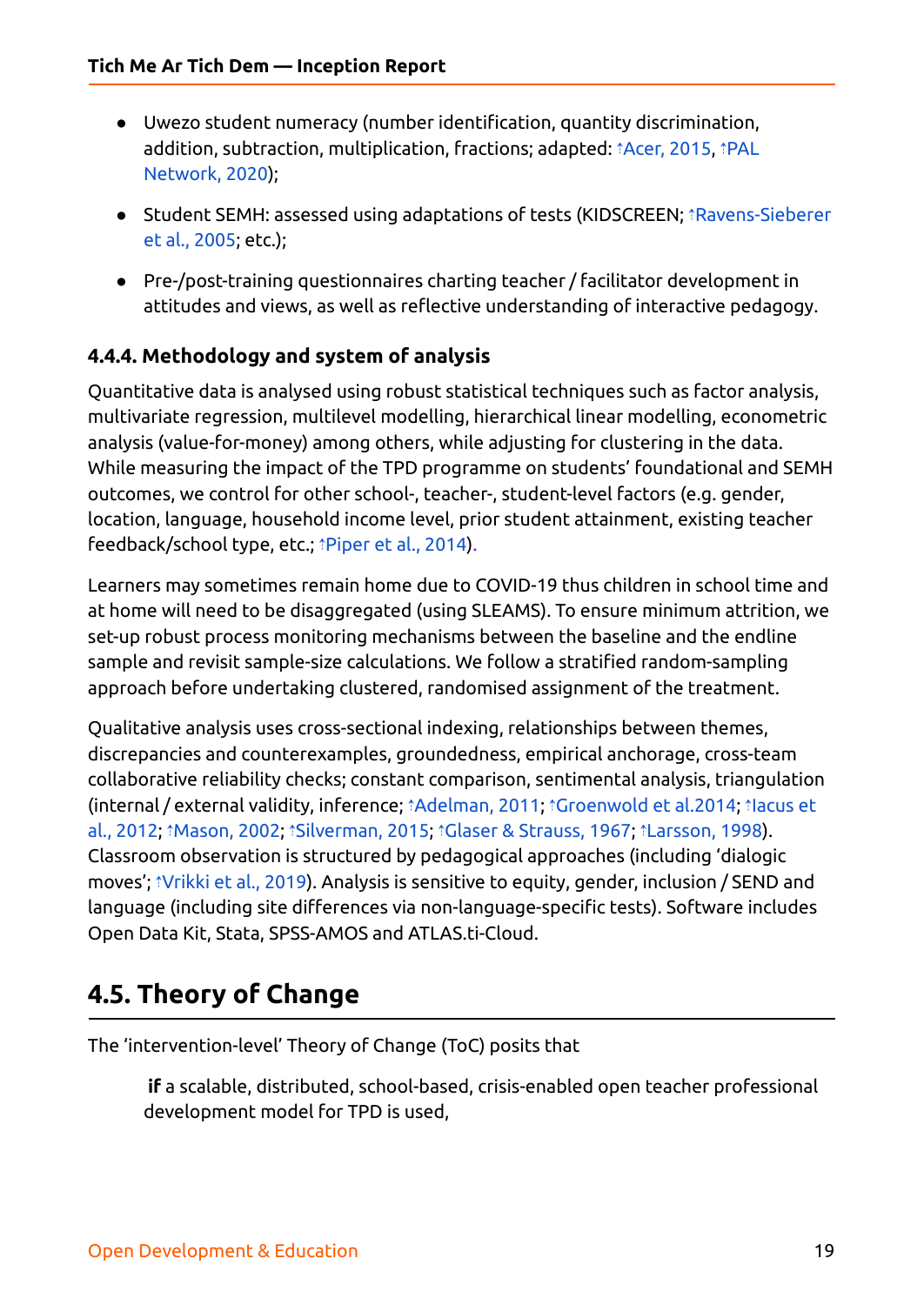**then** disadvantaged teachers in (semi-)rural or crisis-affected areas will be able to improve the quality of their teaching through ongoing support,

**resulting in** improved learning outcomes for students.

Our research-programme-level Theory of Change is the research inputs and outputs validate/invalidate the 'intervention-level' Theory of Change. If the intervention-level Theory of Change is validated, this represents a step-change in the understanding of TPD in sub-Saharan Africa.

In this way, the research-programme-level Theory of Change and the implementation-level Theory of Change are interwoven, forming an overall Theory of Change. This can be seen in Figure 4 below.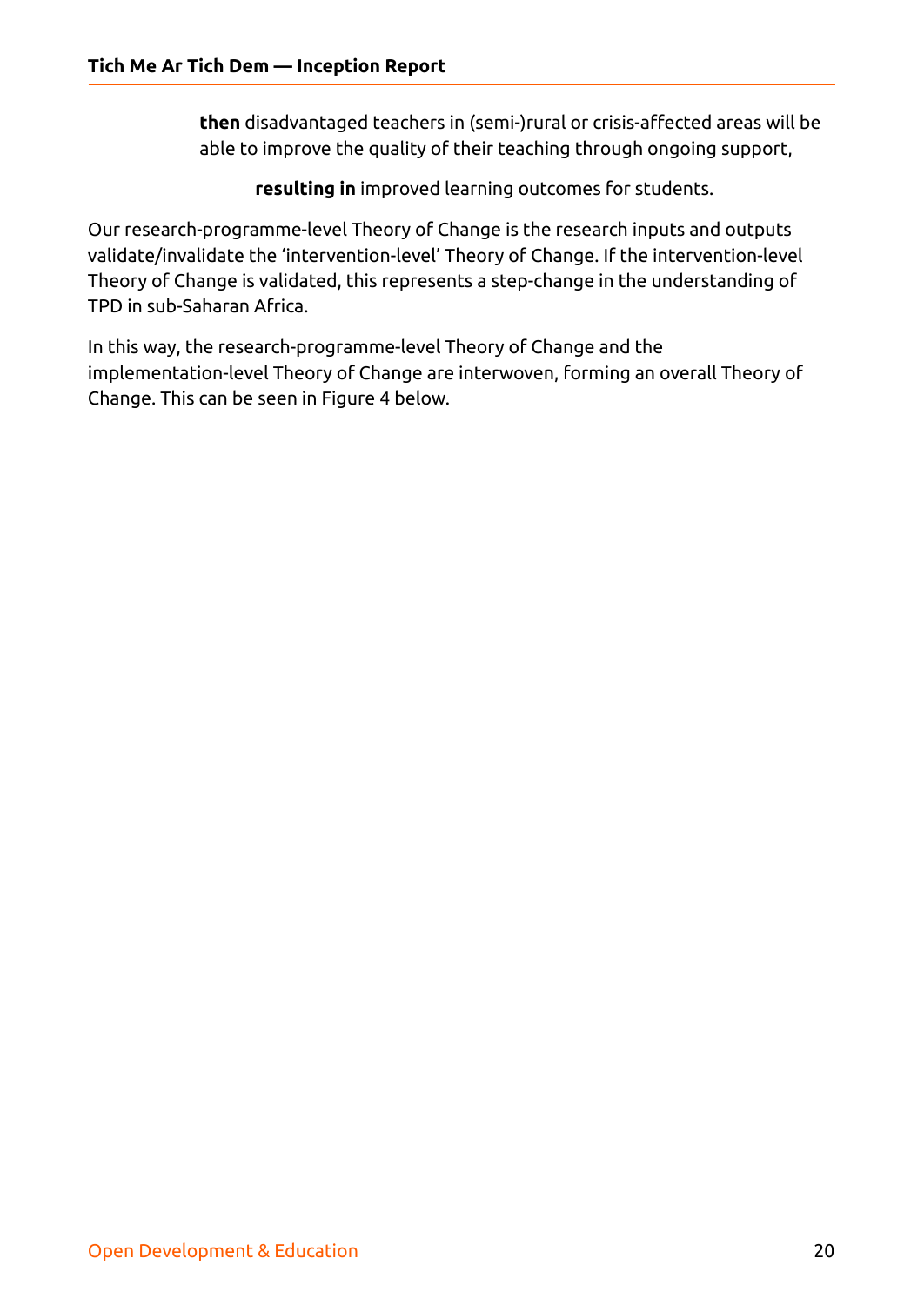#### **Figure 4.** *Theory of Change*

<span id="page-20-0"></span>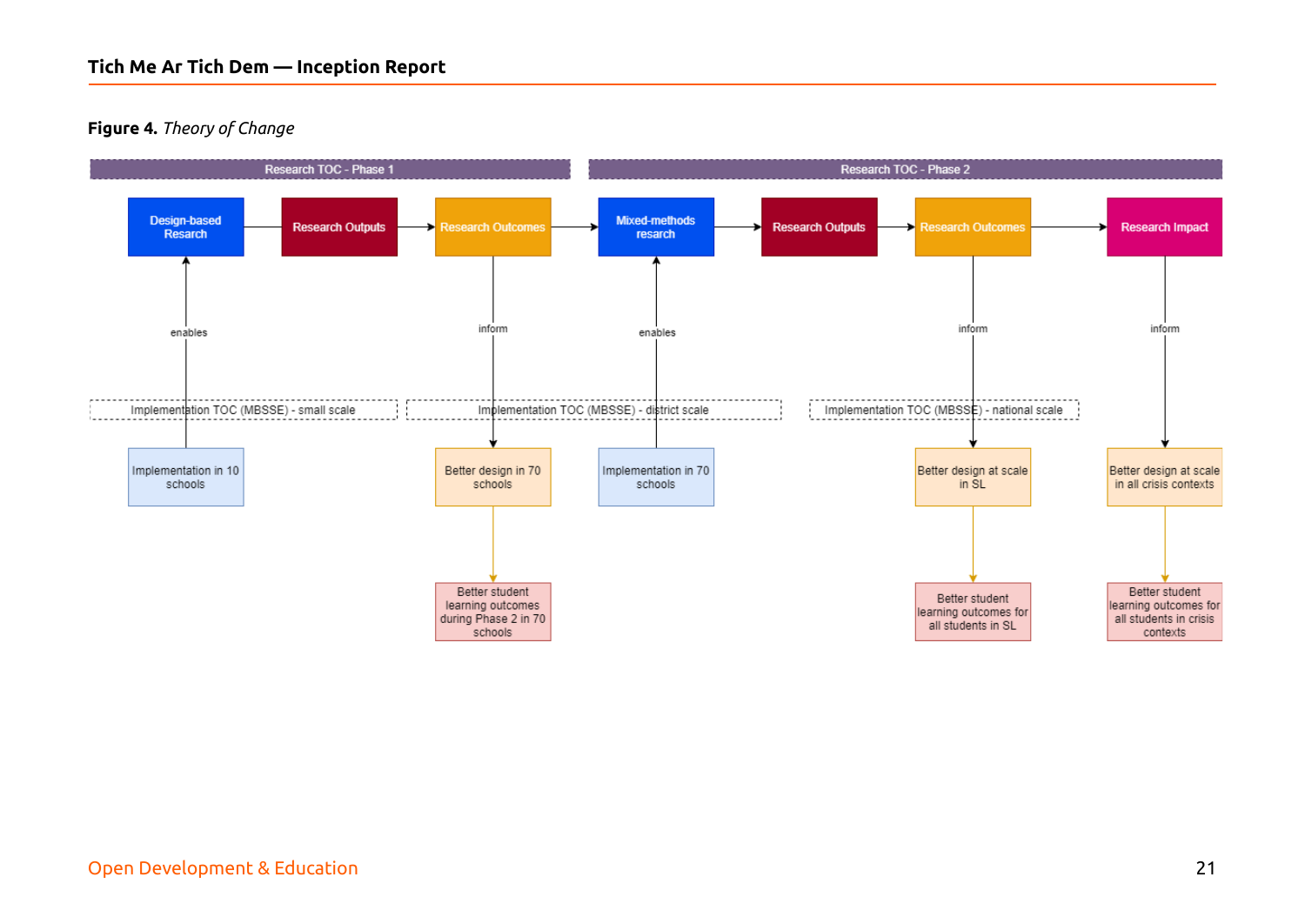At present, there is a significant gap between how TPD is practised (in LMICs, including SSA) and what the research suggests about effectiveness (⇡Low- and [middle-income](https://ref.opendeved.net/zo/zg/2129771/7/LJZMNXHB/Popova%20et%20al.,%202018?src=2129771:3RTBA9FR) [countries:](https://ref.opendeved.net/zo/zg/2129771/7/LJZMNXHB/Popova%20et%20al.,%202018?src=2129771:3RTBA9FR) Popova et al., 2018). However, while we have negative examples ('how not to do it') there are no positive examples that have been validated at scale. This is precisely what our research grant sets out to do: The validation of a specific model that has been built while heeding what we know to be effective practices.

However, this 'specific model' is only one possible model; given the absence of specific evidence, it is hard to argue why one should select this 'specific model' and not another model. In other words, it is difficult to translate the available (mainly) qualitative evidence into an actual specific deployable model.

If our research validates the 'Sierra Leonean model', then this will be the first model to be rigorously validated. More precisely, the first model in which the details of the TPD intervention has been rigorously validated. It would therefore be reasonable to expect that this specific model would become a paradigm for other implementations of TPD. We think this is a reasonable expectation because other research of this kind has similarly established paradigms (e.g., ⇡[Piper](https://ref.opendeved.net/zo/zg/2129771/7/3IIW96ZB/Piper%20et%20al.%20(2018)?src=2129771:3RTBA9FR) et al., 2018, establishing the need for multipronged interventions).

A specific paradigm — a specific, implementable and well-researched model for TPD would therefore attract a lot of attention and serve as a benchmark: a step-change in the understanding of TPD in sub-Saharan Africa.

The following sections unpack the research components of the ToC that will be conducted by OpenDevEd and our research partners, as well as implementation components of the ToC that will be conducted by government counterparts such as MBSSE and TSC.

#### <span id="page-21-0"></span>**4.5.1. Input**

The main research inputs to the programme are:

- **resources** provided by the donor, which are our staff time and expenses;
- **research expertise** in both qualitative, quantitative and mixed-methods analysis;
- **edtech expertise** on tech-enabled TPD.

In addition to the research inputs (funded by eCubed) there are also necessary implementation inputs (funded by the Government of Sierra Leone). These are important enabling aspects of the research programme:

● **procurement** of tablets for distribution in schools (one tablet per school);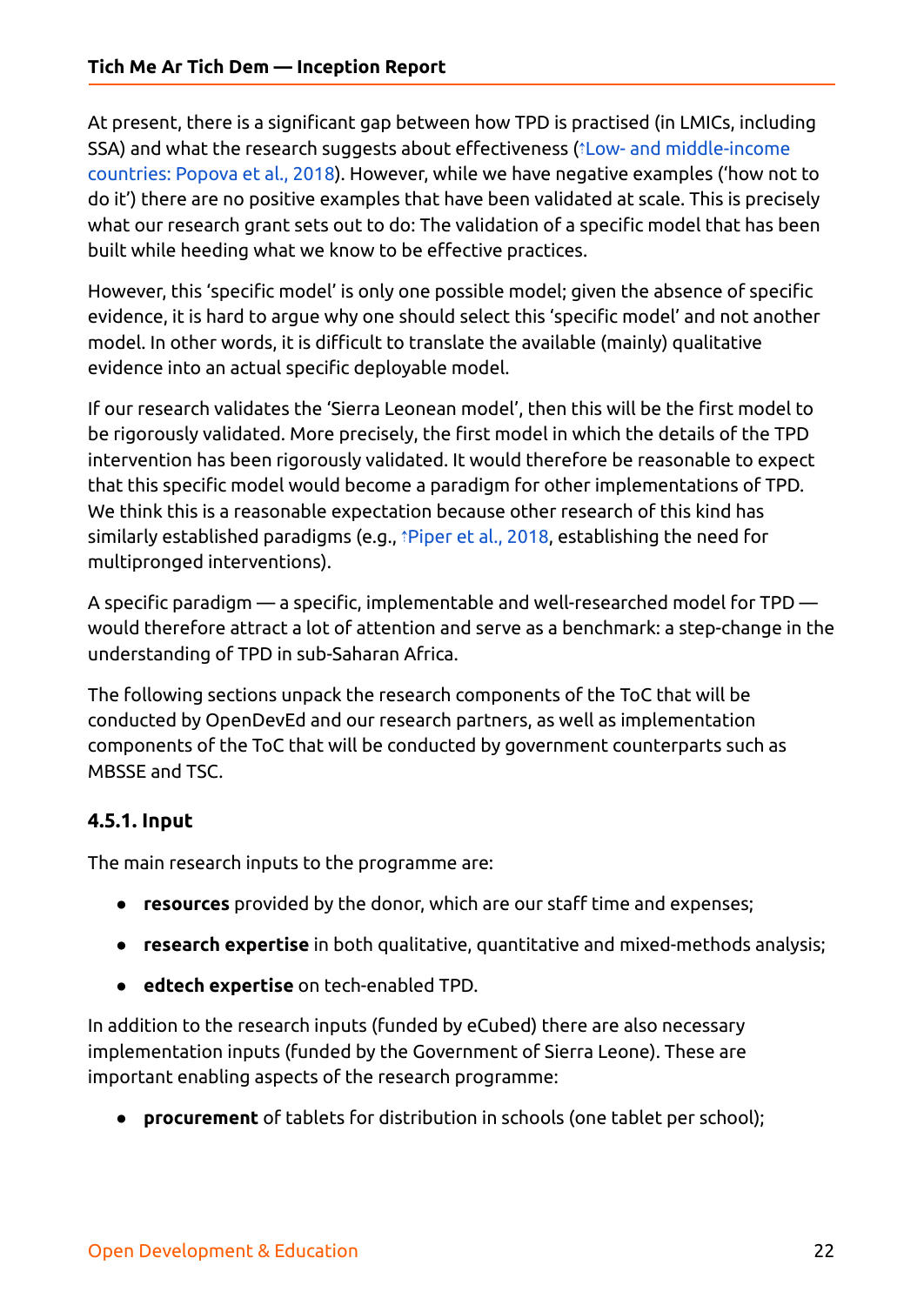● **buy-in and stakeholder engagement** with various stakeholders to support the development of a school-based TPD.

#### <span id="page-22-0"></span>**4.5.2. Activities**

Research activities:

- **Design-based implementation research ( Phase 1)** which will systematically improve the intervention parameters to achieve an effective, contextually-appropriate, large-scale TPD model ready for roll-out (See data collection: Phase 1 [\(Section](#page-16-1) 4.4.1.) for detailed research activities);
- **Randomised Control Trial (Phase 2)** at a school-level together with qualitative data collection to test the model's effectiveness at scale. (See data collection: Phase 2 [\(Section](#page-17-0) 4.4.2.) for detailed research activities).

Implementation activities for Phase 1:

- Selection of 10 schools in rural or crisis affected areas;
- Identification of champion teachers in each school to be peer facilitators;
- Developing or adapting printed and digital TPD resources to support peer facilitators and teachers;
- Distribution of tablets to each school loaded with resources;
- Conduct light-touch technical workshops with peer facilitators to equip them with the facilitation skills needed to run weekly teacher learning groups;
- Creating weekly teacher learning groups led by peer facilitators.

Implementation activities for Phase 2:

- Scale out the roll-out of the improved TPD programme to 70 schools;
- Identification of champion teachers in each school to be peer facilitators;
- Distribution of tablets to each school loaded with resources;
- Conduct light-touch technical workshops with peer facilitators to equip them with the facilitation skills needed to run weekly teacher learning groups;
- Creating weekly teacher learning groups led by peer facilitators.

#### <span id="page-22-1"></span>**4.5.3. Output**

Research outputs: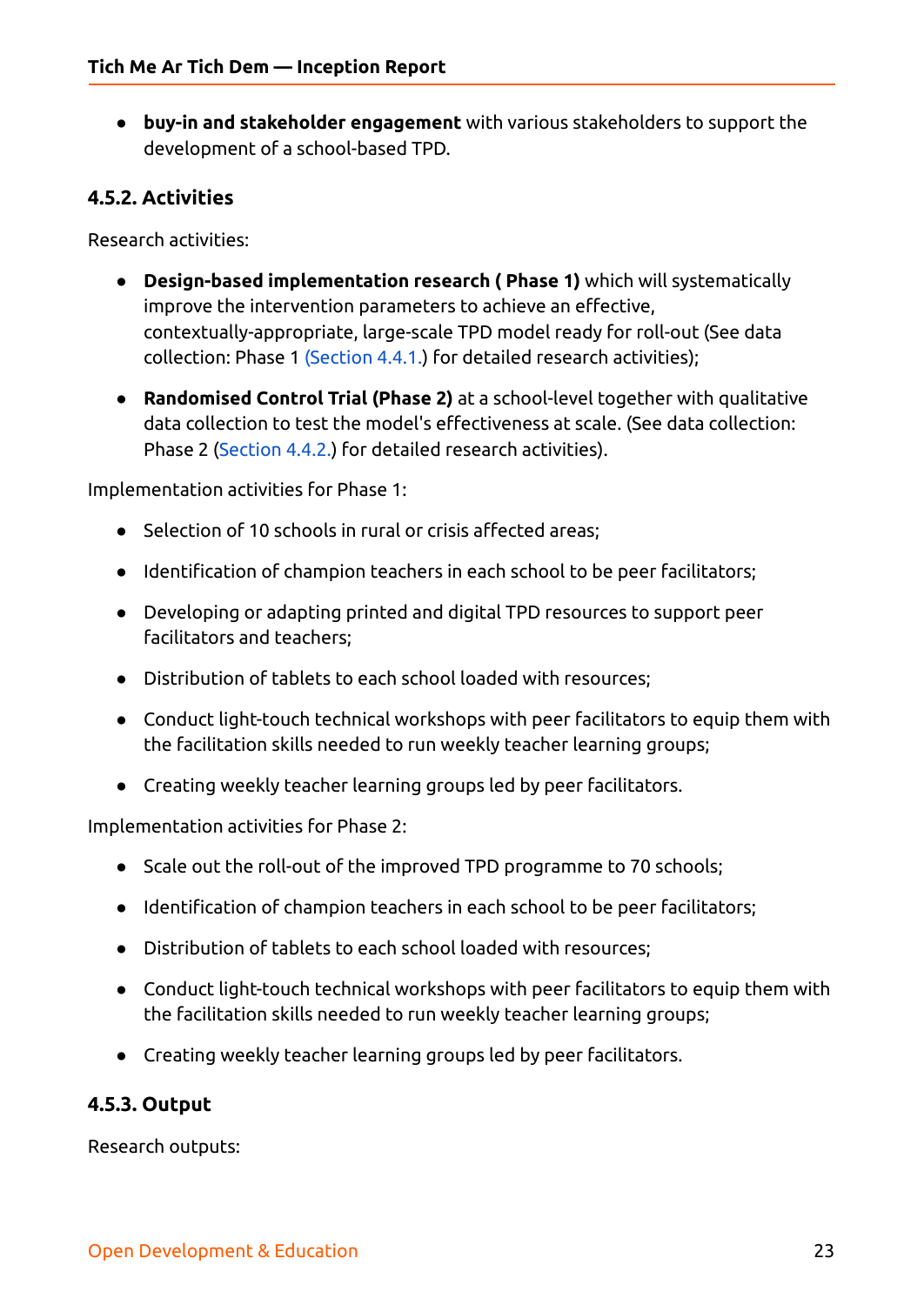- An improved scalable, distributed, school-based, crisis-enabled open teacher professional development model;
- Different research products including reports on the research undertaken, preliminary findings, preprints, and publications in journals.

#### <span id="page-23-0"></span>**4.5.4. Outcomes**

The two primary outcomes of the programme can be categorised as follows

- **Implementation outcome** Improved learning outcomes for students;
- **● Research outcome —** A better understanding of teacher professional development in crisis — and crisis vulnerable — contexts, and the specific relation between teacher professional development and student learning outcomes in crisis contexts.

#### <span id="page-23-1"></span>**4.5.5. Impact**

As a study aimed primarily at knowledge production, the impacts of this programme cannot be projected in a similar manner to that of an 'implementation' programme. However, we believe that the innovative nature of the TPD model being explored will nonetheless prove an invaluable addition to the body of knowledge on decentralised TPD delivery in crisis-vulnerable contexts. The key impacts will be felt both nationally and internationally:

- **Impact on donors —** Better tailored and directed funding proposals, more effective use of donor finances;
- **Impact on education in Sierra Leone —** Better TPD programming and therefore better learning outcomes for students.

Since submitting our programme proposals, our positioning among networks of key stakeholders and decision makers in the Sierra Leonean education system (see Section 9) and at a national and global level sets the ground for the findings of this research to impact upon the delivery of — and policy regarding — decentralised TPD models in Sierra Leone, with the potential to benefit the quality of education of the growing number of primary-level learners.

A key mechanism for sustained evidence uptake and policy impact is the establishment of an Research Advisory Committee. The committee represent the programme's implementation lead (TSC), political lead (MBSSE) and financial lead (World Bank). The group will advise on issues such as research design, outputs and dissemination to ensure that the relevant officials receive the most suitable evidence at the right time. Importantly, the group is set to function for the duration of our study.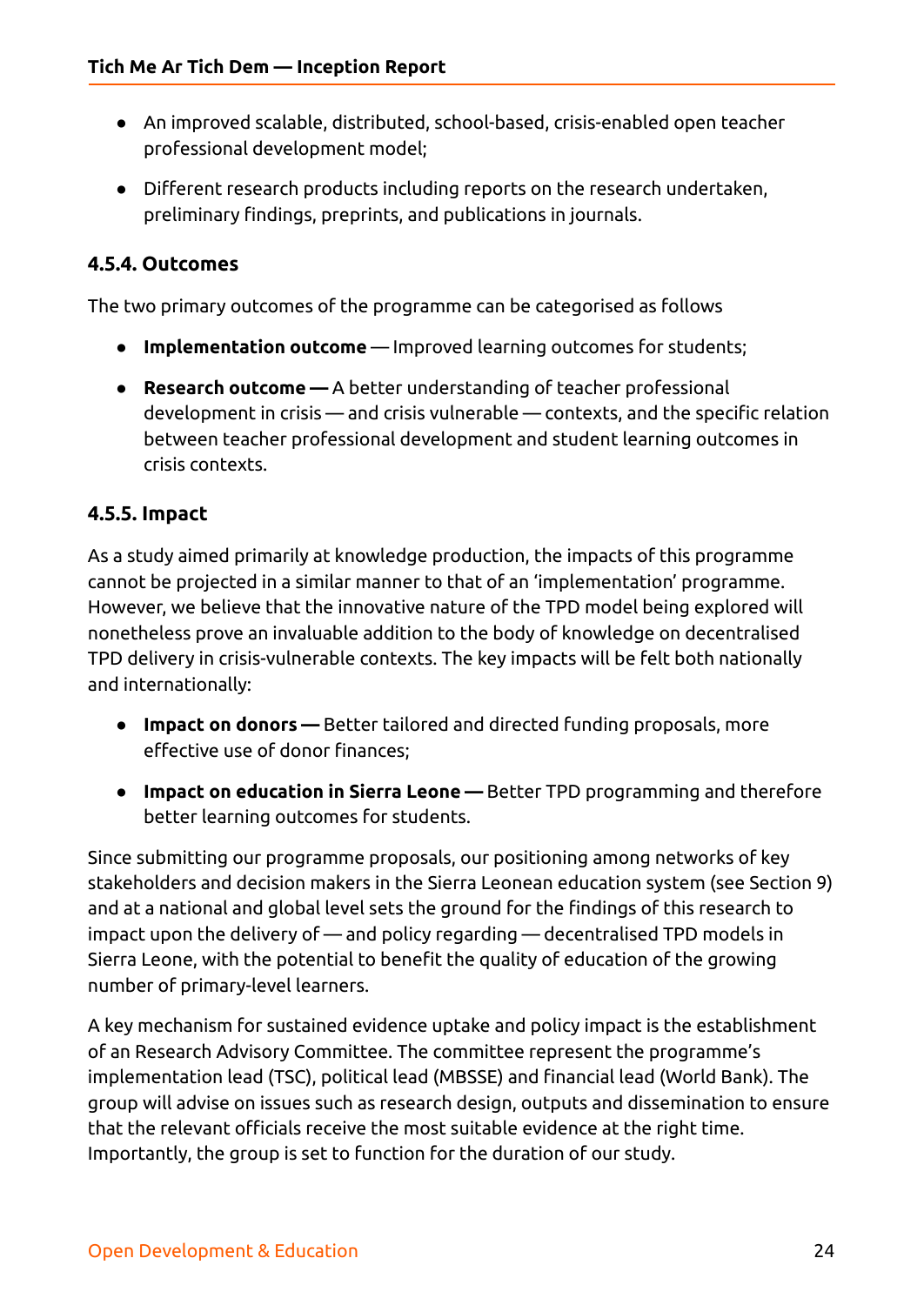Separately, an OpenDevEd staff member is working with the Local Education Group's coordinating agency (the European Union) to explore the possibility of setting up and leading a technical working group on EdTech. This position would provide a strategic platform for promoting systematic evidence uptake, as the Local Education Group represents one of the few mechanisms for sectoral coordination in the country. In particular, we would leverage this position to incorporate our evidence in decisions on planning and investment on technology for teacher education in Sierra Leone.

On top of our country-based networks, we are in the process of formalising relationships with the most prominent education stakeholders in Sierra Leone. For example, we have recently agreed in principle to establish a research partnership with the World Bank country office. This partnership would lead to additional Bank-led research components and a series of joint publications. Moreover, the partnership would provide a direct and sustained mechanism to influence the Bank's ongoing technical support and education programming in Sierra Leone, where they are the government's largest donor.

At a government-level, an OpenDevEd staff member is embedded within the MBSSE and advising the TSC on the implementation of the TPD programme (outside of this research project). Our personal relationships with those responsible for teacher education have already offered an important channel to support evidence-based programme design. At present, we are working with the TSC to outline a Memorandum of Understanding to institutionalise our existing relationship and pathways for policy impact for the duration of this study.

Outside of the public school system, OpenDevEd has a strong partnership with Rising Academies which provides low-cost, private schooling to 50,000 students in Sierra Leone, Liberia and Ghana. At present, Rising Academies are in the process of designing a tech-supported, school-based TPD programme. The leadership team at Rising Academies proactively reached out to us to identify ways we can share evidence to support the development of their programme. In the next two weeks, we will meet with this team to set up this collaborative arrangement that would allow us to influence the public and private school system in West Africa.

At an international level, we have mapped out organisations with significant influence on global education. Based on this work, we have met with the Education Commission's Education Workforce Initiative to discuss a potential learning partnership to disseminate findings through their international networks. Notably, this relationship would build on our existing relationship with the Education Commission that started with our collaboration on the #SaveOurFuture paper.

Meanwhile, we have leveraged our position within EdTech Hub to create a platform for this research to influence the policy agenda across sub-Saharan Africa. Through EdTech Hub, we have led the design of a study on a UKAid-funded TPD programme in Tanzania. Importantly, the design of the study (e.g., research questions, methodology) and TPD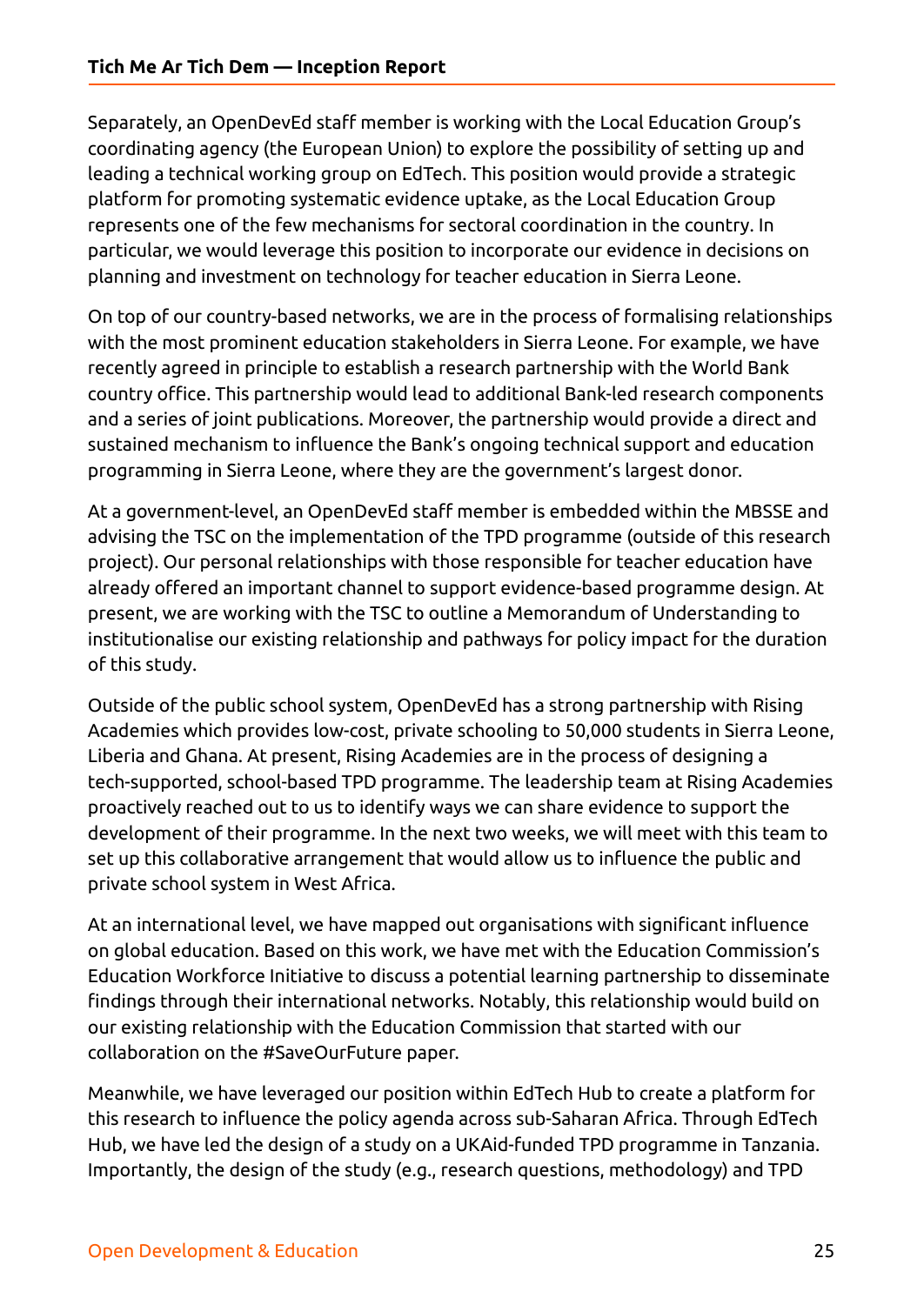programme (e.g., technology-supported, school-based) mirrors that of the work in Sierra Leone. Going forward, an OpenDevEd staff member will act as a bridge between the two projects to share learnings and develop comparative reports. In doing so, we will maximise the reach and impact our research across geographies.

#### <span id="page-25-0"></span>**4.5.6. Assumptions and potential research limitations**

Regarding the Key Assumptions outlined in the MEL Plan, the following sources and activities will be used to track developments and inform programme decisions:

- **Key assumption 1.** Reports from staff in the field will update programme records. For those students unable to communicate in English and Krio, staff will provide translations into Temne / Limba / Loko;
- **Key assumption 2.** Programme records will note the number of schools assessed per team per week;
- **Key assumption 3.** Issues with access to mobile phone signal will be determined by field visits to schools and surveys with teachers during those visits; we will continue to monitor updates from the key mobile providers in Sierra Leone (Orange, Africell, Sierratel, and Smart Mobile) to take account of outages, as well as GSMA's Coverage Map to monitor expansion / contraction of mobile data availability;
- **Key assumption 4.** Programme staff will remain in contact with participating schools and will seek updates regarding local prevalence of COVID-19, confirming the necessary measures prior to undertaking field visits; programme management will also monitor updates from the Ministry of Health on any restrictions, procedures, or other risks within Sierra Leone, ensuring that any staff displaying COVID-19 symptoms quarantine for a period of no less than 14 days before resuming work in-person.

Our research also depends on MBSSE's progress in implementing the TPD programme. While we are confident that the programme will proceed as expected, unforeseen changes cannot be ruled out. The execution of the underlying TPD programme is a risk, but also an opportunity. A novel aspect of this research is that it researches a 'naturalistic TPD' programme, primarily executed by the government (albeit with some support from the WB). This does constitute a risk to the research, but also lends external validity to the research outcomes. We mitigate the risks through close collaboration with stakeholders. Progress of the implementation of the TPD programme itself will be conducted through:

● Surveys completed by school-based facilitators and teachers — weekly;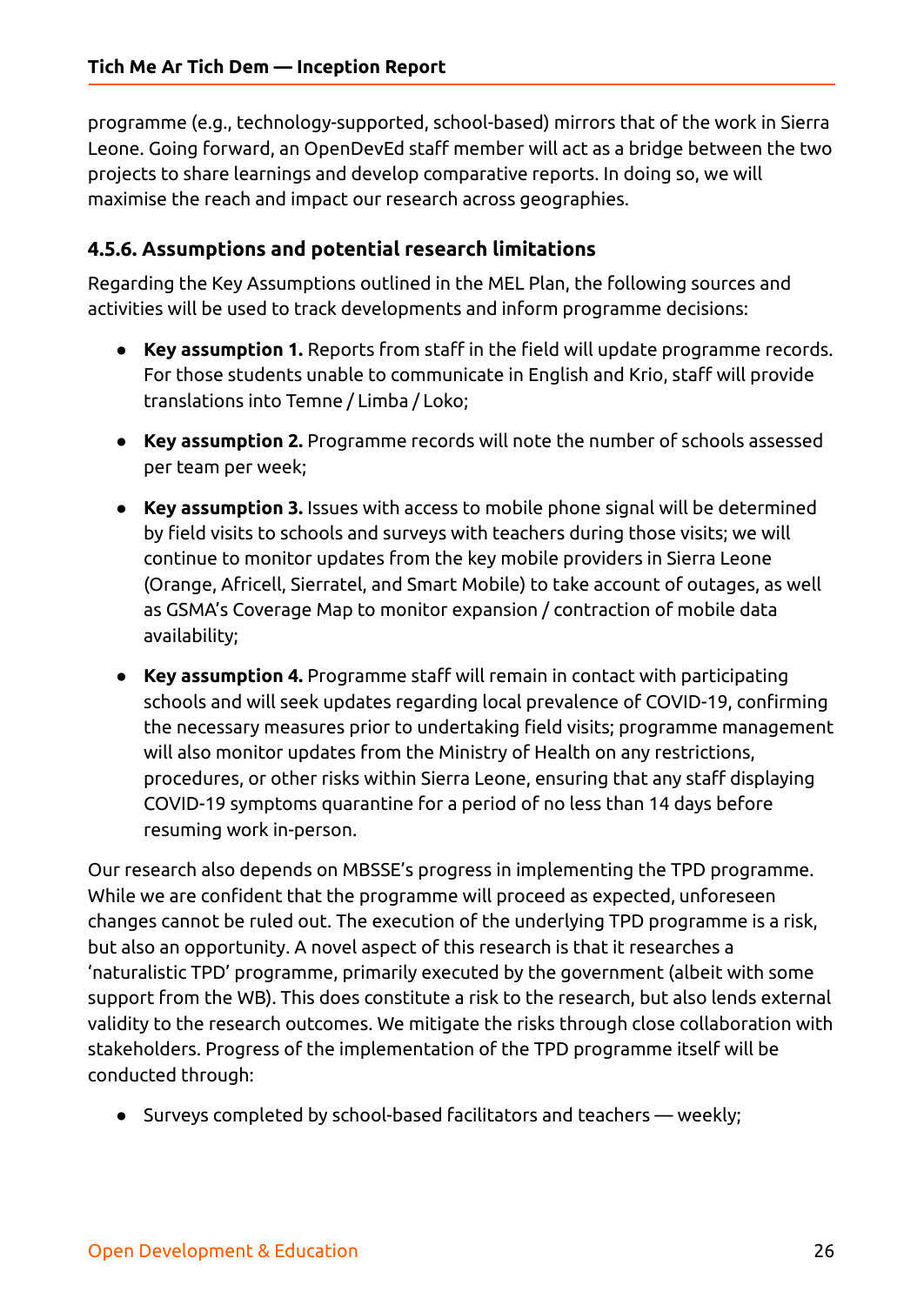● Meetings with government stakeholders (district officials) — in coordination with researcher field visits and ad hoc as required.

We do recognise that our programme has limitations:

- Our study uses a single treatment arm for the RCT due to cost limitations; a multi-arm study would allow the comparison of several TPD models;
- If COVID-19 control measures increase, TGMs take place in small socially-distanced groups / pairs. Given infrastructure constraints, virtual TGMs are impossible; virtual coaching is ineffective ( $\hat{i}$ [Cilliers](https://ref.opendeved.net/zo/zg/2129771/7/8M4KYKZ8/Cilliers%20et%20al.,%202020?src=2129771:3RTBA9FR) et al., 2020);
- As a piece of pure EiE research, the applicability of this research is more to situations of protracted, compounded multifactor crises than 'hot' crises such as active conflict.

Nonetheless, we are confident that the scale of the programme, its innovative nature, and the strong networks of communication and advocacy make it a forward-thinking study which will contribute actionable evidence to the body of knowledge on decentralised TPD.

## <span id="page-26-0"></span>**4.6. Programme logistics**

#### <span id="page-26-1"></span>**4.6.1. Monitoring, Evaluation and Learning (MEL) Plan**

For further elaboration of the Monitoring, Evaluation and Learning (MEL) Plan, please consult [Annexe](#page-35-0) B.

#### <span id="page-26-2"></span>**4.6.2. Risks**

As a research programme with staff in the field, the most pertinent and immediate risks are those risks to staff and participants which call into question the operational viability of the programme. However, efforts to mitigate these risks are maximised through the programme design, as well as mitigation of other key financial and reputational risks to the programme's progress and success. For further information, please consult [Annexe](#page-42-0) [C.](#page-42-0)

#### <span id="page-26-3"></span>**4.6.3. Stakeholders**

The design of this research study has, from the outset, been in consultation and collaboration with high-level stakeholders to ensure maximum buy-in. The following stakeholders have been involved in the refining of and inputs into this programme:

● The Ministry of Basic and Senior Secondary Education;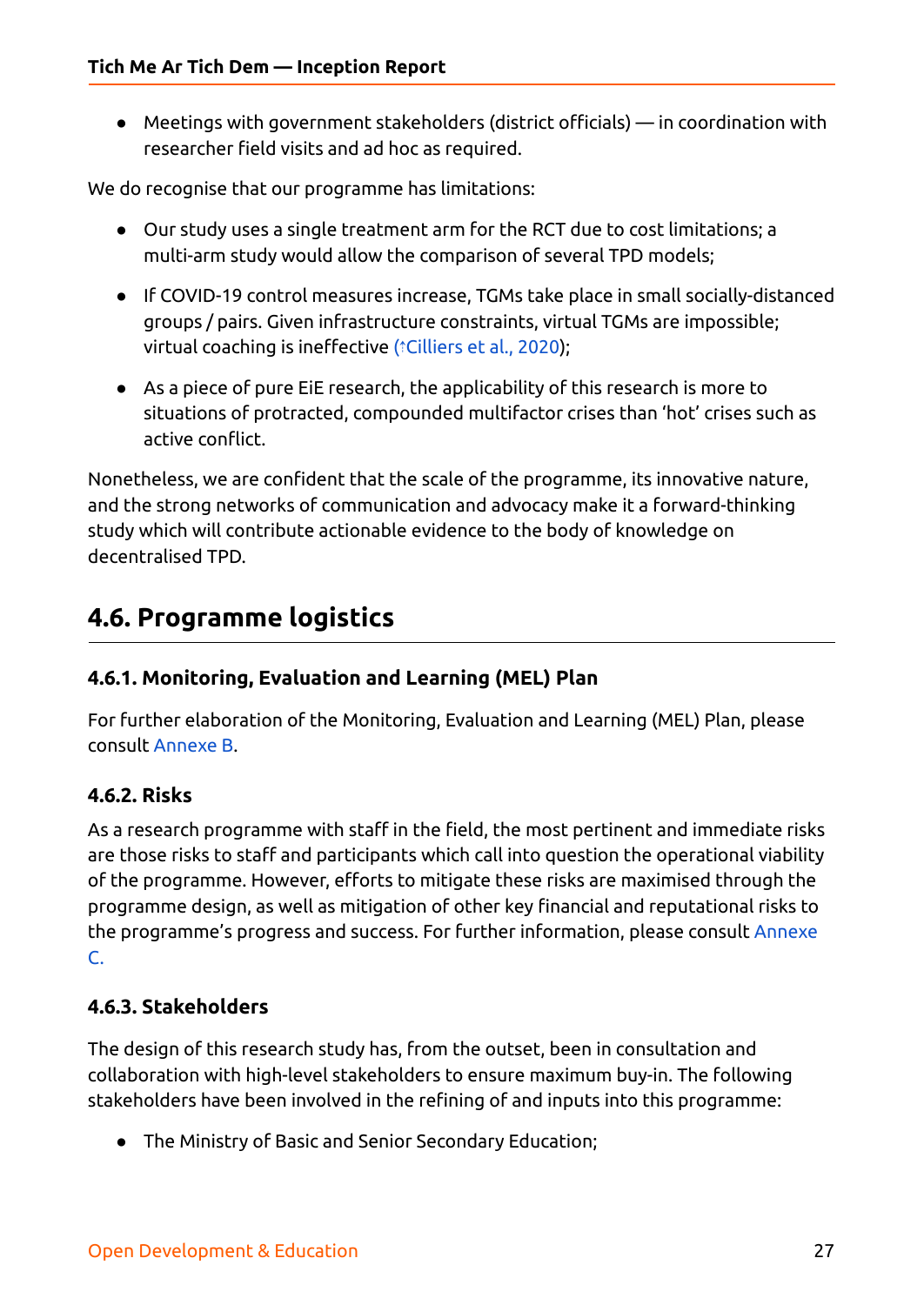- The Teaching Service Commission;
- World Bank's Task Team Leader and Education Specialist for Sierra Leone;
- Other donor representatives.

The feedback process surrounding the programme design is an ongoing, two-way process: feedback will be sought from key stakeholders, with programme updates provided (with the approval of Dubai Cares) to decision makers iteratively impacting the implementation of decentralised, tablet-based TPD policy and programming in Sierra Leone, strengthened by the publication of formal reports and publications.

#### <span id="page-27-0"></span>**4.6.4. Timeline**

The programme is projected to take 28 months to complete. For a full timeline, please consult [Annexe](#page-44-0) D.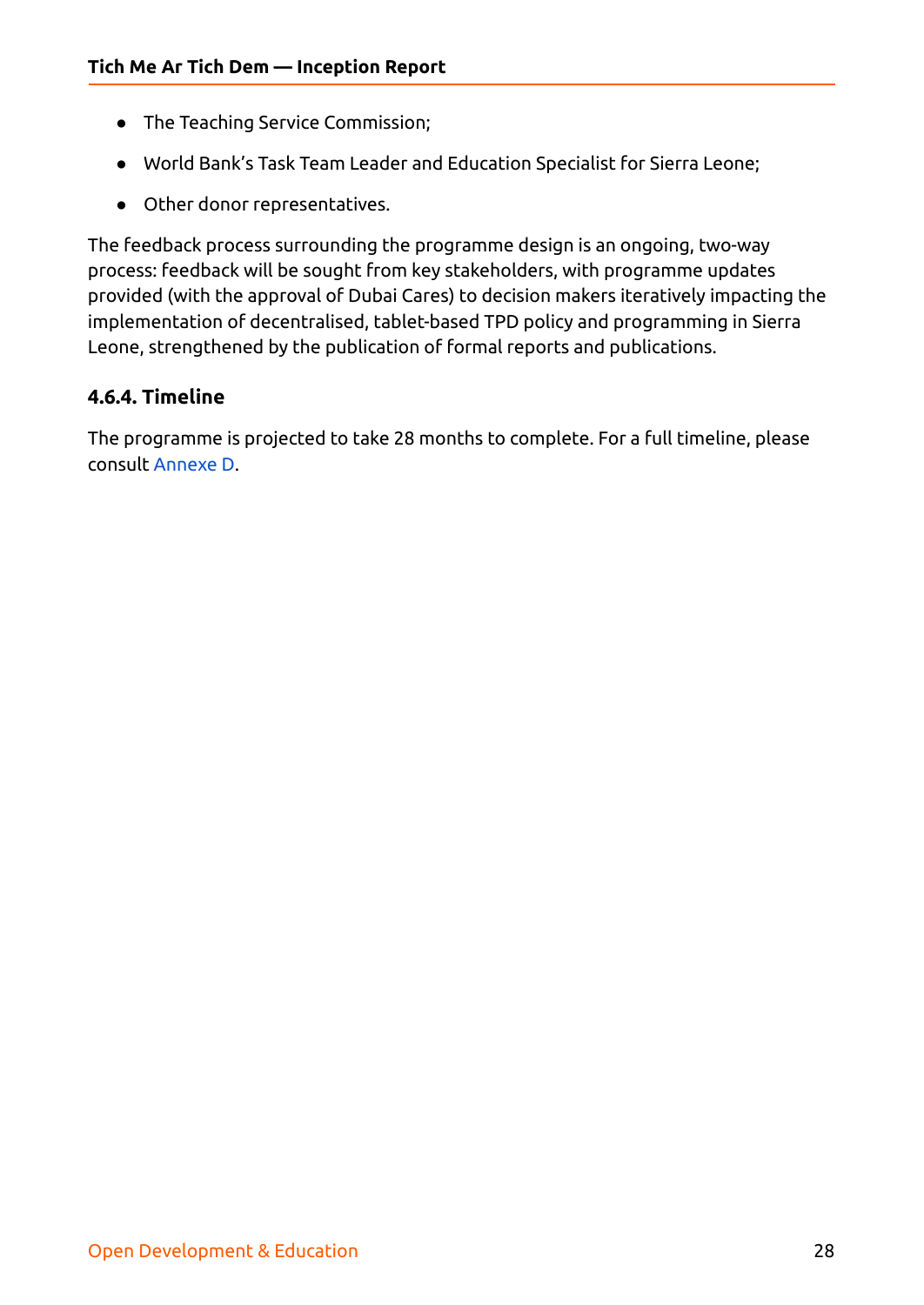# <span id="page-28-0"></span>**5. Gender strategy**

The necessity to address the notable gender disparity in teacher training as a whole has already been recognised in [Section](#page-8-1) 2.3., and our research intends to contribute to the body of knowledge around increasing female teachers' presence and level of qualification in government-run primary schools. However, the selection of participating primary schools for our research will not be made with prejudice as to the percentage or qualification levels of female teaching staff.

Our research team will be a gender-balanced team, with significant input and leadership from female members. This will be particularly important when during the visitation and enumeration processes conducted at schools. Samples of individual teachers or students for feedback will be selected with an equal gender balance.

Our organisation strives to promote female leadership and excellence in every aspect of our work. We have established whistleblowing and grievance procedures for the addressing of any perceived gender disparity. Any allegations of gender-based — or any other — discrimination are taken with the utmost seriousness, and adherence to policies respecting gender equality and non-harassment are contractually enforced for all staff and subcontractors.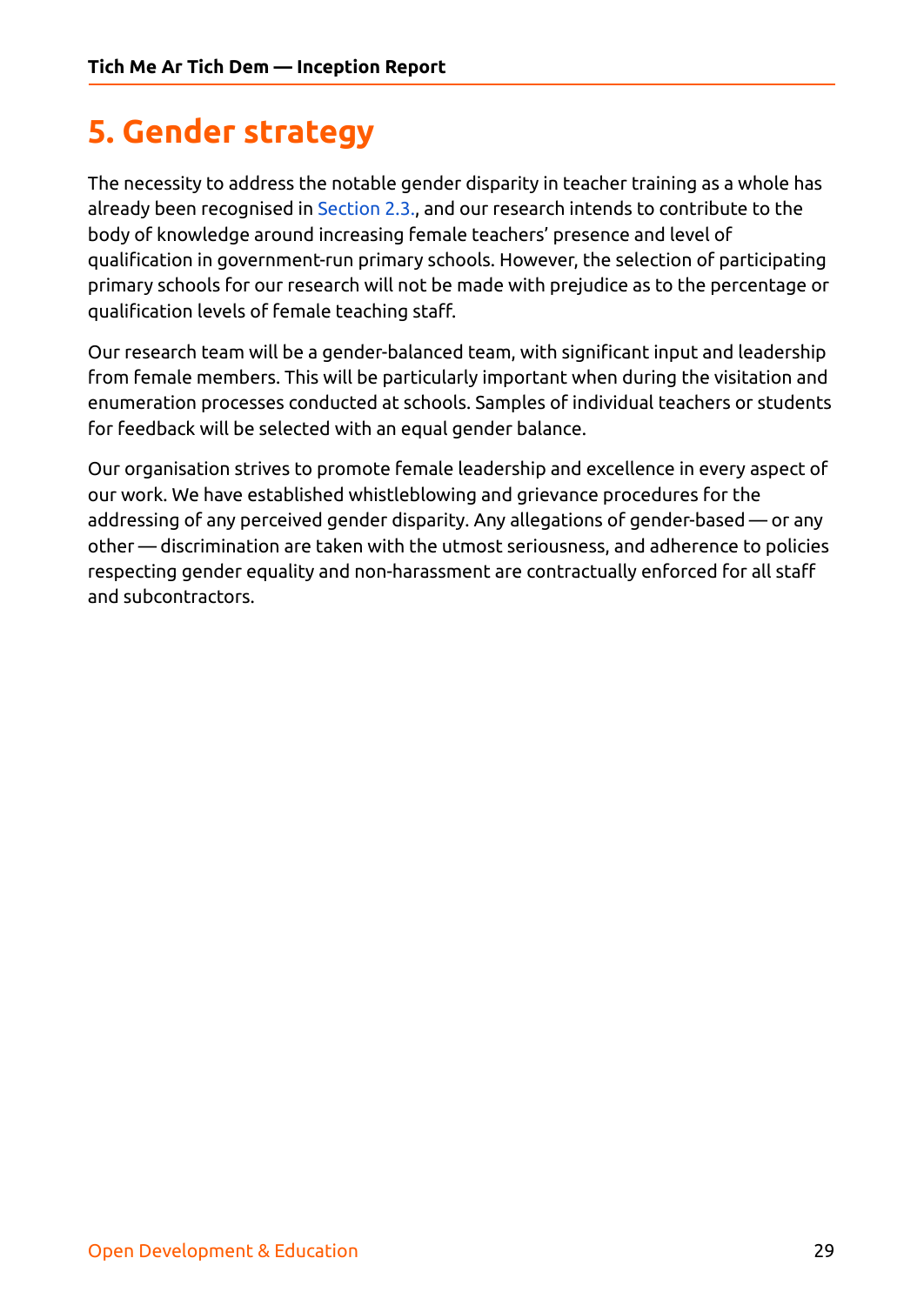# <span id="page-29-0"></span>**6. Programme management and partnership structure**

## <span id="page-29-1"></span>**6.1. Programme management structure**

<span id="page-29-2"></span>**Figure 5.** *Programme management structure*



The core project team is structured to prioritise maximum research effectiveness, while ensuring effective communications and efficient use of resources. Figure 5 demonstrates a management structure balancing minimal hierarchy with effective accountability and oversight.

Face-to-face meetings will be held regularly to ensure that project-wide changes and updates are communicated. Use of mobile messaging platforms (e.g. WhatsApp) will allow for the secure transmission of information to and from staff in the field, and the budget includes coverage of satellite telecommunications hardware for areas with poor mobile phone signal coverage (as is likely in parts of Bombali and Tonkolili Districts).

We will maintain an open line of communication with Dubai Cares / INEE, with formal reports on technical and operational progress issued on a quarterly and annual basis. Ad-hoc and urgent updates will be given as necessary. Permission will be sought to release programme outputs as global public goods for furthest dissemination.

## <span id="page-29-3"></span>**6.2. Partnerships**

Our key partner for this research programme is Science Resources Foundation (trading as Science Resources Africa, http: / / [scienceresourcesafrica.com](http://scienceresourcesafrica.com)), an organisation based in Cambridge, UK and Freetown, Sierra Leone, operating in 10 sub-Saharan African countries, including crisis-vulnerable countries, and a long-standing collaborator of OpenDevEd. SRA makes education and scientific resources accessible to young people in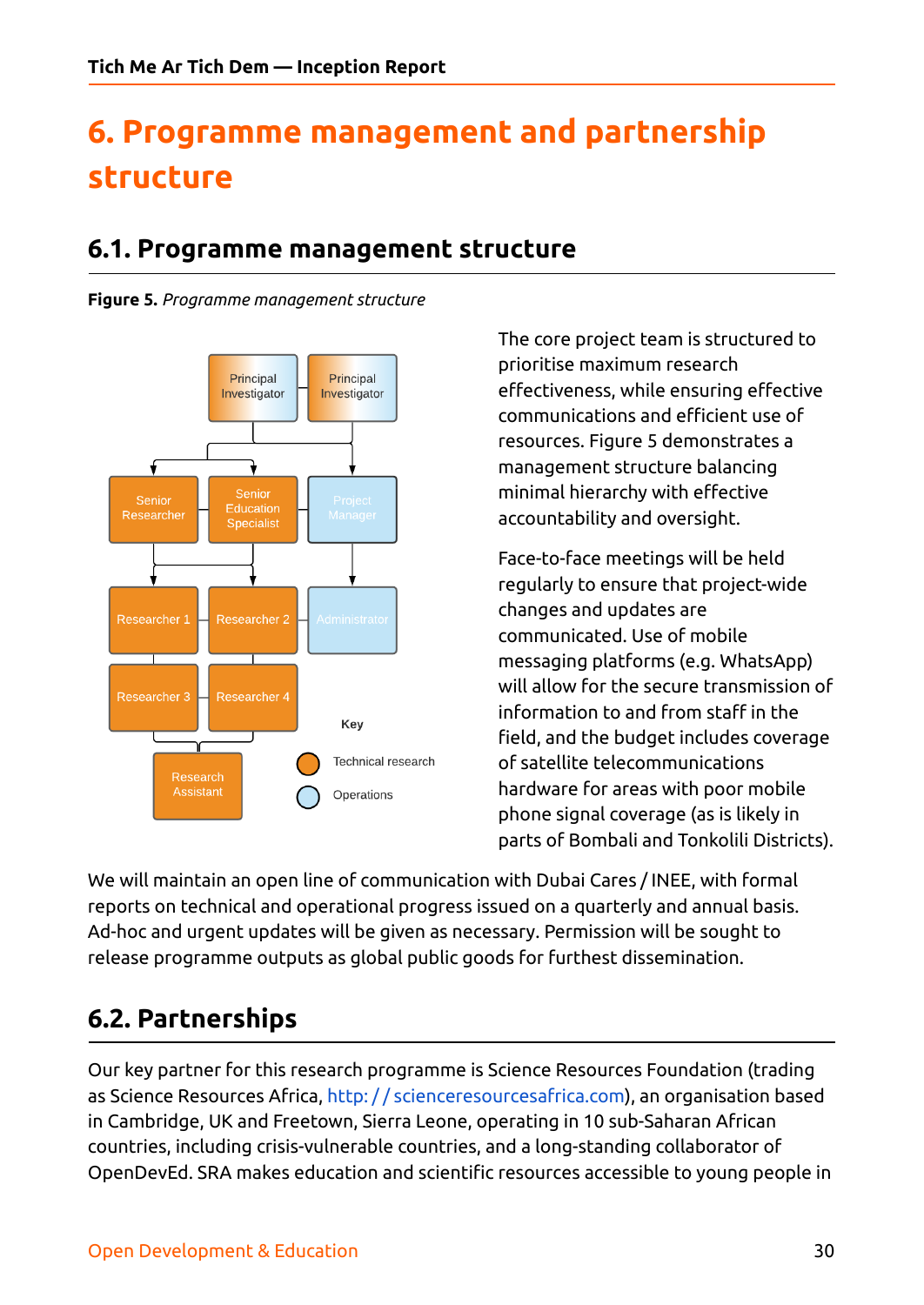Africa, improving quality education among disadvantaged populations (Sustainable Development Goals, SDG4). SRA's research efforts are grounded in an understanding of the effects of COVID-19 on the education landscape: their recent innovation study in May 2020 reached out to science and education collaborators, students, policymakers, NGOs, and private sector leaders in 10 African countries to provide a wide and inclusive range of insights.

SRA has well-established ties with the Sierra Leonean education research community, positioning the research team well for inter-organisational learning, for effective national dissemination, and for the recruitment and secondary capacity building of four national researchers (see [Section](#page-29-1) 6.1). Aside from being well-versed in rigorous academic research, as a Sierra Leonean organisation SRA have a strong understanding of the research landscape of the country and have much to contribute towards the production and dissemination of programme outputs, as well as specific operational support.

Our proposal builds on two key partnership types.

- 1. **Endorsement from national-level stakeholders.** This proposal was co-designed with a range of stakeholders, building on our existing effective and collegial partnership with the ministry. This research is fully aligned with the government's TPD implementation strategy and outcomes are used to shape it. Regular meetings are convened to share key insights and determine actions. The Minister of Education, David Sengeh, is exceptionally proactive and student-outcomes focussed; this research is highly welcomed by him and will drive action.
- 2. **An equitable balance of national and international research experience.** Our study brings together outstanding international research expertise with national researchers. The senior international researcher will be resident (in country) for the duration of the programme, working hand-in-hand with national researchers and education practitioners. An office at the University of Sierra Leone is already available, embedding our research and strengthening relationships with the national research community. Our inter-organisational and equitable partnership (54% of the labour budget is allocated to our local partner), blending international experience and Sierra Leonean talent and local knowledge, draws on and develops the capacities of national researchers, securing their involvement in the programme's design and implementation from inception to closure; and mentoring building their skill sets for effective future contributions to EiE research.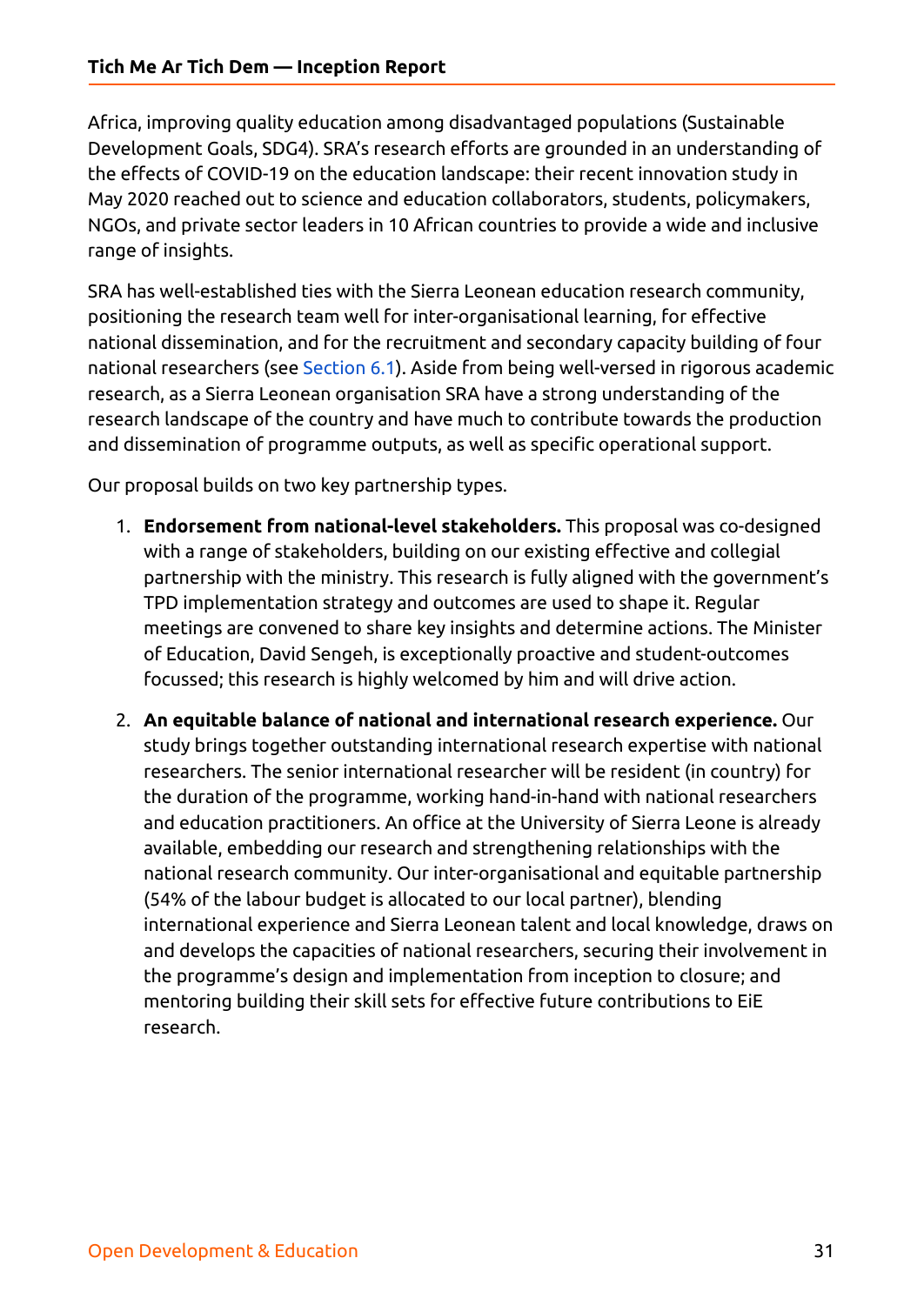# <span id="page-31-0"></span>**7. Sustainability**

While our research is a programme of fixed-term study, it is anticipated that the benefits of the programme's research will outlive its timeline and provide value for education stakeholders and decision makers at a strategic, national level, as well as within the Sierra Leonean research community. This will be assured through a number of ways.

- The DBIR approach used in this research will increase school-level ownership of TPD processes and developments. Through direct delivery of sessions within the school setting, school management staff will be able to have direct access to, and feedback on, TPD that is relevant to them.
- The makeup of the programme team ensures that research knowledge and capacity is not simply imported and exported from abroad for the lifetime of the study. The high proportion of national staff and researchers means that capacity will naturally be built for those researchers, and knowledge and outcomes produced will be available to other Sierra Leonean researchers. Research outcomes will also be made available as global public goods for further engagement of students and researchers of education and TPD.
- The project will impact the design of a programme being implemented with funding from the Free Education project. The Free Education project is the largest education-focused multi-donor trust fund in the country's history, with the potential for long-lasting, systemic improvements to student learning outcomes.
- Our research has been co-designed in discussion with the MBSSE and TSC. These bodies are responsible for the professional development of all teachers across Sierra Leone, with regular communication regarding the implementation of the programme. This is a truly collaborative study whose outcomes will be implemented by those with the most power to effect mass systemic improvements in government-run schools.
- Prior to the commencement of the programme, the EdTech Hub has worked towards the establishment of an Research Advisory Committee which would include, e.g., the Education Minister, the Chair of the TSC, the Secretary of the TSC, the head of the MBSSE's Delivery Unit, a member of the Directorate of Science, Technology and Innovation, the World Bank's Education Specialist, as well as representatives from other organisations and donors. This integrated, cross-agency committee would be a hitherto unprecedented collaboration in Sierra Leone, aimed at ensuring that the findings of research such as ours feed into policy and decision-making.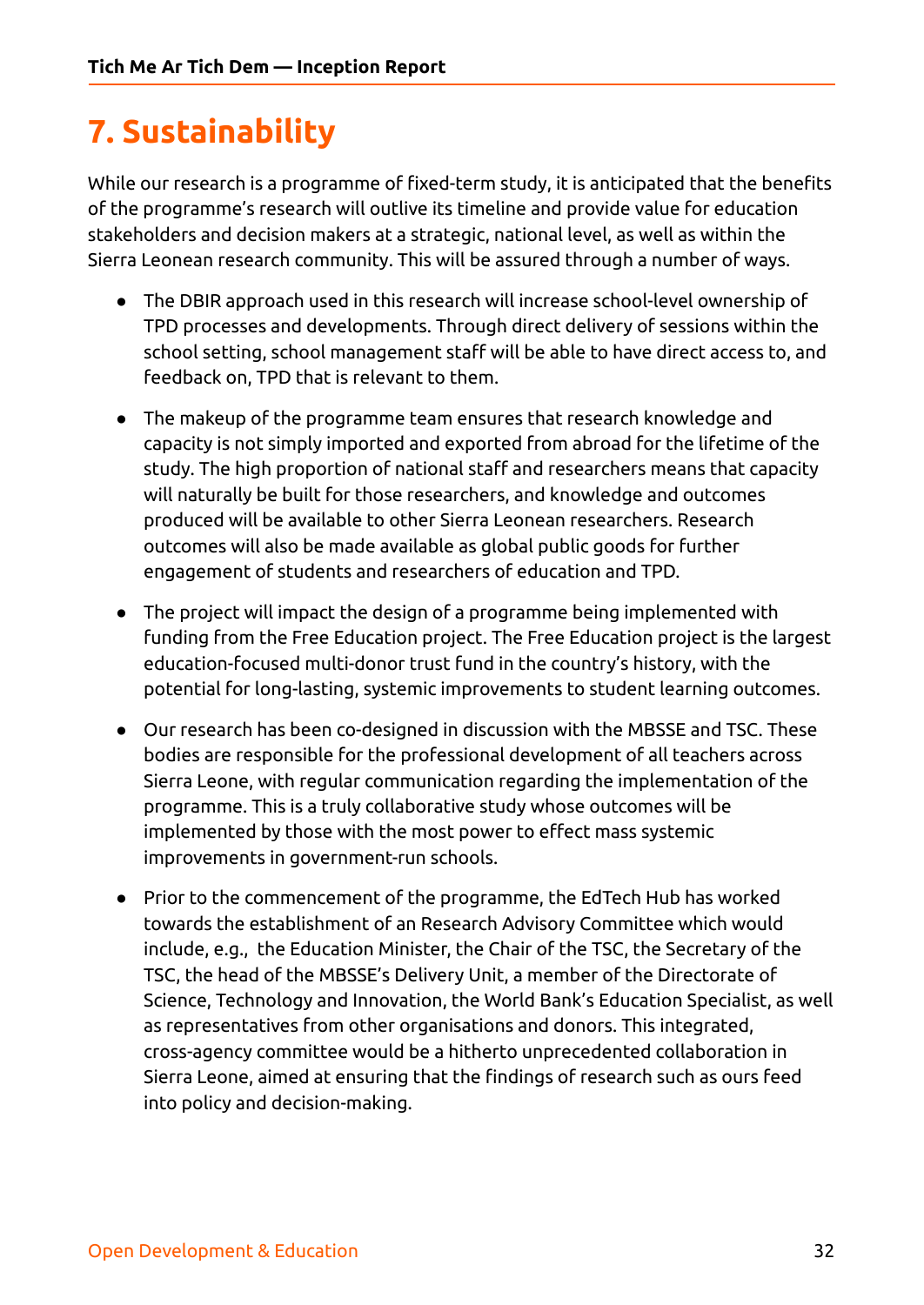# <span id="page-32-0"></span>**8. Programme communication and dissemination**

As a research programme focused primarily on teaching practice and student learning outcomes, communication with participants and students forms a key part of engagement activities: this is a practice outlined further under the programme's ethical considerations than outward-facing communications activities. However, the programme Communications and Visibility Plan does take account of the need to differentiate programme messaging at different levels (for full details, see Annexe E).

- **● International level.** We seek to raise awareness of the new evidence around decentralised TPD models in Sierra Leone as a nation and its relevance within the field of education in emergencies. This will be done primarily through online means (INEE Resource Library, ODE / SRA websites, social media) and through international networks.
- **● National level.** We seek to raise awareness among teachers, headteachers, and school management staff of the nature of decentralised TPD and its benefits for teachers outside urban hubs. This will be done in coordination with the Research Advisory Committee (see [Section](#page-31-0) 7), as well as through traditional print, online, and radio media.
- **● Sub-national level.** We seek to raise awareness among parents and community members in participating areas of the programme's presence, and to emphasise the programme's ultimate focus on the potential implications for student learning outcomes. This will be done through a combination of traditional radio, online, and print media, as well as through social media.

We will draw on our extensive in-country and international networks (including through the EdTech Hub, as well as the Education Commission's Education Workforce Initiative) to spread messaging. We have experience in facilitating knowledge sharing sessions with other TPD implementers in Sierra Leone, and, pending the approval of Dubai Cares / INEE could run further sessions to disseminate research outcomes as global public goods after the closure of the programme.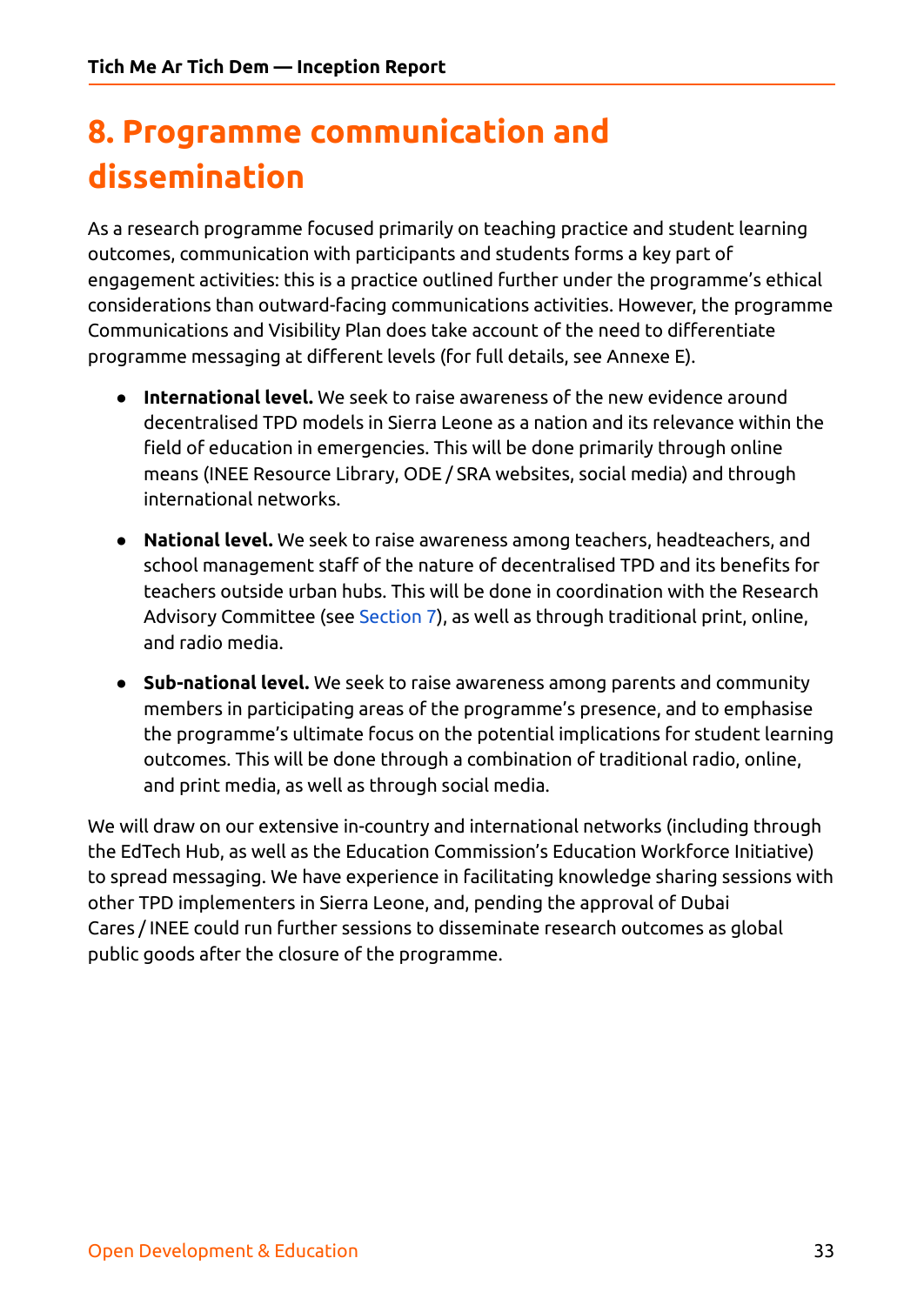# <span id="page-33-0"></span>**9. Programme advocacy strategy**

Since the commencement of its involvement in Sierra Leone, OpenDevEd has made significant connections and relationships of trust with and between key education stakeholders in the country, building an action-driven, policy-focused research alliance with the most senior members from MBSSE, TSC, DSTI, and the World Bank. SRA, as a long-standing collaborator with educational institutions in Sierra Leone, also has advocacy connections at regional and national levels. Together, we are in a strong position to advocate for support of the programme and ensure that its outcomes are recognised and integrated into policy and decision-making within the education sector. The key education stakeholders in Sierra Leone, with whom we have forged strong relationships, include:

- Teachers' Service Commission (Chair, Secretary, Director of Professional Development);
- Ministry of Basic and Senior Secondary Education (Minister, Delivery Unit);
- World Bank (Education Specialist);
- EdTech Hub (expert networks and connections with other donors such as FCDO and BMGF).

We have nurtured active knowledge-sharing relationships with other TPD providers in Sierra Leone (pre-service teacher training colleges, UNICEF, EducAid, Save the Children, Humanity & Inclusion, CODE, Plan International, Leh Wi Lan and more). We seek alignment between evidence production and coordinated donor support: we will participate in check-ins with other funded programme leads, where we can share findings and possibly influence decisions; another important group is the GPE Local Education Group. These relationships are alliances between various actors, and this programme offers not only an opportunity to strengthen them, but also to create greater cohesion between a greater number of donors pursuing the same evidence-driven goals.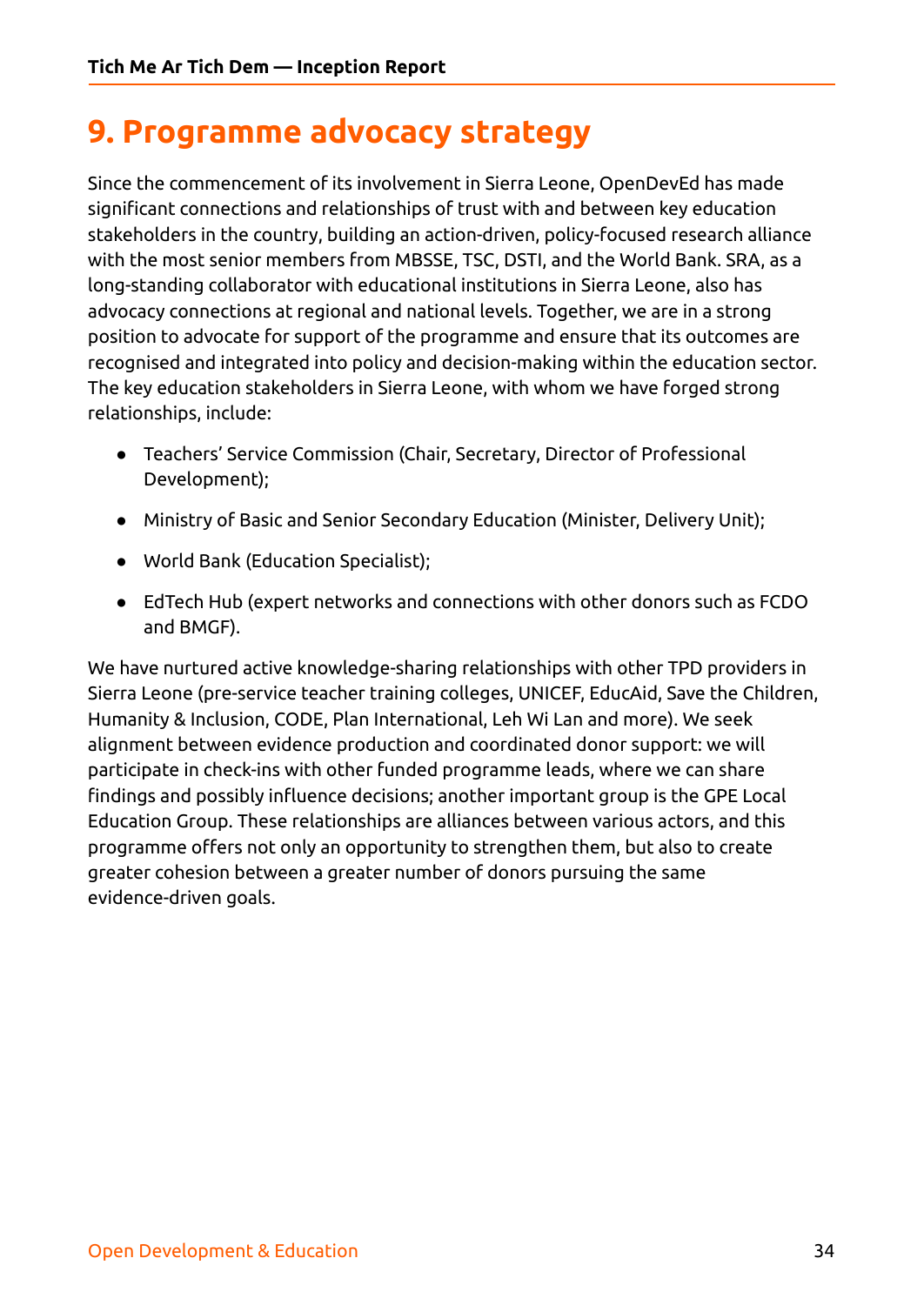# **Annexes**

# <span id="page-34-0"></span>**10. Annexe A: Partner safeguarding policies and procedures**

(This was attached to the proposal as a folder.)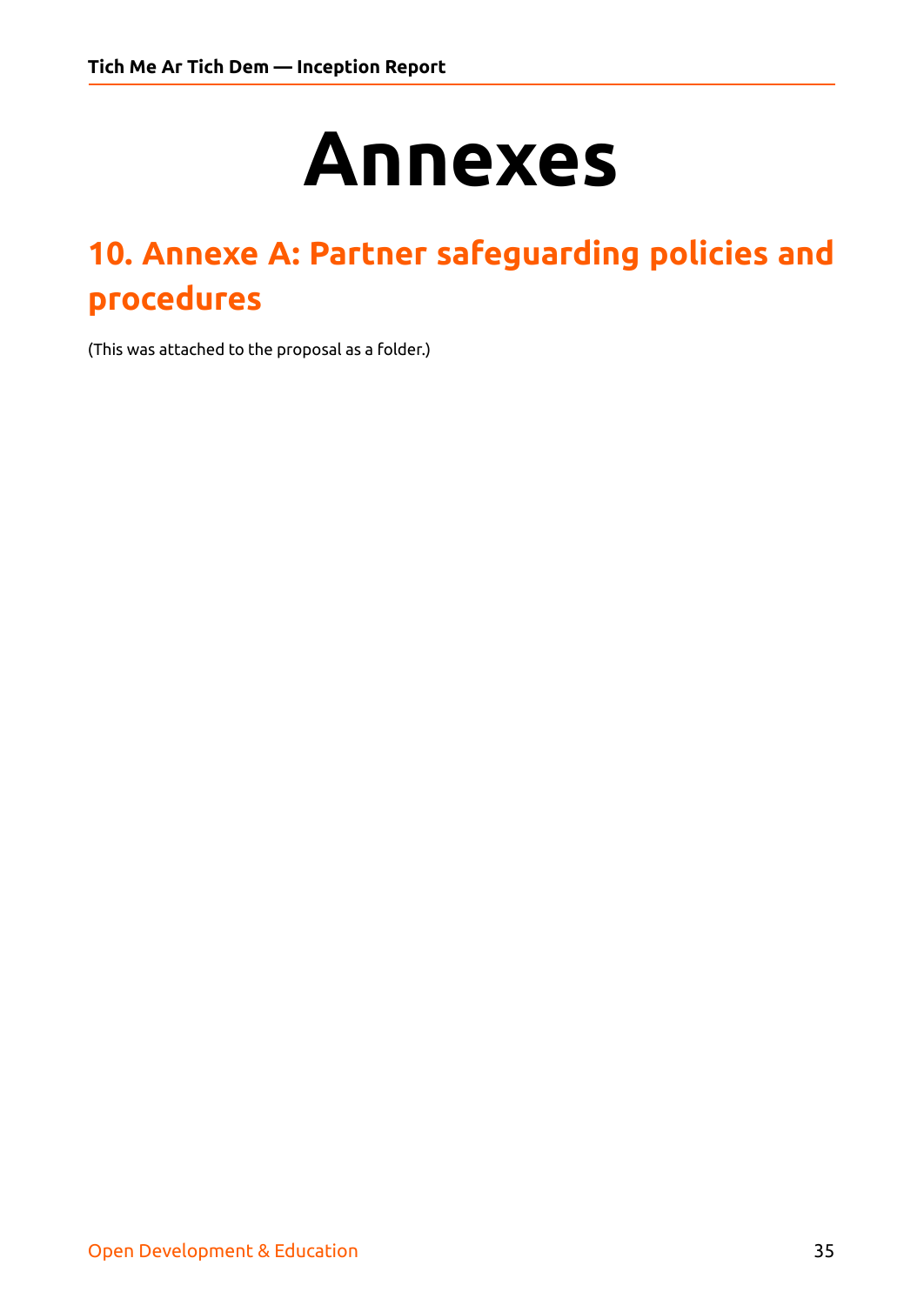# <span id="page-35-0"></span>**11. Annexe B: Monitoring, evaluation and learning (MEL) plan**

## <span id="page-35-1"></span>**11.1. MEL Plan narrative**

#### <span id="page-35-2"></span>**11.1.1. MEL rationale**

The programme as a research study creates specific demands on MEL. For example, it is necessary to clarify the language as to the 'level':

- monitoring and evaluation of the research programme itself, which can also be construed as reflexive research,
- the research, which can be seen as an in-depth monitoring and evaluation activity of the underlying intervention.

The systemic mixed-methods approach used here acknowledges this relationship (⇡[Haßler,](https://ref.opendeved.net/zo/zg/2129771/7/HT9D5C8E/Ha%C3%9Fler,%20et%20al.,%202021?src=2129771:3RTBA9FR) et al., 2021). Accordingly, MEL indicators have been selected in relation to the key outputs that the research programme aims to achieve, and the utility each output will serve to its audience.

#### <span id="page-35-3"></span>**11.1.2. Externalities and mitigation**

Variables and externalities with the potential to affect data and data collection are, for this study, those which also would affect the overall conduction of the research. For a more detailed breakdown of these risks, please consult [Annexe](#page-42-0) C. The most pertinent risks to data collection are those physical and practical factors affecting whether schools are open or closed for teaching and TPD, and thus either allowing or preventing collection of data in schools (flooding, landslides, COVID-19 resurgence, and road travel). Wherever possible, we have tried to minimise reliance on face-to-face data collection, while acknowledging the importance of face-to-face research activities in collecting accurate and rich qualitative data.

#### <span id="page-35-4"></span>**11.1.3. Learning questions**

To be agile and adaptive, education researchers themselves need to be reflective education practitioners. Accordingly, we ourselves continuously monitor, evaluate, learn and adapt, understanding the role of the researcher (and research programmes) within the wider education ecosyṡtem. Our focus on societal change necessitates a greater understanding of the way in which research can become established among researchers and widely used across the sector.

We ask: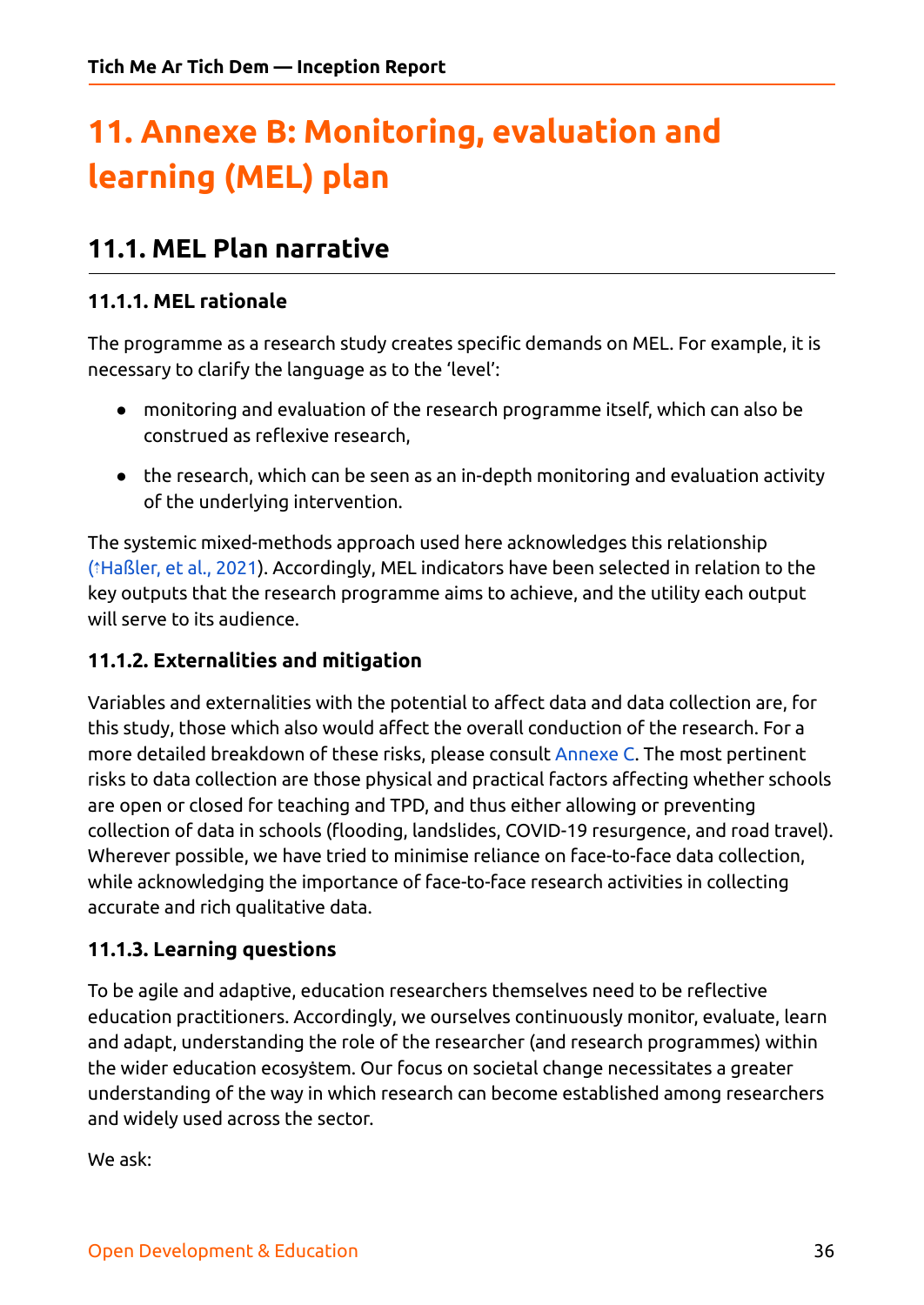- How can we ensure equity in the undertaking of this research programme? In particular, how can we ensure equitable allocation of resources and tasks between international and Sierra Leonean researchers?
- What is the contribution of the programme to the personal and professional development of all staff involved?
- What contribution does a high-quality research programme make to the research ecosystem in Sierra Leone?
- Are the research methods selected the most appropriate set of research methods to obtain answers to our research questions? What are the possibilities for further evolving and refining the selected research methods? Are there alternative research methods that might deliver similarly robust answers to the research questions?
- Are there opportunities for cost reduction or more effective use of resources?

Our approach to finding answers to our learning questions is congruous with our overall research approach. We seek to answer our learning questions through qualitative approaches, such as outcome harvesting, as well as through more quantitative approaches, such as log frame monitoring. The quantitative approaches will tell us what we have achieved and whether we have achieved it in a timely and effective manner, while the quantitative approaches will tell us how we got there and about social emotional perspectives of the researchers.

#### <span id="page-36-0"></span>**11.1.4. Learning capture, dissemination, and use**

MEL processes are continually ongoing, feeding the iterative nature of programme rollout and self-examination. Detailed activity logs will be kept, alongside thorough financial records, to ensure that outputs are produced to time and on budget. Lessons learned will be iterated into programme functioning and shared through quarterly / biannual reporting (and in other reports where appropriate)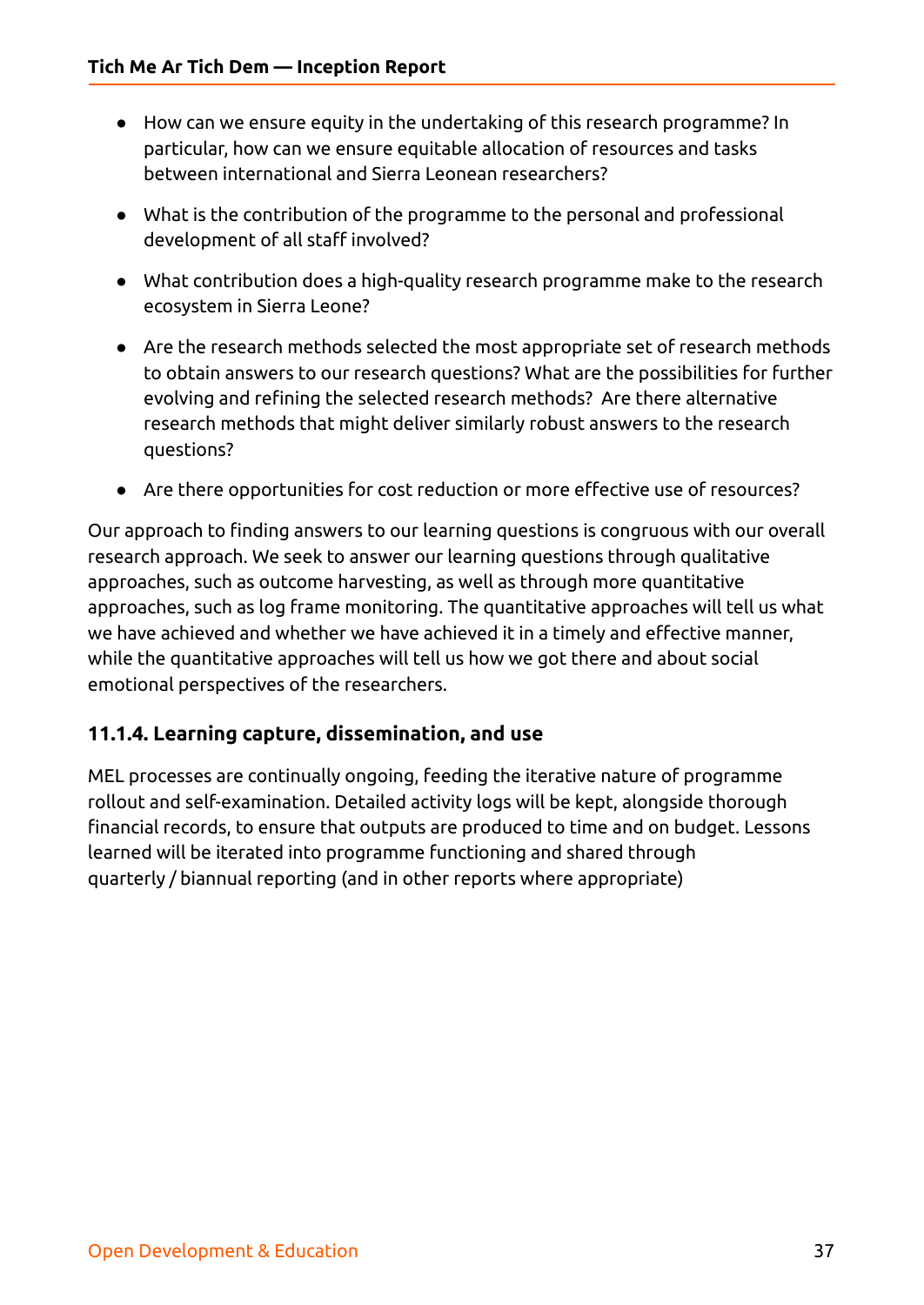## **11.2. MEL plan table**

The table presented in this section mainly focuses on the quantitative aspects of our monitoring and evaluation activities.

<span id="page-37-0"></span>

| <b>Results</b><br>Level<br><b>Description   needed)</b> | Indicator (with<br>definitions as                                                                                                                                                                             |                            |               | <b>Data Collection</b>                                                                                                                                                       |                                                     | <b>Data Analysis</b>                                             |                  |  |
|---------------------------------------------------------|---------------------------------------------------------------------------------------------------------------------------------------------------------------------------------------------------------------|----------------------------|---------------|------------------------------------------------------------------------------------------------------------------------------------------------------------------------------|-----------------------------------------------------|------------------------------------------------------------------|------------------|--|
|                                                         |                                                                                                                                                                                                               | Method                     | Freque<br>ncy | <b>Responsible Entity</b>                                                                                                                                                    | Method                                              | <b>Responsible Entity</b>                                        | <b>Subgroups</b> |  |
| <b>Impact</b>                                           |                                                                                                                                                                                                               |                            |               | Donors: More effective use of funds and more targeted funding proposals<br>Sierra Leone: Better TPD programming and improved learning outcomes for students at primary level |                                                     |                                                                  |                  |  |
| <b>Outcome</b>                                          | A better understanding of teacher professional development in crisis — and crisis vulnerable — contexts, and the specific relation<br>between teacher professional development and student learning outcomes. |                            |               |                                                                                                                                                                              |                                                     |                                                                  |                  |  |
| Output 1                                                | Phase 1 Report<br>on Term 1 DBIR                                                                                                                                                                              | Report                     | Jan<br>2022   | Principal Investigator, Co-Investigator,<br>Senior Researcher, Senior Education<br>Specialist, Researchers, Research<br> Assistant                                           |                                                     |                                                                  |                  |  |
| <b>Activity 1.1</b>                                     | Design-Based<br>Implementation<br>Research<br>conducted                                                                                                                                                       | Programme<br>activity logs | Monthl        | Principal Investigator, Co-Investigator, Senior<br>Researcher, Researchers, Project Manager,<br>Project Administrator                                                        | Programme<br>log analysis<br>and budget<br>analysis | Principal Investigator,<br>Senior Researcher,<br>Project Manager | N/A              |  |
| <b>Activity 1.2</b>                                     | Data analysis<br>conducted                                                                                                                                                                                    | Programme<br>activity logs | Monthl        | Principal Investigator, Co-Investigator, Senior<br>Researcher, Senior Education Specialist,<br>Researchers, Research Assistant                                               | Programme<br>log analysis<br>and budget<br>analysis | Principal Investigator,<br>Senior Researcher,<br>Project Manager | N/A              |  |

## **https://opendeved.net**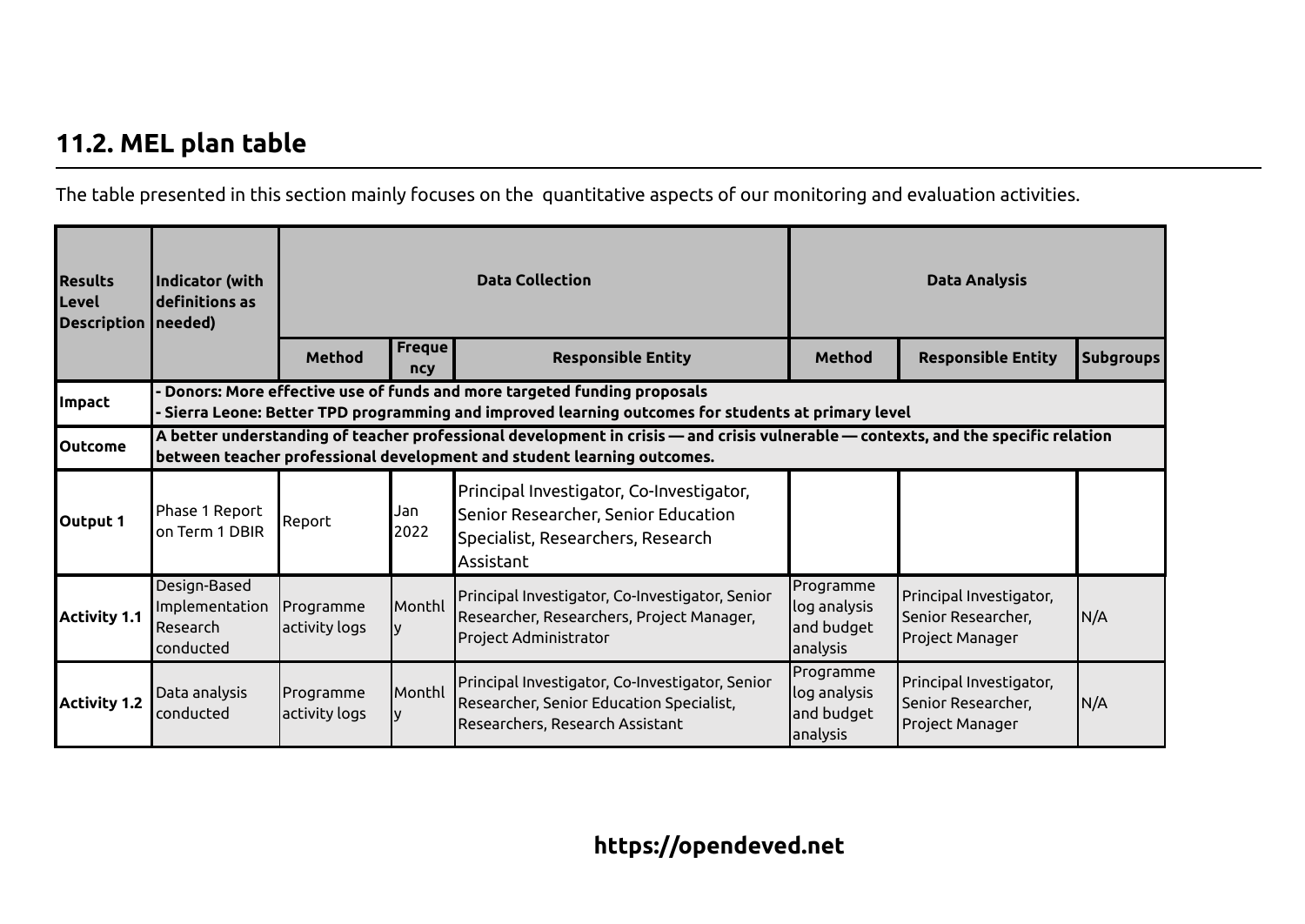| <b>Output 2</b>     | Phase 1 Report<br>on Term 2 DBIR                        | Report                     | Jul<br>2022          | Principal Investigator, Co-Investigator,<br>Senior Researcher, Senior Education<br>Specialist, Researchers, Research<br>Assistant |                                                     |                                                                  |     |
|---------------------|---------------------------------------------------------|----------------------------|----------------------|-----------------------------------------------------------------------------------------------------------------------------------|-----------------------------------------------------|------------------------------------------------------------------|-----|
| <b>Activity 2.1</b> | Design-Based<br>Implementation<br>Research<br>conducted | Programme<br>activity logs | Monthl               | Principal Investigator, Co-Investigator, Senior<br>Researcher, Researchers, Project Manager,<br><b>Project Administrator</b>      | Programme<br>log analysis<br>and budget<br>analysis | Principal Investigator,<br>Senior Researcher,<br>Project Manager | N/A |
| <b>Activity 2.2</b> | Data analysis<br>conducted                              | Programme<br>activity logs | Monthl               | Principal Investigator, Co-Investigator, Senior<br>Researcher, Senior Education Specialist,<br>Researchers, Research Assistant    | Programme<br>log analysis<br>and budget<br>analysis | Principal Investigator,<br>Senior Researcher,<br>Project Manager | N/A |
| Output 3            | Instrument<br>trialling<br>outcomes<br>completed        | Report                     | May<br>2022          | Principal Investigator, Co-Investigator,<br>Senior Researcher, Senior Education<br>Specialist, Researchers, Research<br>Assistant |                                                     |                                                                  |     |
| <b>Activity 3.1</b> | Instrument<br>trialling<br>completed                    | Programme<br>activity logs | Monthl               | Principal Investigator, Co-Investigator, Senior<br>Researcher, Researchers, Project Manager,<br><b>Project Administrator</b>      | Programme<br>log analysis<br>and budget<br>analysis | Principal Investigator,<br>Senior Researcher,<br>Project Manager | N/A |
| Output 4            | Phase 2<br>quantitative<br>baseline findings<br>report  | Report                     | Decem<br>ber<br>2022 | Principal Investigator, Co-Investigator,<br>Senior Researcher, Senior Education<br>Specialist, Researchers, Research<br>Assistant |                                                     |                                                                  |     |
| <b>Activity 4.1</b> | <b>Baseline</b><br>preparation<br>complete              | Programme<br>activity logs | Monthl               | Principal Investigator, Co-Investigator, Senior<br>Researcher, Researchers, Project Manager,<br><b>Project Administrator</b>      | Programme<br>log analysis<br>and budget<br>analysis | Principal Investigator,<br>Senior Researcher,<br>Project Manager | N/A |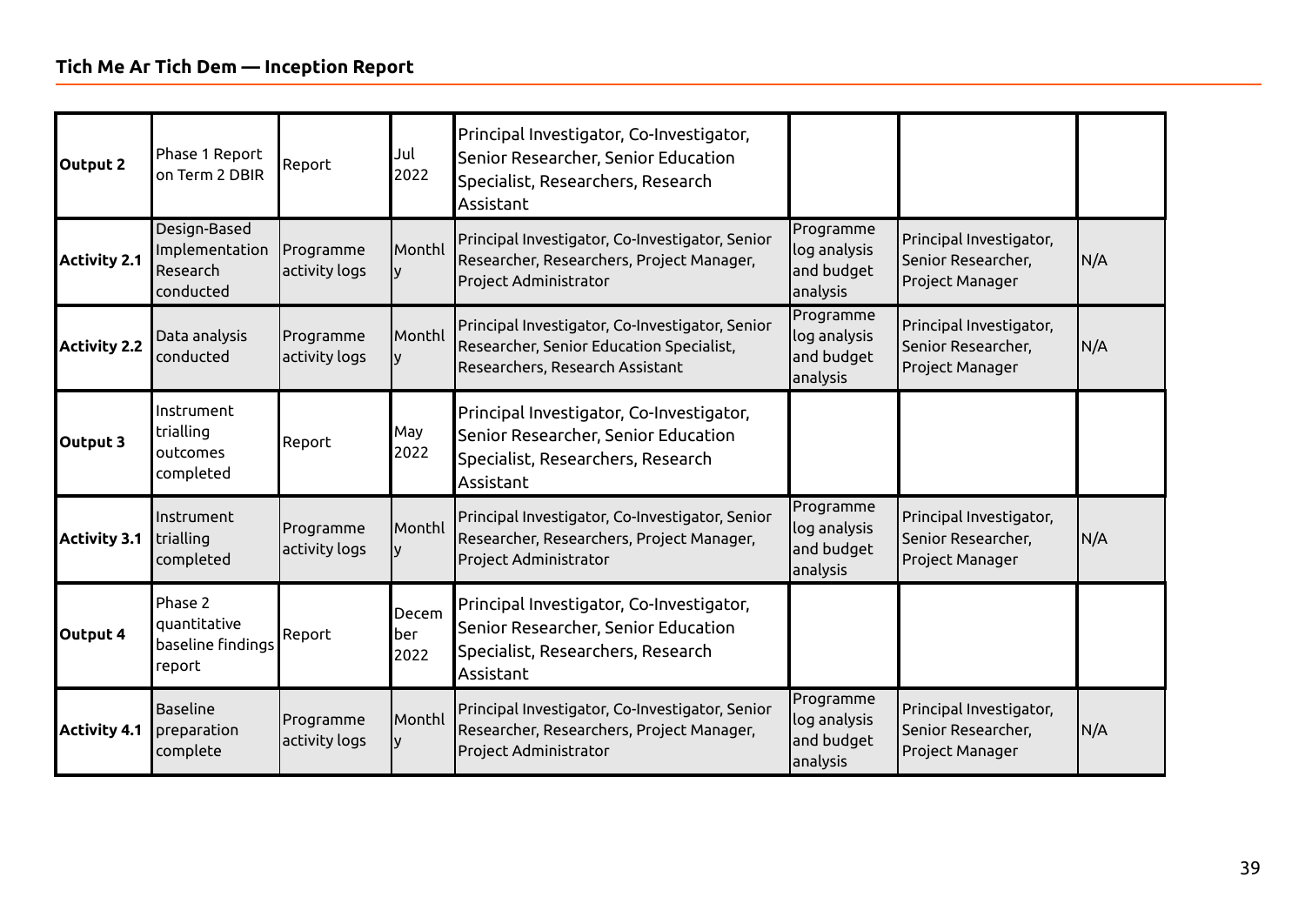| <b>Activity 4.2</b> | Training<br>delivered to 24<br>enumerators                 | Programme<br>activity logs | Monthl             | Principal Investigator, Co-Investigator, Senior<br>Researcher, Researchers, Project Manager,<br><b>Project Administrator</b>      | Programme<br>log analysis<br>and budget<br>analysis | Principal Investigator,<br>Senior Researcher,<br>Project Manager | N/A |
|---------------------|------------------------------------------------------------|----------------------------|--------------------|-----------------------------------------------------------------------------------------------------------------------------------|-----------------------------------------------------|------------------------------------------------------------------|-----|
| <b>Activity 4.3</b> | Baseline data<br>collection<br>complete for<br>140 schools | Programme<br>activity logs | Monthl             | Principal Investigator, Co-Investigator, Senior<br>Researcher, Senior Education Specialist,<br>Researchers, Research Assistant    | Programme<br>log analysis<br>and budget<br>analysis | Principal Investigator,<br>Senior Researcher,<br>Project Manager | N/A |
| <b>Activity 4.4</b> | Baseline data<br>analysis<br>complete                      | Programme<br>activity logs | Monthl             | Principal Investigator, Co-Investigator, Senior<br>Researcher, Senior Education Specialist,<br>Researchers, Research Assistant    | Programme<br>log analysis<br>and budget<br>analysis | Principal Investigator,<br>Senior Researcher,<br>Project Manager | N/A |
| Output 5            | Qualitative<br>findings report                             | Report                     | <b>Dec</b><br>2022 | Principal Investigator, Co-Investigator,<br>Senior Researcher, Senior Education<br>Specialist, Researchers, Research<br>Assistant |                                                     |                                                                  |     |
| <b>Activity 5.1</b> | Qualitative<br>research<br>undertaken                      | Programme<br>activity logs | Monthl             | Principal Investigator, Co-Investigator, Senior<br>Researcher, Senior Education Specialist,<br>Researchers, Research Assistant    | Programme<br>log analysis<br>and budget<br>analysis | Principal Investigator,<br>Senior Researcher,<br>Project Manager | N/A |
| Output 6            | Completion<br>report available                             | Report                     | July<br>2023       | Principal Investigator, Co-Investigator,<br>Senior Researcher, Senior Education<br>Specialist, Researchers, Research<br>Assistant |                                                     |                                                                  |     |
| <b>Activity 6.1</b> | Endline<br>preparation<br>complete                         | Programme<br>activity logs | Monthl             | Principal Investigator, Co-Investigator, Senior<br>Researcher, Researchers, Project Manager,<br><b>Project Administrator</b>      | Programme<br>log analysis<br>and budget<br>analysis | Principal Investigator,<br>Senior Researcher,<br>Project Manager | N/A |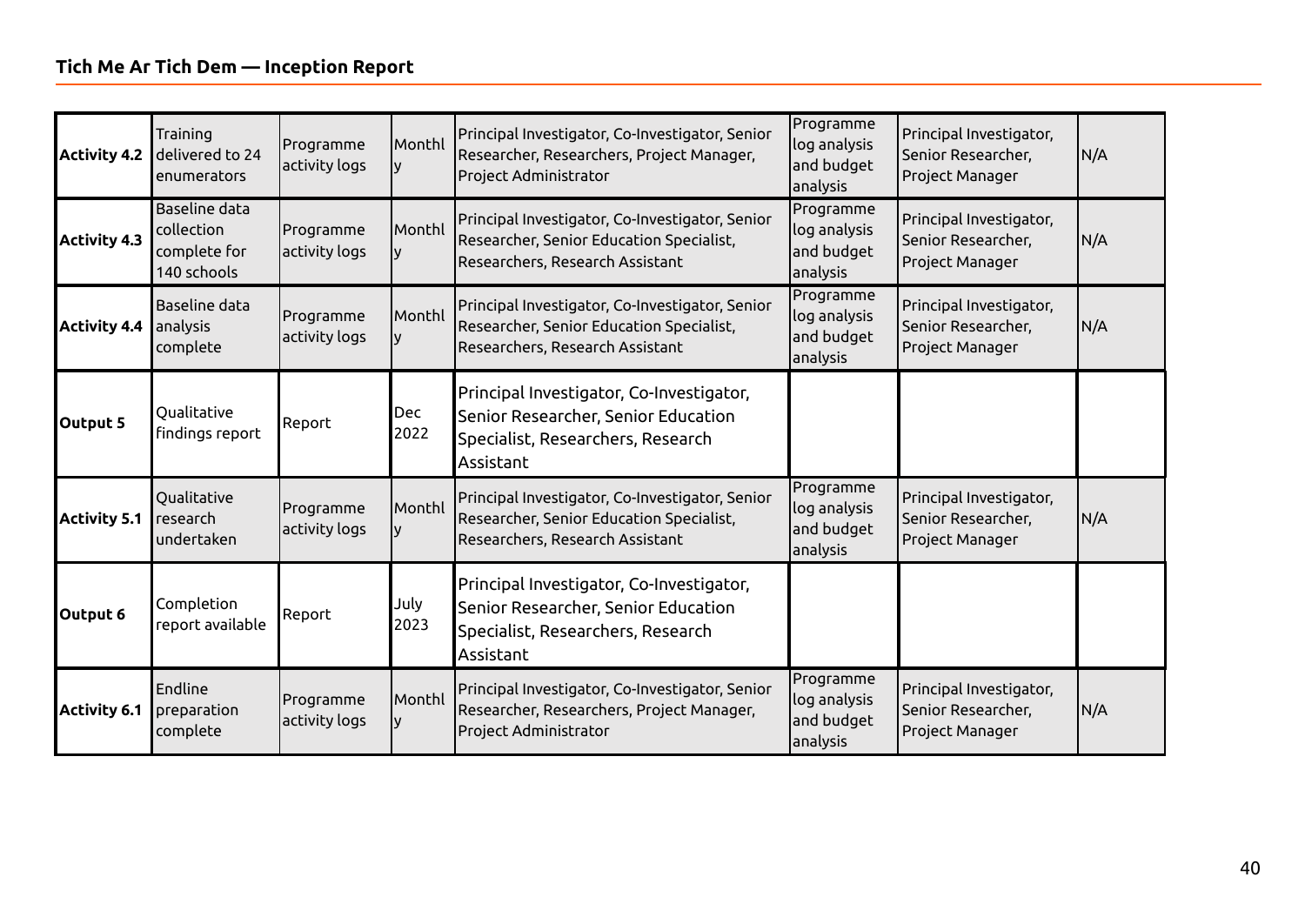| <b>Activity 6.2</b> | Endline<br>complete                                                          | Programme<br>activity logs | Monthl      | Principal Investigator, Co-Investigator, Senior<br>Researcher, Senior Education Specialist,<br>Researchers, Research Assistant    | Programme<br>log analysis<br>and budget<br>analysis | Principal Investigator,<br>Senior Researcher,<br>Project Manager | N/A |
|---------------------|------------------------------------------------------------------------------|----------------------------|-------------|-----------------------------------------------------------------------------------------------------------------------------------|-----------------------------------------------------|------------------------------------------------------------------|-----|
| Output 7            | Phase 2<br>qualitative<br>findings report<br>available                       | Report                     | Sep<br>2023 | Principal Investigator, Co-Investigator,<br>Senior Researcher, Senior Education<br>Specialist, Researchers, Research<br>Assistant |                                                     |                                                                  |     |
| <b>Activity 7.1</b> | Qualitative<br>research<br>undertaken                                        | Programme<br>activity logs | Monthl      | Principal Investigator, Co-Investigator, Senior<br>Researcher, Senior Education Specialist,<br>Researchers, Research Assistant    | Programme<br>log analysis<br>and budget<br>analysis | Principal Investigator,<br>Senior Researcher,<br>Project Manager | N/A |
| <b>Activity 7.2</b> | Data analysis<br>conducted                                                   | Programme<br>activity logs | Monthl      | Principal Investigator, Co-Investigator, Senior<br>Researcher, Senior Education Specialist,<br>Researchers, Research Assistant    | Programme<br>log analysis<br>and budget<br>analysis | Principal Investigator,<br>Senior Researcher,<br>Project Manager | N/A |
| Output 8            | Phase 2<br>quantitative<br>findings report<br>available                      | Report                     | Sep<br>2023 | Principal Investigator, Co-Investigator,<br>Senior Researcher, Senior Education<br>Specialist, Researchers, Research<br>Assistant |                                                     |                                                                  |     |
| <b>Activity 8.1</b> | Data analysis<br>conducted                                                   | Programme<br>activity logs | Monthl      | Principal Investigator, Co-Investigator, Senior<br>Researcher, Senior Education Specialist,<br>Researchers, Research Assistant    | Programme<br>log analysis<br>and budget<br>analysis | Principal Investigator,<br>Senior Researcher,<br>Project Manager | N/A |
| Output 9            | Final report with<br>findings from<br>mixed-methods<br>analysis<br>available | Report                     | Oct<br>2023 | Principal Investigator, Co-Investigator,<br>Senior Researcher, Senior Education<br>Specialist, Researchers, Research<br>Assistant |                                                     |                                                                  |     |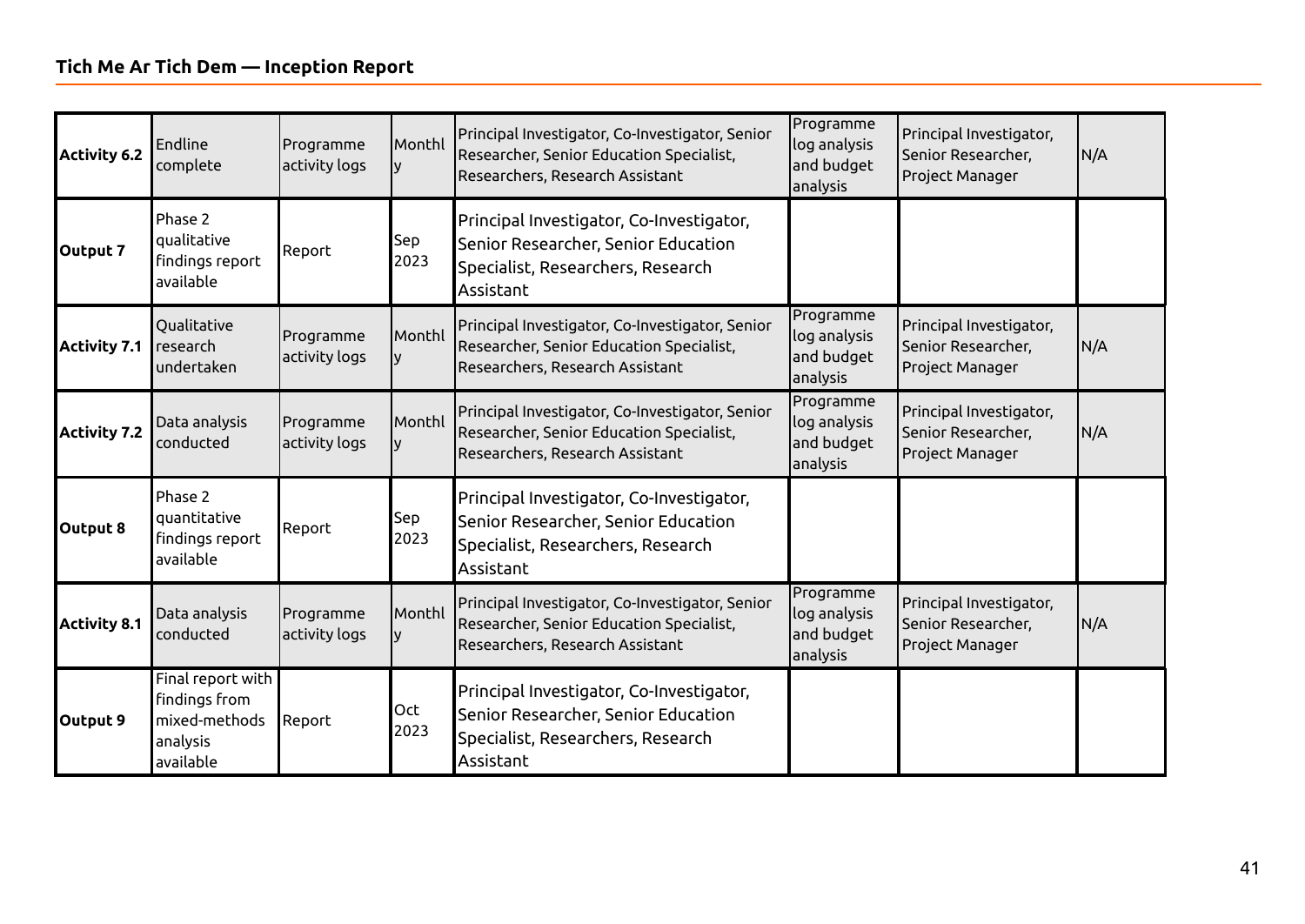| <b>Activity 9.1</b>     | Integrative<br>analysis<br>conducted   | Programme<br>activity logs                                                                                         | lMonthl     | Principal Investigator, Co-Investigator, Senior<br>Researcher, Senior Education Specialist,<br>Researchers, Research Assistant                | Programme<br>log analysis<br>and budget<br>analysis | Principal Investigator,<br>Senior Researcher,<br>Project Manager | N/A |  |  |
|-------------------------|----------------------------------------|--------------------------------------------------------------------------------------------------------------------|-------------|-----------------------------------------------------------------------------------------------------------------------------------------------|-----------------------------------------------------|------------------------------------------------------------------|-----|--|--|
| Output 10               | High-level<br>insights<br>published    | Report                                                                                                             | Oct<br>2023 | Principal Investigator, Co-Investigator,<br>Senior Researcher, Senior Education<br>Specialist, Researchers, Research<br>Assistant             |                                                     |                                                                  |     |  |  |
| Output 11               | Journal outputs<br>published           | Publication in<br>journal(s)                                                                                       | Dec<br>2023 | Principal Investigator, Co-Investigator,<br>Senior Researcher, Senior Education<br>Specialist, Researchers, Research<br>Assistant             |                                                     |                                                                  |     |  |  |
| <b>Activity</b><br>11.1 | Publication<br>preparation<br>complete | Programme<br>activity logs                                                                                         | Monthl      | Principal Investigator, Co-Investigator, Senior<br>Researcher, Senior Education Specialist,<br>Researchers, Research Assistant                | Programme<br>log analysis<br>and budget<br>analysis | Principal Investigator,<br>Senior Researcher,<br>Project Manager | N/A |  |  |
| Assumption              |                                        |                                                                                                                    |             | Engagements with teachers, teacher facilitators, and students can be conducted, for the majority of cases, in English / Krio.                 |                                                     |                                                                  |     |  |  |
| <b>Assumption</b>       |                                        | Research teams and enumerators are able to assess three schools per week during the intensive enumeration process. |             |                                                                                                                                               |                                                     |                                                                  |     |  |  |
| Assumption              |                                        |                                                                                                                    |             | Facilitators in study schools have at least sporadic access to mobile phone signal, either at their school or home.                           |                                                     |                                                                  |     |  |  |
|                         | programme participants or staff.       |                                                                                                                    |             | Assumption Health and safety precautions taken by enumerators/staff are sufficient measures to reasonably reduce risk from COVID-19 to either |                                                     |                                                                  |     |  |  |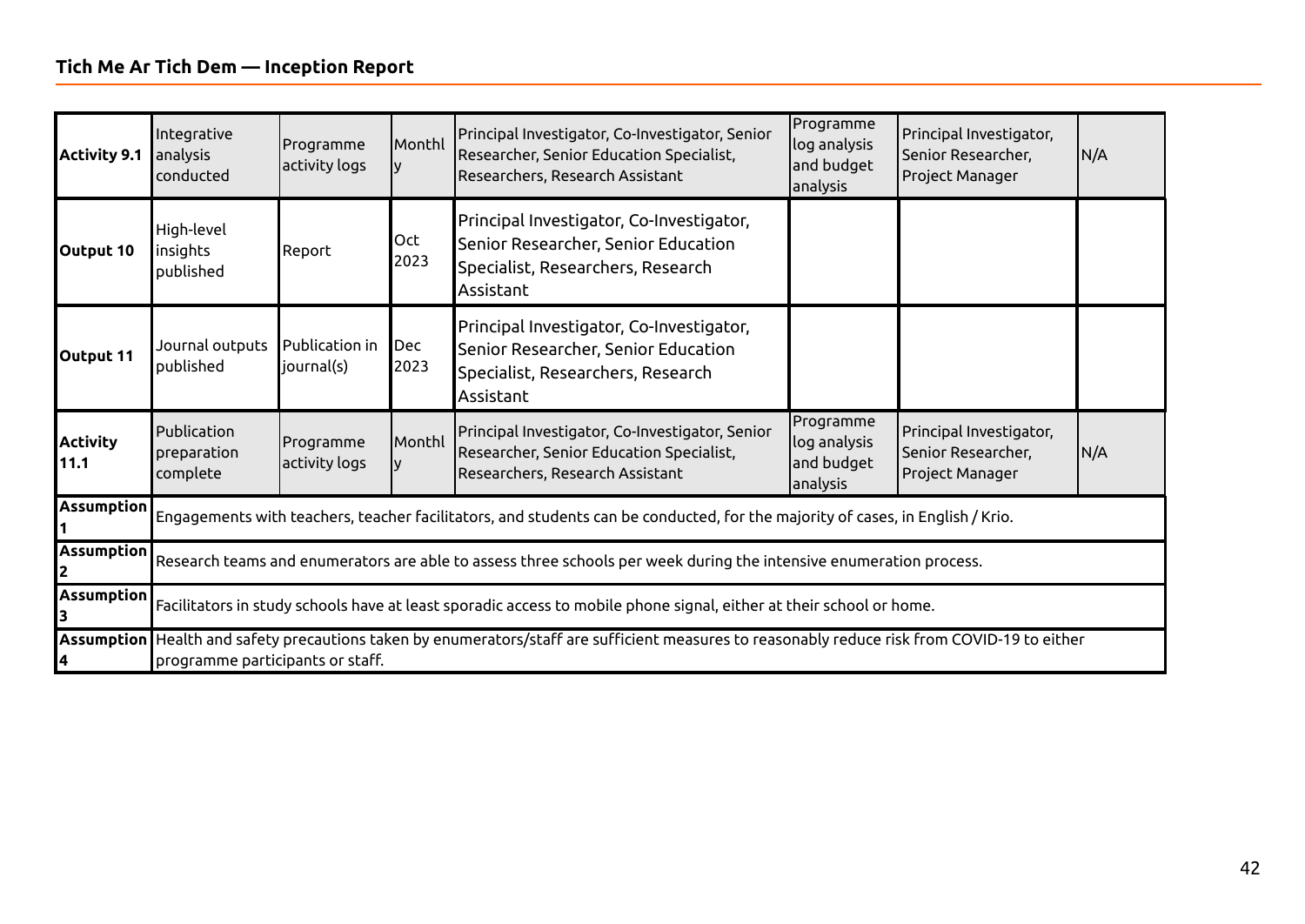# **12. Annexe C: Risk matrix**

<span id="page-42-0"></span>

| <b>Risk Description</b>                                                              | Probability<br>(L/M/H) | <b>Impact</b><br>(L/M/H) | <b>Mitigation Actions</b>                                                                                                                                                                                                                                                                                                                                                        |
|--------------------------------------------------------------------------------------|------------------------|--------------------------|----------------------------------------------------------------------------------------------------------------------------------------------------------------------------------------------------------------------------------------------------------------------------------------------------------------------------------------------------------------------------------|
| <b>Operational/Staff Risks</b>                                                       |                        |                          |                                                                                                                                                                                                                                                                                                                                                                                  |
| Resurgence of COVID-19 preventing school visitation/<br>delivery of DBIR in schools  | M                      | H                        | Project management to remove to 'remote working' to minimise<br>person-to-person contact<br>Dissemination events scaled to virtual event<br>Use of virtual communities of practice (e.g. via WhatsApp and<br>email) to distribute messages and materials for use by teachers<br>and teacher-facilitators<br>Programme Phase 1 ('alpha') can be scaled down to reduce<br>contacts |
| Environmental risks to staff during field travel/visits<br>(landslides, floods etc.) |                        | H                        | Project manager and administrator to monitor conditions and<br>advise if conditions look inclement to travel<br>Accommodation in the field to be checked to ensure risk-free<br>location                                                                                                                                                                                         |
| Road travel accidents                                                                | M                      | H                        | Qualified drivers will be subcontracted through reputable sources<br>with all due diligence conducted before commencement of<br>contract. All vehicles will be properly insured.<br>Adequate breaks will be taken by drivers<br>Where possible, all care will be taken to avoid driving in<br>hazardous conditions or at night.                                                  |
| <b>Financial Risks</b>                                                               |                        |                          |                                                                                                                                                                                                                                                                                                                                                                                  |
| Theft of petty cash                                                                  |                        |                          | Petty cash spending to be kept to a minimum - larger payments to<br>$\bullet$<br>be completed by purchase order<br>Available petty cash to be kept in secure location under<br>supervision of project administrator<br>Project manager to undertake regular reconciliation of petty cash<br>spend and bank account records                                                       |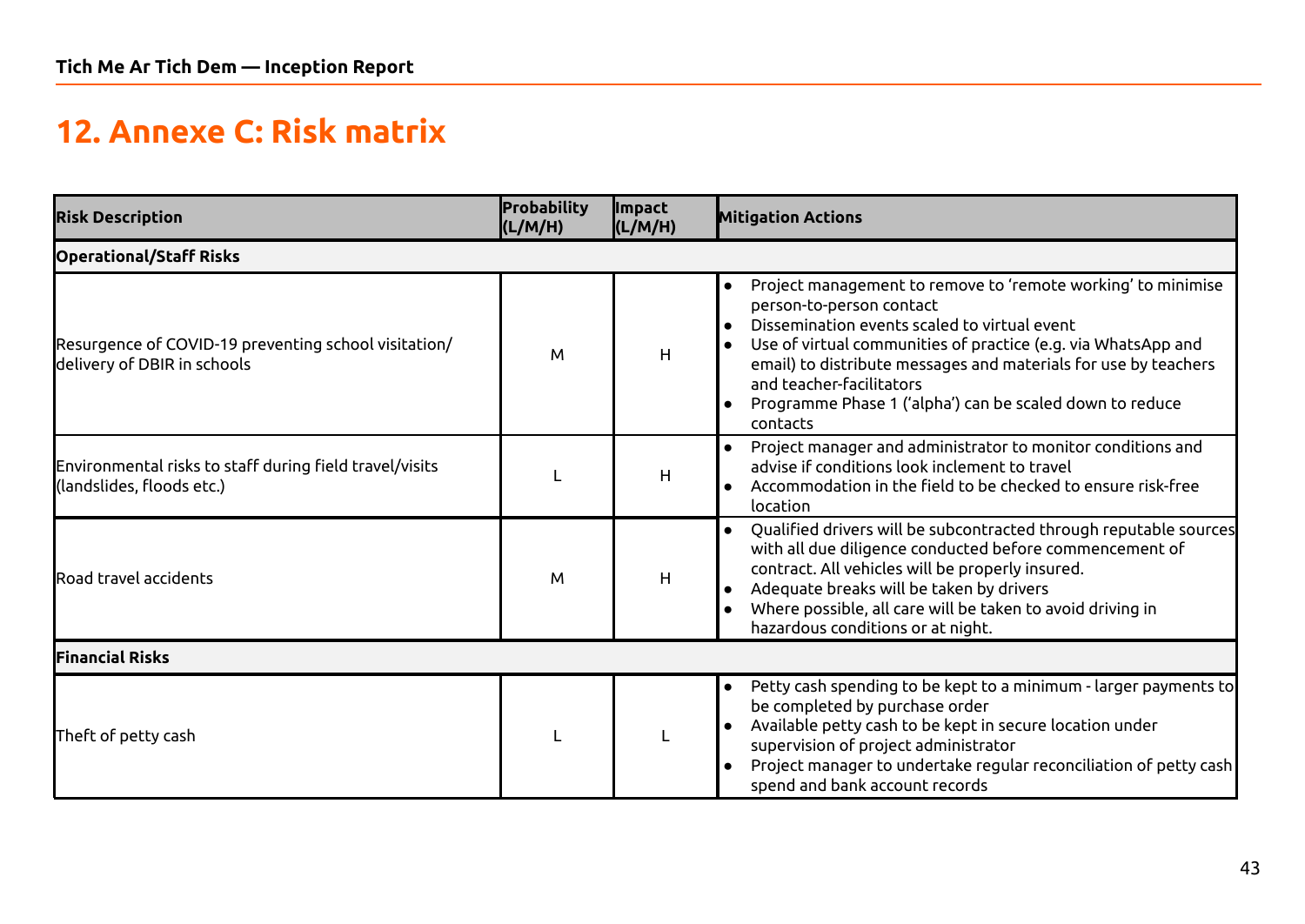#### **Tich Me Ar Tich Dem — Inception Report**

| Fluctuation in exchange rate                                                                | M | M | Staff rates include allowance for adverse shifts in currency rates<br>$\bullet$<br>between the programme's currencies                                                                                                                                                                                                                                                                                                                                                                                                        |
|---------------------------------------------------------------------------------------------|---|---|------------------------------------------------------------------------------------------------------------------------------------------------------------------------------------------------------------------------------------------------------------------------------------------------------------------------------------------------------------------------------------------------------------------------------------------------------------------------------------------------------------------------------|
| Change in rate of taxes for either Sierra Leonean nationals<br>or forging foreign nationals |   | M | Staff rates include allowance for change in tax rates                                                                                                                                                                                                                                                                                                                                                                                                                                                                        |
| <b>Development Risks</b>                                                                    |   |   |                                                                                                                                                                                                                                                                                                                                                                                                                                                                                                                              |
| Introduction/spread of COVID-19 in communities by<br>staff/enumerators                      | M | H | Strict hygiene habits to be followed by all programme staff and<br>$\bullet$<br>enumerators (handwashing/mask wearing/use of sanitiser/device<br>cleaning/social distancing)<br>Where possible, feedback and interviews will be conducted either<br>ه ا<br>remotely or at a safe social distance<br>Any staff/enumerator displaying symptoms of COVID-19 or who<br>$\bullet$<br>has come into contact with any individual known to have<br>COVID-19 will be required to self-isolate for a period of no less<br>than 10 days |
| <b>Reputation Risks</b>                                                                     |   |   |                                                                                                                                                                                                                                                                                                                                                                                                                                                                                                                              |
| Programme employees' actions bring INEE/DC/ODE/SRA<br>into disrepute                        |   | M | All employees and subcontractors working with or for ODE are<br>$\bullet$<br>contractually obliged to adhere to                                                                                                                                                                                                                                                                                                                                                                                                              |
| Research outcomes rejected by key education stakeholders<br><b>l</b> in Sierra Leone        |   | M | External to the actions of the Communication and Visibility Plan<br>$\bullet$<br>(see Annexe E), ODE will maintain a close working relationship<br>with key education stakeholders at TSC, MBSSE, DSTI, and ERAC<br>ODE to provide key stakeholders and decision makers ad-hoc<br>updates (with the approval of DC/INEE)<br>ODE to provide relevant information from quarterly and biannual<br>$\bullet$<br>reports (with the approval of DC/INEE)                                                                           |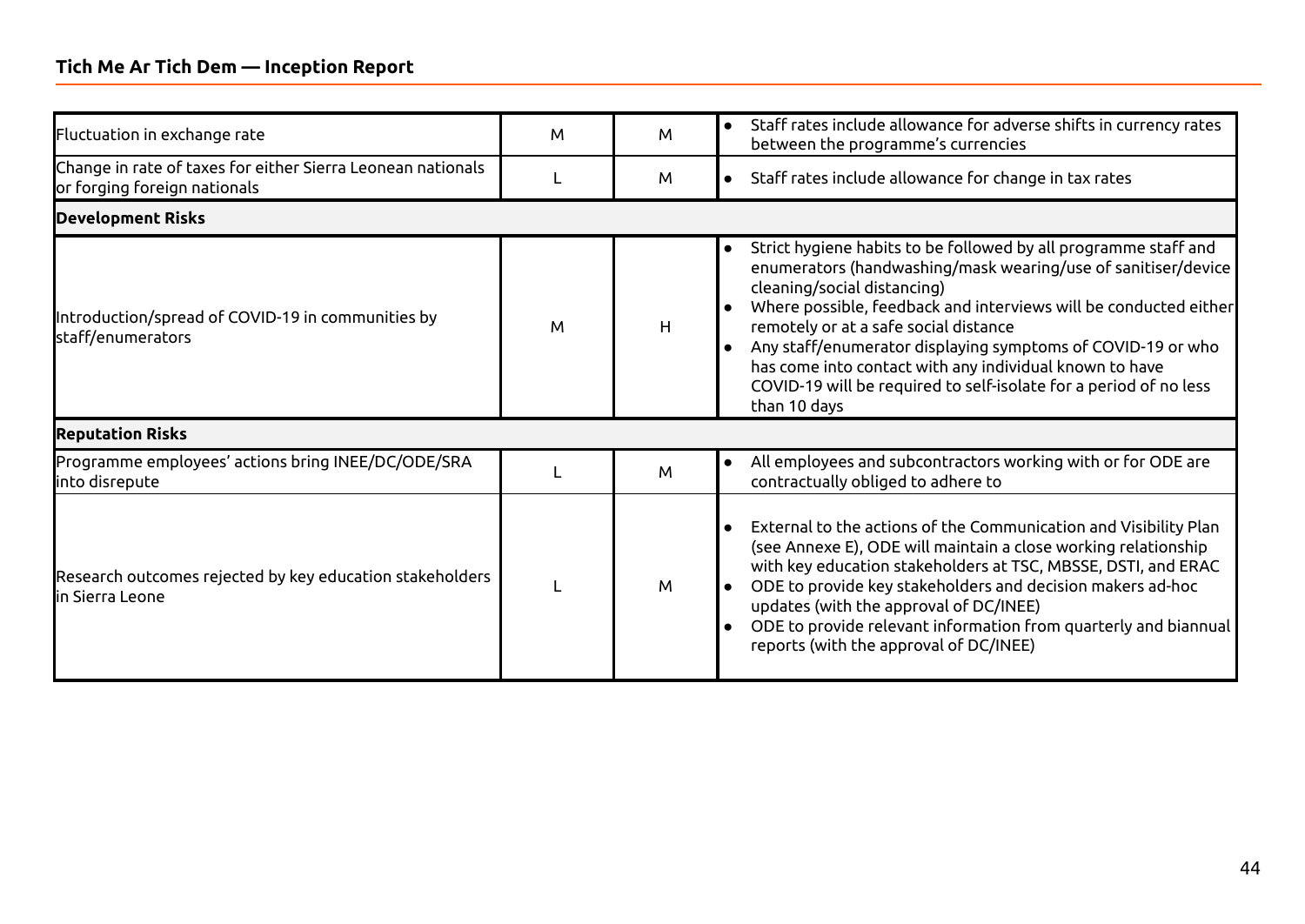# **13. Annexe D: Gantt chart**

<span id="page-44-0"></span>

|                          |                                                              | 01<br>22 | $\begin{array}{ c c c c c c c } \hline \rule{0pt}{10pt} 02/\begin{array}{c} 03/\begin{array}{c} 04/\begin{array}{c} 06/\begin{array}{c} 07/\begin{array}{c} 08/\end{array} \ \hline \end{array} \ \hline \end{array} \ \hline \end{array} \ \hline \end{array} \begin{array}{ c c c c c c c c c } \hline \begin{array}{c} 22/\begin{array}{c} 22/\begin{array}{c} 22/\begin{array}{c} 22/\begin{array}{c} 22/\begin{array}{c} 22/\begin{array$ |  | 05 |  | 09 |  | $\begin{array}{ c c c c }\n\hline\n10/ 11/ 12/ /$<br>22 22 22 23 | 101 | $\begin{array}{ c c c c c }\n\hline\n02/1 & 03/1 & 04/1 \\ 23 & 23 & 23 & 23\n\end{array}$ |  | 05 | $\left  \frac{06}{23} \right  \left  \frac{07}{23} \right  \left  \frac{08}{23} \right  \left  \frac{7}{23} \right $ | 09 |  |  |
|--------------------------|--------------------------------------------------------------|----------|------------------------------------------------------------------------------------------------------------------------------------------------------------------------------------------------------------------------------------------------------------------------------------------------------------------------------------------------------------------------------------------------------------------------------------------------|--|----|--|----|--|------------------------------------------------------------------|-----|--------------------------------------------------------------------------------------------|--|----|----------------------------------------------------------------------------------------------------------------------|----|--|--|
|                          | <b>Phases</b>                                                |          |                                                                                                                                                                                                                                                                                                                                                                                                                                                |  |    |  |    |  |                                                                  |     |                                                                                            |  |    |                                                                                                                      |    |  |  |
|                          | Phase 1 prepration (since September 2021)                    |          |                                                                                                                                                                                                                                                                                                                                                                                                                                                |  |    |  |    |  |                                                                  |     |                                                                                            |  |    |                                                                                                                      |    |  |  |
|                          | Phase 1                                                      |          |                                                                                                                                                                                                                                                                                                                                                                                                                                                |  |    |  |    |  |                                                                  |     |                                                                                            |  |    |                                                                                                                      |    |  |  |
|                          | Phase 2 preparation                                          |          |                                                                                                                                                                                                                                                                                                                                                                                                                                                |  |    |  |    |  |                                                                  |     |                                                                                            |  |    |                                                                                                                      |    |  |  |
|                          | Phase 2 main activities and data collection                  |          |                                                                                                                                                                                                                                                                                                                                                                                                                                                |  |    |  |    |  |                                                                  |     |                                                                                            |  |    |                                                                                                                      |    |  |  |
|                          | Phase 2 final data analysis and dissemination                |          |                                                                                                                                                                                                                                                                                                                                                                                                                                                |  |    |  |    |  |                                                                  |     |                                                                                            |  |    |                                                                                                                      |    |  |  |
|                          | <b>Activities</b>                                            |          |                                                                                                                                                                                                                                                                                                                                                                                                                                                |  |    |  |    |  |                                                                  |     |                                                                                            |  |    |                                                                                                                      |    |  |  |
| A1.1/2.1                 | DBIR                                                         |          |                                                                                                                                                                                                                                                                                                                                                                                                                                                |  |    |  |    |  |                                                                  |     |                                                                                            |  |    |                                                                                                                      |    |  |  |
| A1.2/2.2                 | Data analysis                                                |          |                                                                                                                                                                                                                                                                                                                                                                                                                                                |  |    |  |    |  |                                                                  |     |                                                                                            |  |    |                                                                                                                      |    |  |  |
| OP1/OP<br>$\overline{2}$ | <b>Report on Term DBIR</b>                                   |          |                                                                                                                                                                                                                                                                                                                                                                                                                                                |  |    |  |    |  |                                                                  |     |                                                                                            |  |    |                                                                                                                      |    |  |  |
| A3.1                     | Instrument trialling                                         |          |                                                                                                                                                                                                                                                                                                                                                                                                                                                |  |    |  |    |  |                                                                  |     |                                                                                            |  |    |                                                                                                                      |    |  |  |
| OP <sub>3</sub>          | <b>Instrument trialling outcomes</b>                         |          |                                                                                                                                                                                                                                                                                                                                                                                                                                                |  |    |  |    |  |                                                                  |     |                                                                                            |  |    |                                                                                                                      |    |  |  |
| A4.1                     | Preparation for baseline                                     |          |                                                                                                                                                                                                                                                                                                                                                                                                                                                |  |    |  |    |  |                                                                  |     |                                                                                            |  |    |                                                                                                                      |    |  |  |
| A4.2                     | Phase 2 enumerator training                                  |          |                                                                                                                                                                                                                                                                                                                                                                                                                                                |  |    |  |    |  |                                                                  |     |                                                                                            |  |    |                                                                                                                      |    |  |  |
| A4.3                     | Baseline data collection                                     |          |                                                                                                                                                                                                                                                                                                                                                                                                                                                |  |    |  |    |  |                                                                  |     |                                                                                            |  |    |                                                                                                                      |    |  |  |
| A4.4                     | Baseline data analysis                                       |          |                                                                                                                                                                                                                                                                                                                                                                                                                                                |  |    |  |    |  |                                                                  |     |                                                                                            |  |    |                                                                                                                      |    |  |  |
| OP4                      | Phase 2 quantitative baseline findings report                |          |                                                                                                                                                                                                                                                                                                                                                                                                                                                |  |    |  |    |  |                                                                  |     |                                                                                            |  |    |                                                                                                                      |    |  |  |
| A5.1                     | Qualitative research (observation, interviews, focus groups) |          |                                                                                                                                                                                                                                                                                                                                                                                                                                                |  |    |  |    |  |                                                                  |     |                                                                                            |  |    |                                                                                                                      |    |  |  |
| OP <sub>5</sub>          | <b>Qualitative findings report</b>                           |          |                                                                                                                                                                                                                                                                                                                                                                                                                                                |  |    |  |    |  |                                                                  |     |                                                                                            |  |    |                                                                                                                      |    |  |  |
| A6.1                     | Preparation for quantitative endline                         |          |                                                                                                                                                                                                                                                                                                                                                                                                                                                |  |    |  |    |  |                                                                  |     |                                                                                            |  |    |                                                                                                                      |    |  |  |
| A6.2                     | Quantitative endline                                         |          |                                                                                                                                                                                                                                                                                                                                                                                                                                                |  |    |  |    |  |                                                                  |     |                                                                                            |  |    |                                                                                                                      |    |  |  |
| OP <sub>6</sub>          | Completion report on endline                                 |          |                                                                                                                                                                                                                                                                                                                                                                                                                                                |  |    |  |    |  |                                                                  |     |                                                                                            |  |    |                                                                                                                      |    |  |  |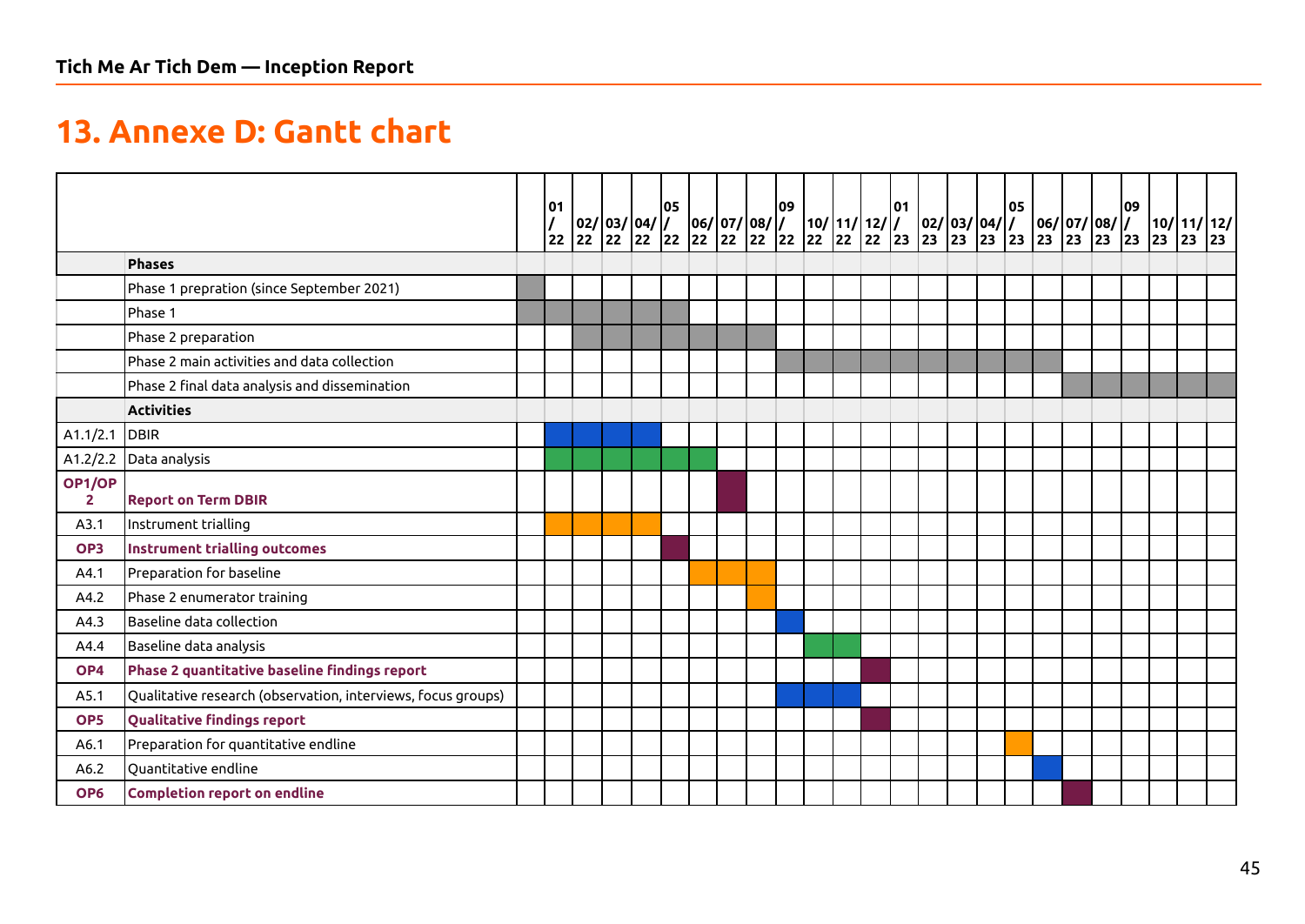#### **Tich Me Ar Tich Dem — Inception Report**

| A7.1            | Qualitative research (observation, interviews, focus groups)  |  |  |  |  |  |  |  |  |  |  |  |  |  |
|-----------------|---------------------------------------------------------------|--|--|--|--|--|--|--|--|--|--|--|--|--|
| A7.2            | Data analysis (quals)                                         |  |  |  |  |  |  |  |  |  |  |  |  |  |
| OP7             | <b>Phase 2 qualitative findings report</b>                    |  |  |  |  |  |  |  |  |  |  |  |  |  |
| A8.1            | Data analysis (quants)                                        |  |  |  |  |  |  |  |  |  |  |  |  |  |
| OP8             | Phase 2 quantitative endline findings report                  |  |  |  |  |  |  |  |  |  |  |  |  |  |
| A9.1            | Integrative analysis                                          |  |  |  |  |  |  |  |  |  |  |  |  |  |
| OP <sub>9</sub> | Final report with findings from the mixed-methods<br>analysis |  |  |  |  |  |  |  |  |  |  |  |  |  |
| <b>OP10</b>     | <b>Publication of high-level insights</b>                     |  |  |  |  |  |  |  |  |  |  |  |  |  |
| A11.1           | Preparation of journal paper(s)                               |  |  |  |  |  |  |  |  |  |  |  |  |  |
| <b>OP11</b>     | <b>Publication of journal paper(s)</b>                        |  |  |  |  |  |  |  |  |  |  |  |  |  |
|                 | MEL, reporting, communications, and dissemination             |  |  |  |  |  |  |  |  |  |  |  |  |  |
| R1              | Quarterly programme calls                                     |  |  |  |  |  |  |  |  |  |  |  |  |  |
| R <sub>2</sub>  | Biannual and summative reporting                              |  |  |  |  |  |  |  |  |  |  |  |  |  |
| R <sub>3</sub>  | Monthly social media & blog outputs                           |  |  |  |  |  |  |  |  |  |  |  |  |  |
| R <sub>4</sub>  | Dissemination event                                           |  |  |  |  |  |  |  |  |  |  |  |  |  |
| R <sub>5</sub>  | Media communications and stakeholder advocacy key<br>updates  |  |  |  |  |  |  |  |  |  |  |  |  |  |
| R <sub>6</sub>  | Monthly programme activity logs                               |  |  |  |  |  |  |  |  |  |  |  |  |  |
|                 |                                                               |  |  |  |  |  |  |  |  |  |  |  |  |  |
|                 | <b>Key</b>                                                    |  |  |  |  |  |  |  |  |  |  |  |  |  |
|                 | Activity                                                      |  |  |  |  |  |  |  |  |  |  |  |  |  |
|                 | Data collection                                               |  |  |  |  |  |  |  |  |  |  |  |  |  |
|                 | Data analysis                                                 |  |  |  |  |  |  |  |  |  |  |  |  |  |
|                 | Output                                                        |  |  |  |  |  |  |  |  |  |  |  |  |  |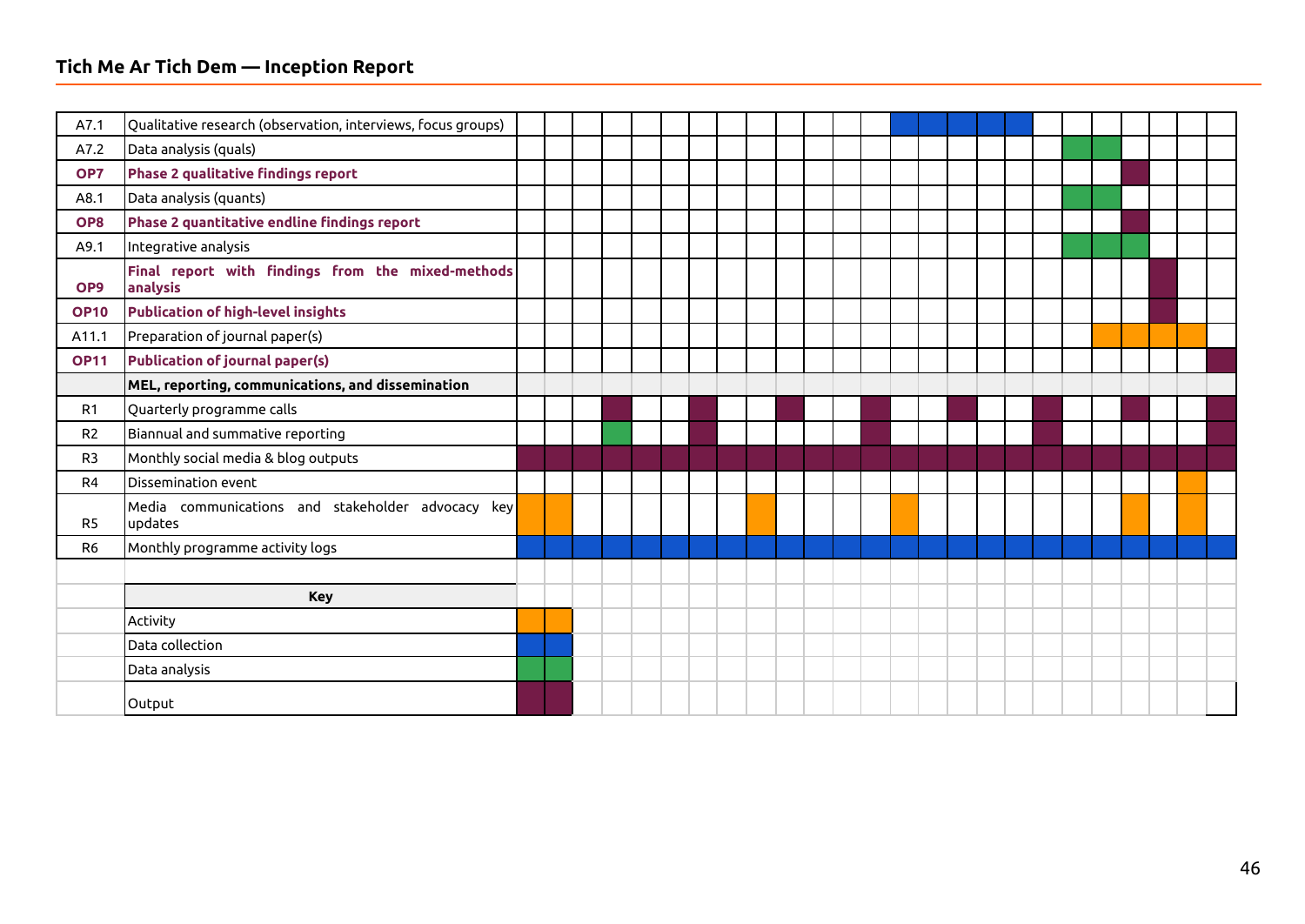# **14. Annexe E: Communication and visibility plan**

<span id="page-46-0"></span>

|                                                                                                         | <b>OBJECTIVES / KEY MESSAGES</b>                                  |                                                                                                                                        |                                                                                                                                                                                                                                | <b>COMMUNICATION ACTIVITIES</b>                                                                                                                                   |                              | <b>RESOURCES</b>                                                                                                                           |                                      |  |  |  |  |
|---------------------------------------------------------------------------------------------------------|-------------------------------------------------------------------|----------------------------------------------------------------------------------------------------------------------------------------|--------------------------------------------------------------------------------------------------------------------------------------------------------------------------------------------------------------------------------|-------------------------------------------------------------------------------------------------------------------------------------------------------------------|------------------------------|--------------------------------------------------------------------------------------------------------------------------------------------|--------------------------------------|--|--|--|--|
| <b>COMMUNICATION</b><br><b>OBJECTIVES</b>                                                               | <b>TARGET GROUPS</b>                                              | <b>KEY MESSAGE TO EACH</b><br><b>TARGET GROUPS</b>                                                                                     | <b>MAIN</b><br><b>COMMUNICATION</b><br><b>ACTIVITIES</b>                                                                                                                                                                       | <b>COMMUNICATION</b><br><b>TOOLS / CHANNEL</b>                                                                                                                    | <b>TIMELINE</b>              | <b>HUMAN RESOURCES</b>                                                                                                                     | <b>FINANCIAL</b><br><b>RESOURCES</b> |  |  |  |  |
| Raise awareness of new<br>evidence around TPD in<br>Sierra Leone                                        | Research community<br>(Sierra Leone and<br>international)         | Decentralised TPD is an<br>area worthy of further<br>research, both in SL and<br>other crisis-vulnerable<br>contexts                   | Publication of<br>project outputs<br>and findings<br>(pending DC<br>approval) as global<br>public goods<br>Provision of copies<br>to SL universities<br>with education<br>departments<br>Project-end<br>dissemination<br>event | <b>INEE</b> resource<br>library<br>ODE / SRA<br>websites<br>Social media<br>Research<br>Advisory<br>Committee<br>EdTech Hub<br>University<br>research<br>networks | Jan<br>$2022 - D$<br>ec 2023 | Principal<br>investigators<br>Senior researcher<br>Project manager<br>Administrator<br>Affiliated<br>connections at<br>donor organisations | ~51,350                              |  |  |  |  |
| Raise awareness among<br>education professionals<br>of the difference of<br>decentralised TPD<br>models | <b>Teachers</b><br>Headteachers and<br>school management<br>staff | There are other ways of<br>delivering TPD that<br>may be better suited to<br>the needs of teachers<br>in peri-urban and rural<br>areas | Create statements<br>for media release<br>at national and<br>local levels<br>Progress updates<br>provided to ERAC                                                                                                              | Radio<br>Newspapers<br>Research<br>Advisory<br>Committee                                                                                                          | Oct<br>$2023 - D$<br>ec 2023 | Principal<br>investigators<br>Senior researcher<br>Project manager<br>Administrator<br>News media<br>representatives                       | ~51,600                              |  |  |  |  |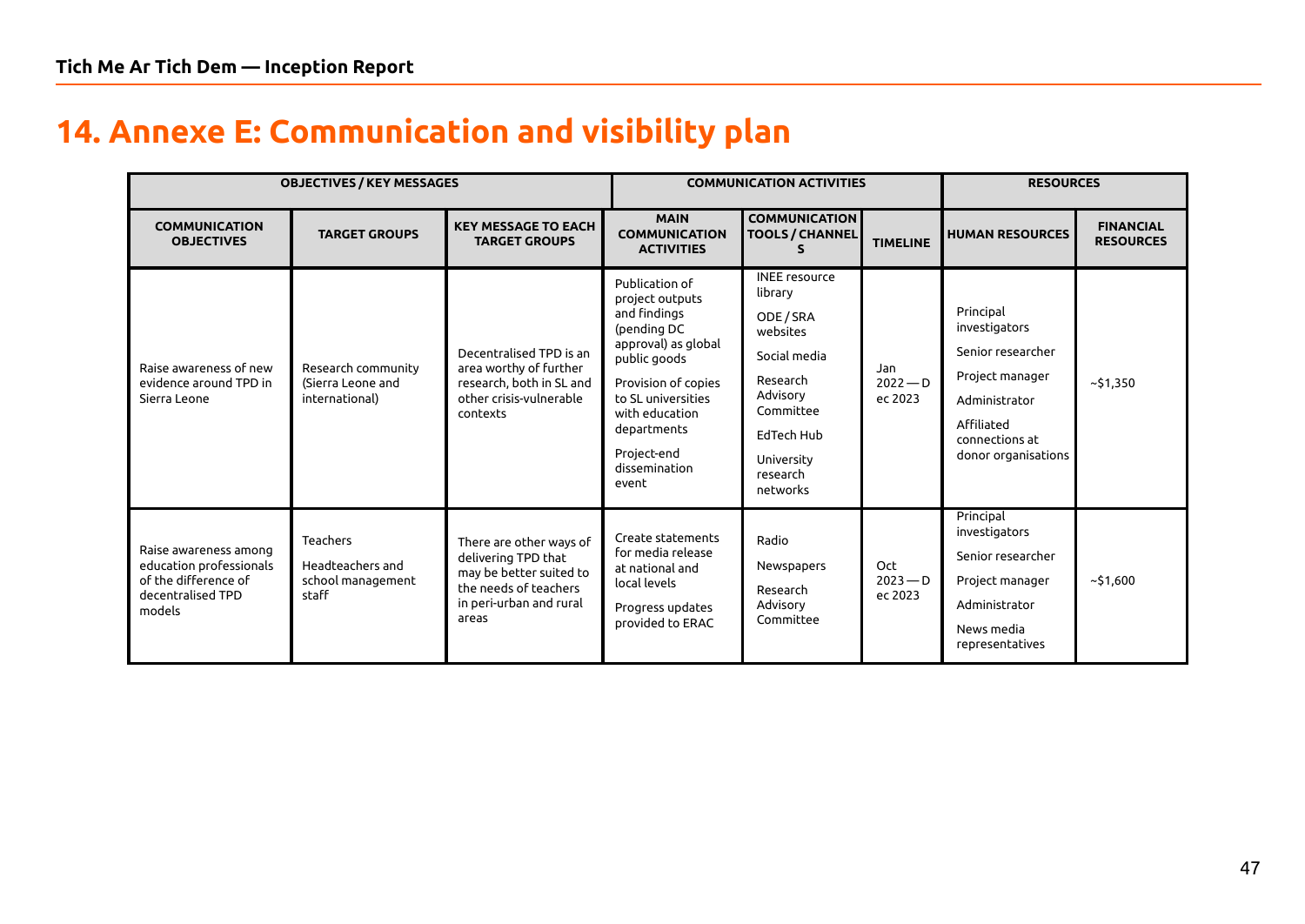| Raise awareness of the<br>presence of researchers<br>and the potential<br>implications of positive<br>outcomes on student<br>learning outcomes | Parents<br>Community members | This research is being<br>conducted with the<br>encouragement of the<br>government<br>Long-term vision is of<br>improved student<br>learning outcomes | Create statements<br>for media release<br>at national and<br>local levels | Radio<br>Newspapers<br>Social media | Sep<br>$2021 - D$<br>ec 2023 | Principal<br>investigators<br>Researchers<br>Project manager<br>Administrator<br>News media<br>representatives | ~51,950 |
|------------------------------------------------------------------------------------------------------------------------------------------------|------------------------------|-------------------------------------------------------------------------------------------------------------------------------------------------------|---------------------------------------------------------------------------|-------------------------------------|------------------------------|----------------------------------------------------------------------------------------------------------------|---------|
|------------------------------------------------------------------------------------------------------------------------------------------------|------------------------------|-------------------------------------------------------------------------------------------------------------------------------------------------------|---------------------------------------------------------------------------|-------------------------------------|------------------------------|----------------------------------------------------------------------------------------------------------------|---------|

# **15. Annexe F: Budget**

<span id="page-47-0"></span>(The budget was attached separately.)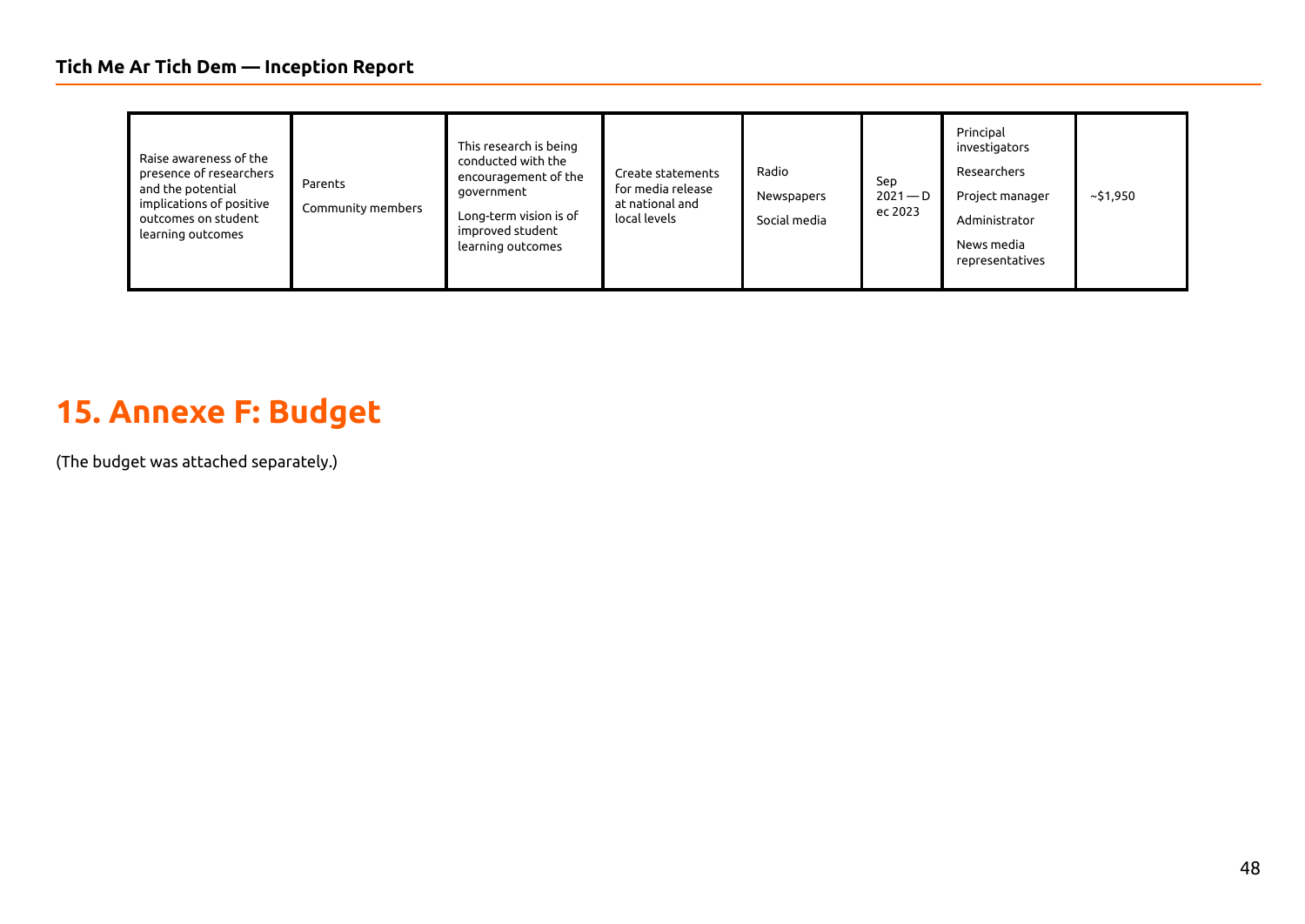# <span id="page-48-0"></span>**16. Bibliography**

This bibliography is available digitally in our evidence library at <https://docs.opendeved.net/lib/3RTBA9FR>

- Concurrent Validity and Inter-rater Reliability. (2015). R4D. [https://www.acer.org/gb/gem/key-areas/reviews-and-analysis/assessment-reviews/](https://www.acer.org/gb/gem/key-areas/reviews-and-analysis/assessment-reviews/citizen-led-assessments-evaluation-reports) [citizen-led-assessments-evaluation-reports](https://www.acer.org/gb/gem/key-areas/reviews-and-analysis/assessment-reviews/citizen-led-assessments-evaluation-reports). ([details](https://ref.opendeved.net/zo/zg/2129771/7/SCAL75HT/NA?src=2129771:3RTBA9FR))
- Adelman, E. (2011). *Accounting for time use in classrooms: alternative methodologies for measuring the use and cost-effectiveness of time*. 11th UKFIET International Conference on Education and Development. ([details](https://ref.opendeved.net/zo/zg/2129771/7/9LXEUU2G/NA?src=2129771:3RTBA9FR))
- Asadullah, N. (2020). *COVID-19, Schooling and Learning*. BRAC. [https://bigd.bracu.ac.bd/wp-content/uploads/2020/06/COVID-19-Schooling-and-Le](https://bigd.bracu.ac.bd/wp-content/uploads/2020/06/COVID-19-Schooling-and-Learning_June-25-2020.pdf) [arning\\_June-25-2020.pdf.](https://bigd.bracu.ac.bd/wp-content/uploads/2020/06/COVID-19-Schooling-and-Learning_June-25-2020.pdf) [\(details\)](https://ref.opendeved.net/zo/zg/2129771/7/DL2YWCN7/NA?src=2129771:3RTBA9FR)
- Asanov, I., Flores, F., McKenzie, D., Mensmann, M., & Schulte, M. (2020). *Remote-learning, Time-Use, and Mental Health of Ecuadorian High-School Students during the COVID-19 Quarantine*. World Bank.

[http://documents1.worldbank.org/curated/en/328261589899308503/pdf/Remote](http://documents1.worldbank.org/curated/en/328261589899308503/pdf/Remote-learning-Time-Use-and-Mental-Health-of-Ecuadorian-High-School-Studentsduring-the-COVID-19-Quarantine.pdf)[learning-Time-Use-and-Mental-Health-of-Ecuadorian-High-School-Studentsduring-t](http://documents1.worldbank.org/curated/en/328261589899308503/pdf/Remote-learning-Time-Use-and-Mental-Health-of-Ecuadorian-High-School-Studentsduring-the-COVID-19-Quarantine.pdf) [he-COVID-19-Quarantine.pdf](http://documents1.worldbank.org/curated/en/328261589899308503/pdf/Remote-learning-Time-Use-and-Mental-Health-of-Ecuadorian-High-School-Studentsduring-the-COVID-19-Quarantine.pdf). [\(details\)](https://ref.opendeved.net/zo/zg/2129771/7/SZ37A924/NA?src=2129771:3RTBA9FR)

- BRAC. (2020). *Rapid food and income security assessment Round 2: How are BRAC International volunteers and programme participants coping with COVID-19*. [https://covid19.bracinternational.nl/wp-content/uploads/2020/04/BI-COVID-19-Ra](https://covid19.bracinternational.nl/wp-content/uploads/2020/04/BI-COVID-19-Rapid-Assessment-Round2_20200424.pdf) [pid-Assessment-Round2\\_20200424.pdf](https://covid19.bracinternational.nl/wp-content/uploads/2020/04/BI-COVID-19-Rapid-Assessment-Round2_20200424.pdf). ([details](https://ref.opendeved.net/zo/zg/2129771/7/DQK5I79P/NA?src=2129771:3RTBA9FR))
- Bamberger, M. (2012). *Introduction to Mixed Methods in Impact Evaluation* (No. 3). [https://www.betterevaluation.org/en/resources/guides/intro\\_mixed-methods\\_imp](https://www.betterevaluation.org/en/resources/guides/intro_mixed-methods_impact-evaluation) [act-evaluation](https://www.betterevaluation.org/en/resources/guides/intro_mixed-methods_impact-evaluation). ([details](https://ref.opendeved.net/zo/zg/2129771/7/47GR9E3C/NA?src=2129771:3RTBA9FR))
- Cilliers, J., Fleisch, B., Kotze, J., Mohohlwane, N., Taylor, S., & Thulare, T. (2020). *Improving the teaching of English as a first additional language in South Africa.* [Data set]. American Economic Association. [\(details\)](https://ref.opendeved.net/zo/zg/2129771/7/8M4KYKZ8/NA?src=2129771:3RTBA9FR)
- Creswell, J. W., & Creswell, J. D. (2017). *Research design: Qualitative, quantitative, and mixed methods approaches*. Sage publications. ([details](https://ref.opendeved.net/zo/zg/2129771/7/EJPU329W/NA?src=2129771:3RTBA9FR))
- Crisp, M., Safford, K., & Wolfenden, F. (2017). *It takes a village to raise a teacher: the Learning Assistant programme in Sierra Leone*. The Open University and Plan International.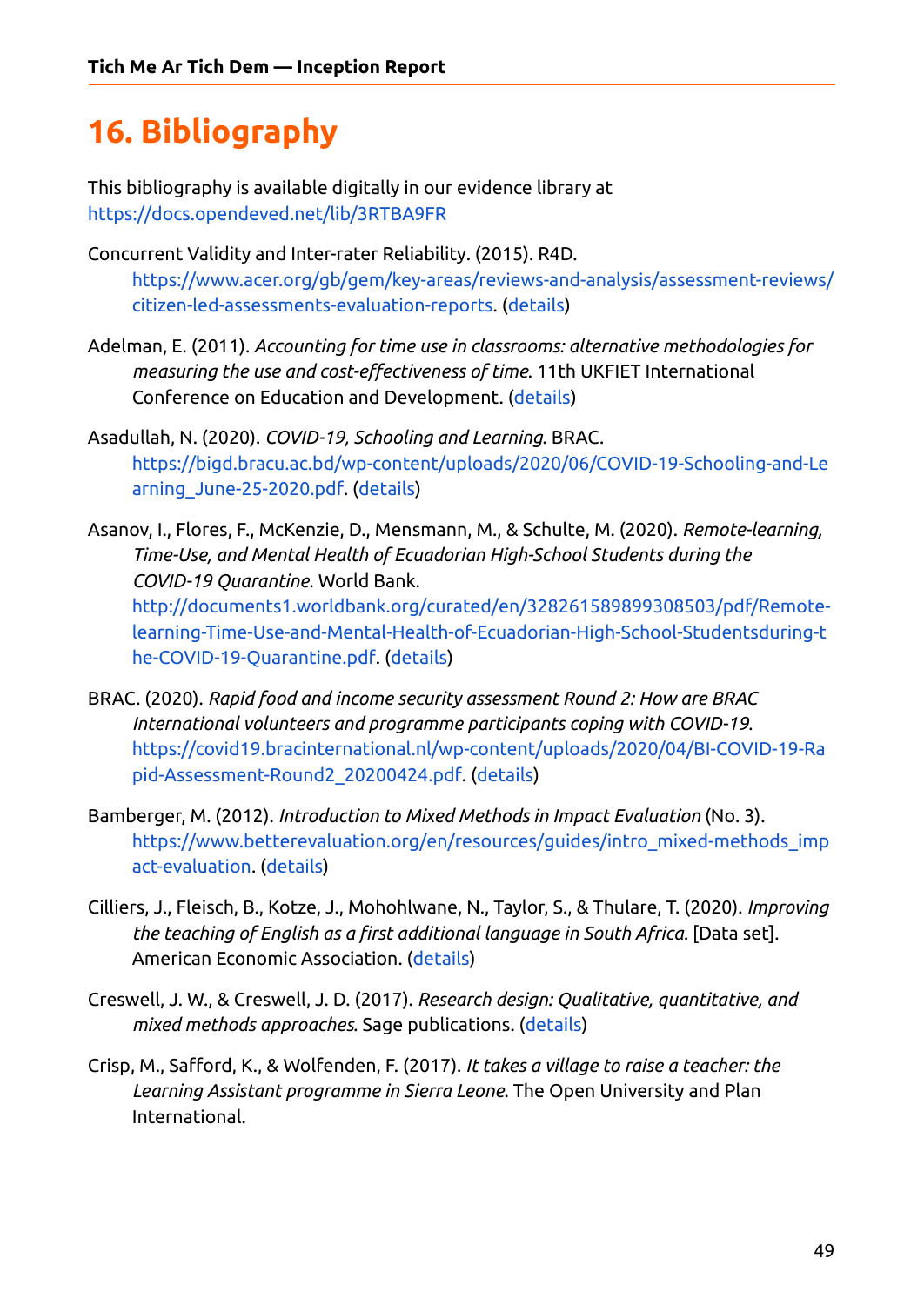[http://oro.open.ac.uk/49603/1/Sierra%20Leone%20LA%20Research%20Report%2](http://oro.open.ac.uk/49603/1/Sierra%20Leone%20LA%20Research%20Report%20170517%20FINAL.PDF) [0170517%20FINAL.PDF.](http://oro.open.ac.uk/49603/1/Sierra%20Leone%20LA%20Research%20Report%20170517%20FINAL.PDF) [\(details\)](https://ref.opendeved.net/zo/zg/2129771/7/4ZWNMP4P/NA?src=2129771:3RTBA9FR)

Dong, N., & Maynard, R. (2013). PowerUp! A Tool for Calculating Minimum Detectable Effect Sizes and Minimum Required Sample Sizes for Experimental and Quasi-Experimental Design Studies. *Journal of Research on Educational Effectiveness*, *6*(1), 24–67. [https://doi.org/10.1080/19345747.2012.673143.](https://doi.org/10.1080/19345747.2012.673143) Available from [http://www.tandfonline.com/doi/abs/10.1080/19345747.2012.673143.](http://www.tandfonline.com/doi/abs/10.1080/19345747.2012.673143) [\(details\)](https://ref.opendeved.net/zo/zg/2129771/7/D6B2YWIC/NA?src=2129771:3RTBA9FR)

- Glaser, B. G., & Strauss, A. L. (1967). *The Discovery of Grounded Theory: Strategies for Qualitative Research*. Aldine Publishing Company; /z-wcorg/. [\(details\)](https://ref.opendeved.net/zo/zg/2129771/7/V92QNPMR/NA?src=2129771:3RTBA9FR)
- Groenwold, R. H., Moons, K. G., & Vandenbroucke, J. P. (2014). Randomized trials with missing outcome data: how to analyze and what to report. *Canadian Medical Association Journal*, *186*(15), 1153–1157. <https://doi.org/10.1503/cmaj.131353>. [\(details\)](https://ref.opendeved.net/zo/zg/2129771/7/J5YNSL5W/NA?src=2129771:3RTBA9FR)
- Haßler, B., D'Angelo, S., Walker, H., & Marsden, M. (2019i). *Synthesis of Reviews on Teacher Professional Development in Sub-Saharan Africa*. Open Development & Education. <https://doi.org/10.5281/zenodo.3497271>. [\(details\)](https://ref.opendeved.net/zo/zg/2129771/7/SC8FTPC4/NA?src=2129771:3RTBA9FR)
- Haßler, B., El-Serafy, Y., Khalayleh, A., & McBurnie, C. (2021n). *Syṡtemic Mixed-Methods Research — a conceptual framework for scalable EdTech research* (Working Paper No. 8). EdTech Hub. [https://doi.org/10.5281/zenodo.4557484.](https://doi.org/10.5281/zenodo.4557484) Available from [https://docs.edtechhub.org/lib/TD2ASC4G.](https://docs.edtechhub.org/lib/TD2ASC4G) Available under Creative Commons Attribution 4.0 International. ([details](https://ref.opendeved.net/zo/zg/2129771/7/HT9D5C8E/NA?src=2129771:3RTBA9FR))
- Hale, D. R., Fitzgerald-Yau, N., & Viner, R. M. (2014). A Systematic Review of Effective Interventions for Reducing Multiple Health Risk Behaviors in Adolescence. *American Journal of Public Health*, *104*(5). [https://doi.org/10.2105/ajph.2014.301874.](https://doi.org/10.2105/ajph.2014.301874) Available from <https://www.ncbi.nlm.nih.gov/pmc/articles/PMC3987586/>. ([details](https://ref.opendeved.net/zo/zg/2129771/7/LGNT6S8W/NA?src=2129771:3RTBA9FR))
- Hedges, L. V., & Hedberg, E. C. (2007). Intraclass Correlation Values for Planning Group-Randomized Trials in Education. *Educational Evaluation and Policy Analysis*, *29*(1), 60–87. [https://doi.org/10.3102/0162373707299706.](https://doi.org/10.3102/0162373707299706) [\(details\)](https://ref.opendeved.net/zo/zg/2129771/7/F8TWE7SI/NA?src=2129771:3RTBA9FR)
- Iacus, S. M., King, G., & Porro, G. (2012). Causal Inference Without Balance Checking: Coarsened Exact Matching. *Political Analysis*, *20*(1), 1--24. <https://doi.org/10.1093/pan/mpr013>. ([details](https://ref.opendeved.net/zo/zg/2129771/7/QSHBGGL8/NA?src=2129771:3RTBA9FR))
- Ibn Junaid, M., Ogange, B., & Allela, M. (2016). *Technology and Teacher Professional Development (TPD): the process and content of microlearning in a school-based integrated in-service teacher education (INSET) project*.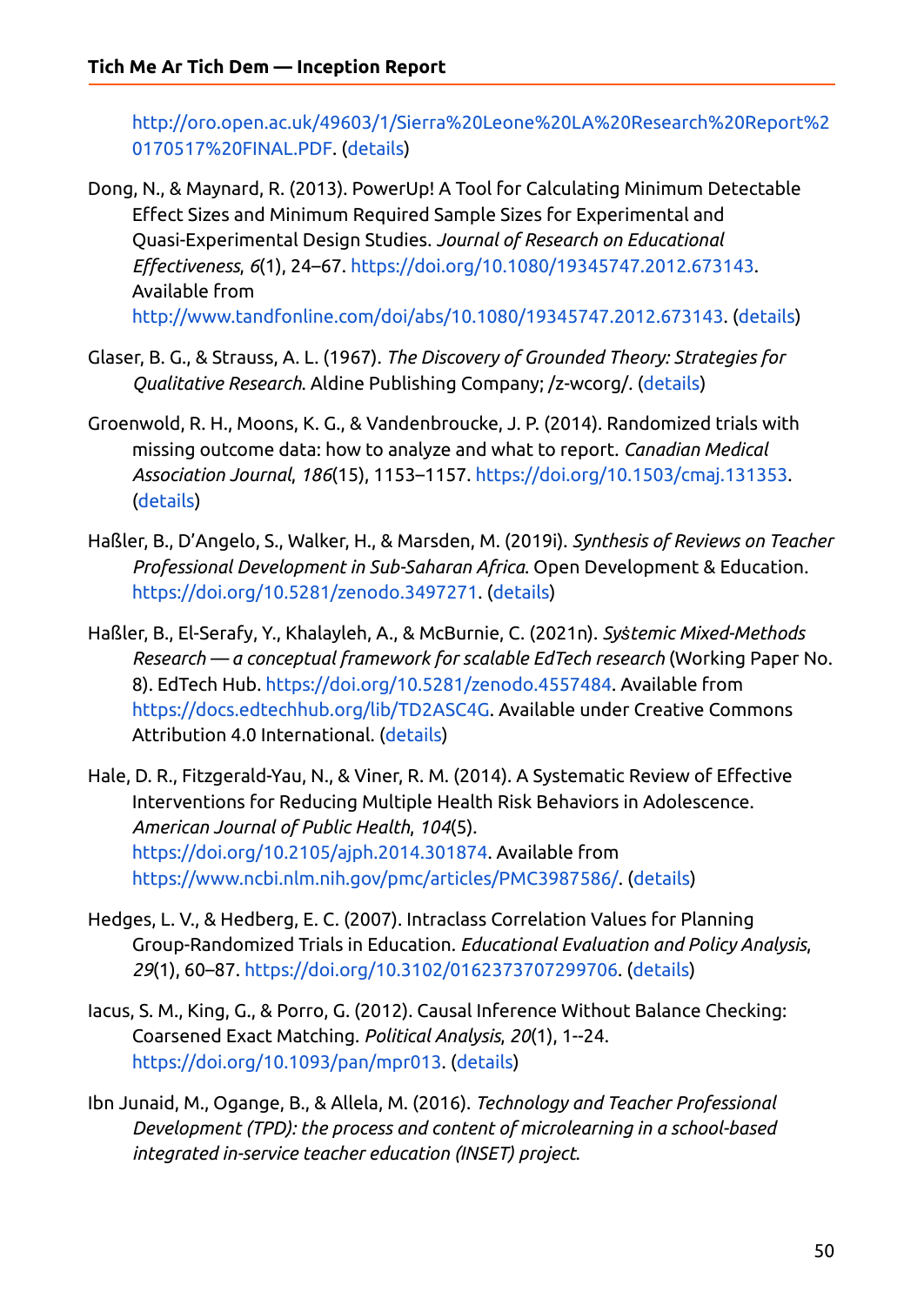[http://oasis.col.org/bitstream/handle/11599/3313/PCF9\\_Papers\\_paper\\_287.pdf?se](http://oasis.col.org/bitstream/handle/11599/3313/PCF9_Papers_paper_287.pdf?sequence=1&isAllowed=y) [quence=1&isAllowed=y](http://oasis.col.org/bitstream/handle/11599/3313/PCF9_Papers_paper_287.pdf?sequence=1&isAllowed=y). Available from [http://oasis.col.org/bitstream/handle/11599/3313/PCF9\\_Papers\\_paper\\_287.pdf?se](http://oasis.col.org/bitstream/handle/11599/3313/PCF9_Papers_paper_287.pdf?sequence=1&isAllowed=y) [quence=1&isAllowed=y](http://oasis.col.org/bitstream/handle/11599/3313/PCF9_Papers_paper_287.pdf?sequence=1&isAllowed=y). ([details](https://ref.opendeved.net/zo/zg/2129771/7/AGCBZMKU/NA?src=2129771:3RTBA9FR))

- Kamara, A. B. (2020). View of Challenges of Teachers on Teaching Practice: A Case Study of Students of Freetown Teachers' College in Sierra Leone | Asian Journal of Interdisciplinary Research. *Asian Journal of Interdisciplinary Research*. [https://doi.org/10.34256/ajir2012.](https://doi.org/10.34256/ajir2012) Available from <https://iorpress.org/journals/index.php/ajir/article/view/109/75>. ([details](https://ref.opendeved.net/zo/zg/2129771/7/2SLNN2ZL/NA?src=2129771:3RTBA9FR))
- Larsson, S. (1998). *On quality in qualitative studies*. <http://www.leeds.ac.uk/educol/documents/000000821.htm>. ([details](https://ref.opendeved.net/zo/zg/2129771/7/I58LVFZB/NA?src=2129771:3RTBA9FR))
- Le Nestour, A., Moscoviz, L., & Mbaye, S. (2020). *Phone survey on the Covid crisis in Senegal*. Centre for Global Development. [https://dataverse.harvard.edu/file.xhtml?persistentId=doi:10.7910/DVN/9XE95F/9](https://dataverse.harvard.edu/file.xhtml?persistentId=doi:10.7910/DVN/9XE95F/95RW9C&version=3.0) [5RW9C&version=3.0.](https://dataverse.harvard.edu/file.xhtml?persistentId=doi:10.7910/DVN/9XE95F/95RW9C&version=3.0) Available from [https://dataverse.harvard.edu/file.xhtml?persistentId=doi:10.7910/DVN/9XE95F/9](https://dataverse.harvard.edu/file.xhtml?persistentId=doi:10.7910/DVN/9XE95F/95RW9C&version=3.0) [5RW9C&version=3.0.](https://dataverse.harvard.edu/file.xhtml?persistentId=doi:10.7910/DVN/9XE95F/95RW9C&version=3.0) [\(details\)](https://ref.opendeved.net/zo/zg/2129771/7/EC2R6KUT/NA?src=2129771:3RTBA9FR)

MBSSE. (2019). *2019 Annual Schools Census Report*. Ministry of Basic and Senior Secondary Education. [https://mbsse.gov.sl/wp-content/uploads/2020/03/2019-Annual-School-Census-Re](https://mbsse.gov.sl/wp-content/uploads/2020/03/2019-Annual-School-Census-Report.pdf) [port.pdf.](https://mbsse.gov.sl/wp-content/uploads/2020/03/2019-Annual-School-Census-Report.pdf) [\(details\)](https://ref.opendeved.net/zo/zg/2129771/7/XBP2R2XI/NA?src=2129771:3RTBA9FR)

MOEST. (2017). *Education Sector Plan (2018-2020)*. [https://www.globalpartnership.org/sites/default/files/2018-10-sierra-leone-esp.pd](https://www.globalpartnership.org/sites/default/files/2018-10-sierra-leone-esp.pdf) [f.](https://www.globalpartnership.org/sites/default/files/2018-10-sierra-leone-esp.pdf) [\(details\)](https://ref.opendeved.net/zo/zg/2129771/7/L3KM6UKJ/NA?src=2129771:3RTBA9FR)

- Mackintosh, A., Ramirez, A., Atherton, P., Collis, V., Mason-Sesay, M., & Bart-Williams, C. (2020). *Education Workforce Spatial Analysis in Sierra Leone* (Research and Policy Paper No. 2; p. 31). Education Commission. [https://educationcommission.org/wp-content/uploads/2020/12/2-EW-Spatial-Analy](https://educationcommission.org/wp-content/uploads/2020/12/2-EW-Spatial-Analysis-Paper.pdf) [sis-Paper.pdf](https://educationcommission.org/wp-content/uploads/2020/12/2-EW-Spatial-Analysis-Paper.pdf). ([details](https://ref.opendeved.net/zo/zg/2129771/7/KY2Y4AEB/NA?src=2129771:3RTBA9FR))
- Mackintosh, A., Ramirez, A., Atherton, P., Collis, V., Mason-Sesay, M., & Bart-Williams, C. (2020). *Education Workforce Supply and Needs in Sierra Leone* (Research and Policy Paper No. 3; p. 41). Education Commission. [https://educationcommission.org/wp-content/uploads/2020/12/3-EW-Supply-and-](https://educationcommission.org/wp-content/uploads/2020/12/3-EW-Supply-and-Needs-Paper.pdf)[Needs-Paper.pdf](https://educationcommission.org/wp-content/uploads/2020/12/3-EW-Supply-and-Needs-Paper.pdf). ([details](https://ref.opendeved.net/zo/zg/2129771/7/NVEG4QQ7/NA?src=2129771:3RTBA9FR))

Mason, J. (2002). *Qualitative researching 2nd edition Sage*. London. [\(details\)](https://ref.opendeved.net/zo/zg/2129771/7/S3AYR6UI/NA?src=2129771:3RTBA9FR)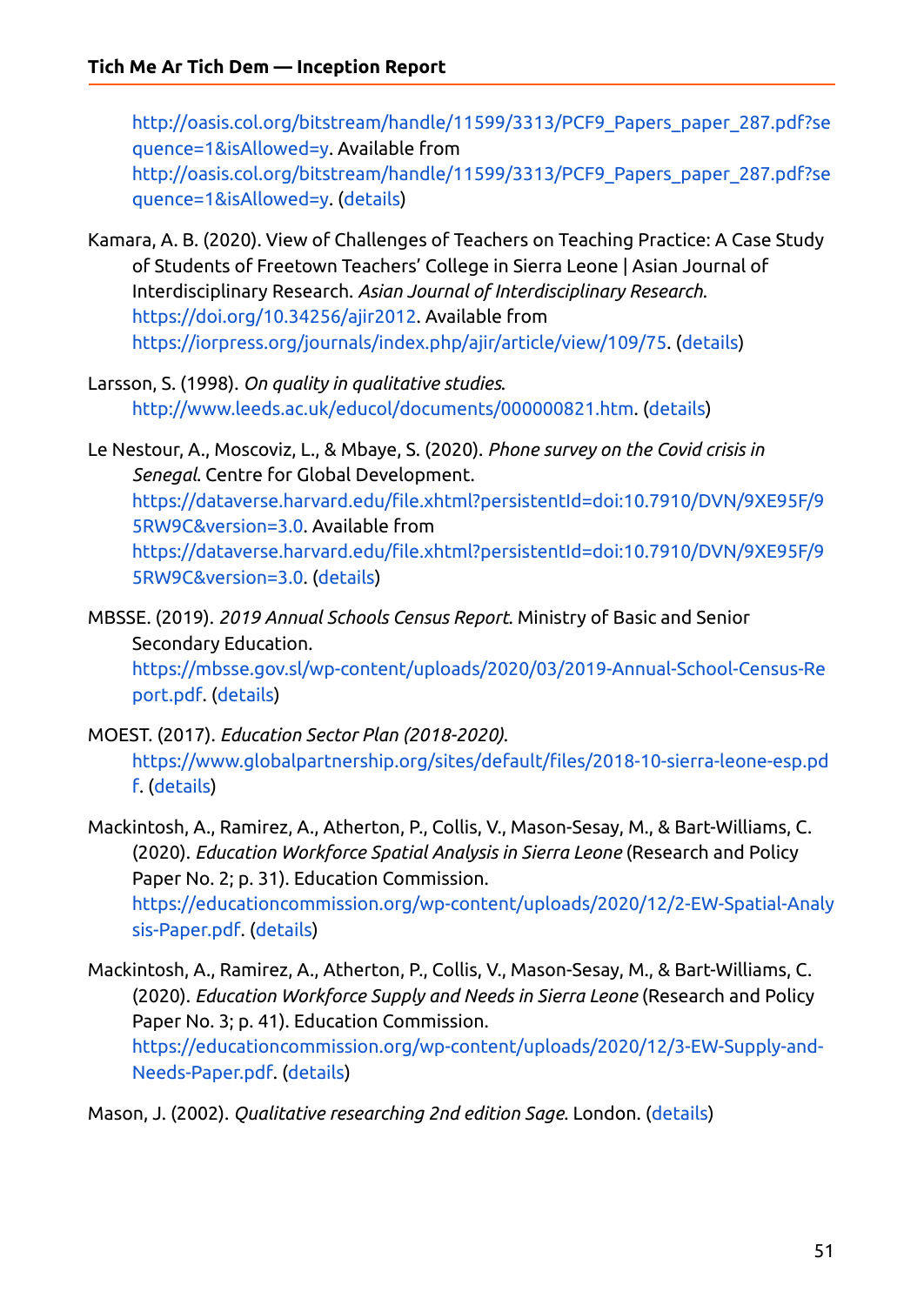- McEwan, P. J. (2015). Improving Learning in Primary Schools of Developing Countries: A Meta-Analysis of Randomized Experiments. *Review of Educational Research*, *85*(3), 353–394. <https://doi.org/10.3102/0034654314553127>. [\(details\)](https://ref.opendeved.net/zo/zg/2129771/7/8IGI2G66/NA?src=2129771:3RTBA9FR)
- PAL Network. (2020). *International Common Assessment of Numeracy. Background, Features and Large-scale Implementation*. <https://palnetwork.org/ican/>. [\(details\)](https://ref.opendeved.net/zo/zg/2129771/7/3K8HUV3T/NA?src=2129771:3RTBA9FR)
- Penuel, W. R., Fishman, B. J., Haugan Cheng, B., & Sabelli, N. (2011). Organizing Research and Development at the Intersection of Learning, Implementation, and Design. *Educational Researcher*, *40*(7), 331–337. <https://doi.org/10.3102/0013189x11421826>. Available from <http://edr.sagepub.com/cgi/doi/10.3102/0013189X11421826>. ([details](https://ref.opendeved.net/zo/zg/2129771/7/9MT6Q4IT/NA?src=2129771:3RTBA9FR))
- Piper, B., Simmons Zuilkowski, S., Dubeck, M., Jepkemei, E., & King, S. J. (2018). Identifying the essential ingredients to literacy and numeracy improvement: Teacher professional development and coaching, student textbooks, and structured teachers' guides. *World Development*, *106*, 324–336. <https://doi.org/10.1016/j.worlddev.2018.01.018>. Available from <https://linkinghub.elsevier.com/retrieve/pii/S0305750X18300287>. [\(details\)](https://ref.opendeved.net/zo/zg/2129771/7/3IIW96ZB/NA?src=2129771:3RTBA9FR)
- Piper, B., Zuilkowski, S. S., & Mugenda, A. (2014). Improving reading outcomes in Kenya: First-year effects of the PRIMR Initiative. *International Journal of Educational Development*, *37*, 11–21. [https://doi.org/10.1016/j.ijedudev.2014.02.006.](https://doi.org/10.1016/j.ijedudev.2014.02.006) Available from <http://www.sciencedirect.com/science/article/pii/S0738059314000145>. [\(details\)](https://ref.opendeved.net/zo/zg/2129771/7/XJR35PXI/NA?src=2129771:3RTBA9FR)
- Plaut, D., & Jamieson Eberhardt, M. (2015). *Bringing Learning to Light: The Role of Citizen-Led Assessments in Shifting the Education Agenda*. Results for Development. [https://r4d.org/resources/bringing-learning-light-role-citizen-led-assessments-shifti](https://r4d.org/resources/bringing-learning-light-role-citizen-led-assessments-shifting-education-agenda/) [ng-education-agenda/](https://r4d.org/resources/bringing-learning-light-role-citizen-led-assessments-shifting-education-agenda/). ([details](https://ref.opendeved.net/zo/zg/2129771/7/7XH66MAB/NA?src=2129771:3RTBA9FR))
- Popova, A., Evans, D. K., Breeding, M. E., & Arancibia, V. (2018). Global Landscape of Teacher Professional Development Programs: The Gap between Evidence and Practice. Population and Development Review, 1(117), 42. [\(details\)](https://ref.opendeved.net/zo/zg/2129771/7/LJZMNXHB/NA?src=2129771:3RTBA9FR)
- Ravens-Sieberer, U., Gosch, A., Erhart, M., Bruil, J., Duer, W., Auquier, P., Power, M., Abel, T., Czemy, L., Mazur, J., Czimbalmos, A., Tountas, Y., Hagquist, C., & Kilroe, J. (2005). Kidscreen quality-of-life measure for children and adolescents. *Expert Review of Pharmacoeconomics & Outcomes Research*, *5*(3). [https://doi.org/10.1586/14737167.5.3.353.](https://doi.org/10.1586/14737167.5.3.353) [\(details\)](https://ref.opendeved.net/zo/zg/2129771/7/AIRB5JEP/NA?src=2129771:3RTBA9FR)
- Silverman, D. (2015). *Interpreting qualitative data* (5th ed.). Sage. [https://books.google.com/books?hl=en&lr=&id=Tp94BgAAQBAJ&oi=fnd&pg=PT18](https://books.google.com/books?hl=en&lr=&id=Tp94BgAAQBAJ&oi=fnd&pg=PT18&dq=Interpreting+qualitative+data.&ots=-8nM3xS_x7&sig=4SJyBWeutT2qkOQc1Uoy-7a9Bc4) [&dq=Interpreting+qualitative+data.&ots=-8nM3xS\\_x7&sig=4SJyBWeutT2qkOQc1U](https://books.google.com/books?hl=en&lr=&id=Tp94BgAAQBAJ&oi=fnd&pg=PT18&dq=Interpreting+qualitative+data.&ots=-8nM3xS_x7&sig=4SJyBWeutT2qkOQc1Uoy-7a9Bc4) [oy-7a9Bc4.](https://books.google.com/books?hl=en&lr=&id=Tp94BgAAQBAJ&oi=fnd&pg=PT18&dq=Interpreting+qualitative+data.&ots=-8nM3xS_x7&sig=4SJyBWeutT2qkOQc1Uoy-7a9Bc4) Available from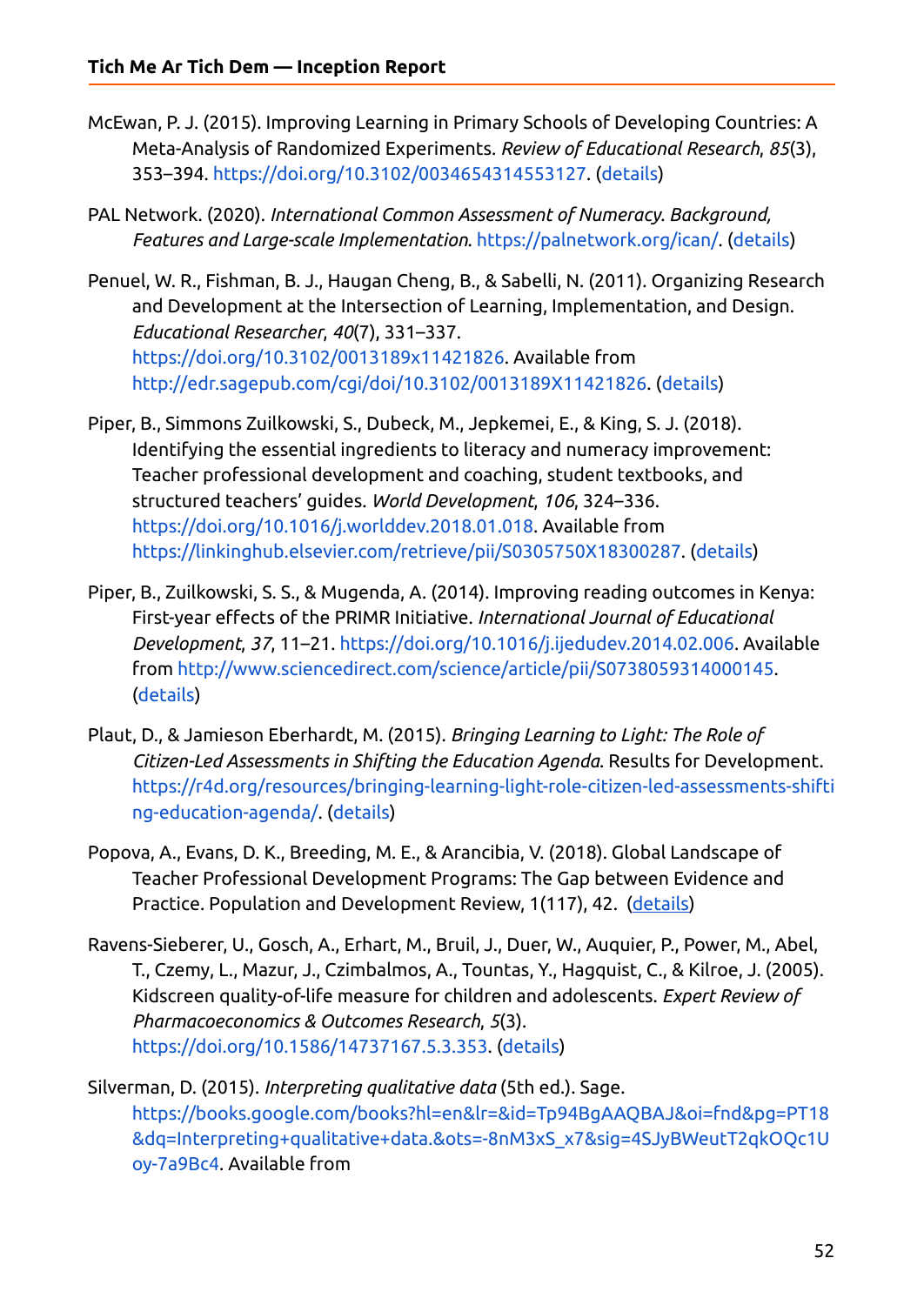[https://books.google.com/books?hl=en&lr=&id=Tp94BgAAQBAJ&oi=fnd&pg=PT18](https://books.google.com/books?hl=en&lr=&id=Tp94BgAAQBAJ&oi=fnd&pg=PT18&dq=Interpreting+qualitative+data.&ots=-8nM3xS_x7&sig=4SJyBWeutT2qkOQc1Uoy-7a9Bc4) [&dq=Interpreting+qualitative+data.&ots=-8nM3xS\\_x7&sig=4SJyBWeutT2qkOQc1U](https://books.google.com/books?hl=en&lr=&id=Tp94BgAAQBAJ&oi=fnd&pg=PT18&dq=Interpreting+qualitative+data.&ots=-8nM3xS_x7&sig=4SJyBWeutT2qkOQc1Uoy-7a9Bc4) [oy-7a9Bc4.](https://books.google.com/books?hl=en&lr=&id=Tp94BgAAQBAJ&oi=fnd&pg=PT18&dq=Interpreting+qualitative+data.&ots=-8nM3xS_x7&sig=4SJyBWeutT2qkOQc1Uoy-7a9Bc4) [\(details\)](https://ref.opendeved.net/zo/zg/2129771/7/FDLAJLIG/NA?src=2129771:3RTBA9FR)

- Tashakkori, A., & Teddlie, C. (1998). *Mixed Methodology: Combining Qualitative and Quantitative Approaches*. Sage Publications. ([details](https://ref.opendeved.net/zo/zg/2129771/7/DYMUFPI7/NA?src=2129771:3RTBA9FR))
- Teddlie, C., & Tashakkori, A. (2003). Major issues and controveries in the use of mixed methods in the social and behvioral sciences. *Handbook of Mixed Methods in Social & Behavioral Research*, 3–50. ([details](https://ref.opendeved.net/zo/zg/2129771/7/42PBFYSZ/NA?src=2129771:3RTBA9FR))
- Teddlie, C., & Tashakkori, A. (2009). *Foundations of Mixed Methods Research: Integrating Quantitative and Qualitative Approaches in the Social and Behavioral Sciences*. Sage. [\(details\)](https://ref.opendeved.net/zo/zg/2129771/7/WW5RDP97/NA?src=2129771:3RTBA9FR)
- Teddlie, C., & Yu, F. (2007). Mixed Methods Sampling: A Typology With Examples. *Journal of Mixed Methods Research*, *1*(1), 77–100. <https://doi.org/10.1177/2345678906292430>. Available from <http://journals.sagepub.com/doi/10.1177/2345678906292430>. ([details](https://ref.opendeved.net/zo/zg/2129771/7/WGBILE5I/NA?src=2129771:3RTBA9FR))
- UIS. (2019). *Sierra Leone | Education and Literacy*. <http://uis.unesco.org/en/country/sl>. [\(details\)](https://ref.opendeved.net/zo/zg/2129771/7/745JE8XZ/NA?src=2129771:3RTBA9FR)
- UNESCO. (2017). *Unpacking Sustainable Development Goal 4: Education 2030*. UNESCO. [https://www.campaignforeducation.org/wp-content/uploads/2018/07/SDG4.pdf.](https://www.campaignforeducation.org/wp-content/uploads/2018/07/SDG4.pdf) [\(details\)](https://ref.opendeved.net/zo/zg/2129771/7/922GAFMZ/NA?src=2129771:3RTBA9FR)
- UNICEF. (2020). *Education Sector Analysis of the Republic of Sierra Leone, Assessing the enabling environment for gender equality*. UNICEF. <https://unesdoc.unesco.org/ark:/48223/pf0000375434/PDF/375434eng.pdf.multi>. [\(details\)](https://ref.opendeved.net/zo/zg/2129771/7/F3TVHD2G/NA?src=2129771:3RTBA9FR)
- UNOCHA. (2015). *District Profile: Bombali (Sierra Leone)*. [https://reliefweb.int/sites/reliefweb.int/files/resources/district\\_profile\\_bombali\\_1](https://reliefweb.int/sites/reliefweb.int/files/resources/district_profile_bombali_10_dec_2015am%20%281%29.pdf) [0\\_dec\\_2015am%20%281%29.pdf.](https://reliefweb.int/sites/reliefweb.int/files/resources/district_profile_bombali_10_dec_2015am%20%281%29.pdf) [\(details\)](https://ref.opendeved.net/zo/zg/2129771/7/AIKESIRX/NA?src=2129771:3RTBA9FR)
- UNOCHA. (2015). *District Profile: Tonkolili (Sierra Leone)*. [https://reliefweb.int/report/sierra-leone/sierra-leone-tonkolili-district-profile-3-dec](https://reliefweb.int/report/sierra-leone/sierra-leone-tonkolili-district-profile-3-december-2015) [ember-2015.](https://reliefweb.int/report/sierra-leone/sierra-leone-tonkolili-district-profile-3-december-2015) ([details](https://ref.opendeved.net/zo/zg/2129771/7/B9W6JXTW/NA?src=2129771:3RTBA9FR))
- Uwezo Kenya. (2020). *Are Our Children Learning? The Status of Remote-learning among School-going Children in Kenya during the Covid-19 Crisis.* Uwezo. [https://palnetwork.org/wp-content/uploads/2020/05/Usawa-Agenda-2020-Report.](https://palnetwork.org/wp-content/uploads/2020/05/Usawa-Agenda-2020-Report.pdf) [pdf.](https://palnetwork.org/wp-content/uploads/2020/05/Usawa-Agenda-2020-Report.pdf) ([details](https://ref.opendeved.net/zo/zg/2129771/7/LRBK4LWS/NA?src=2129771:3RTBA9FR))